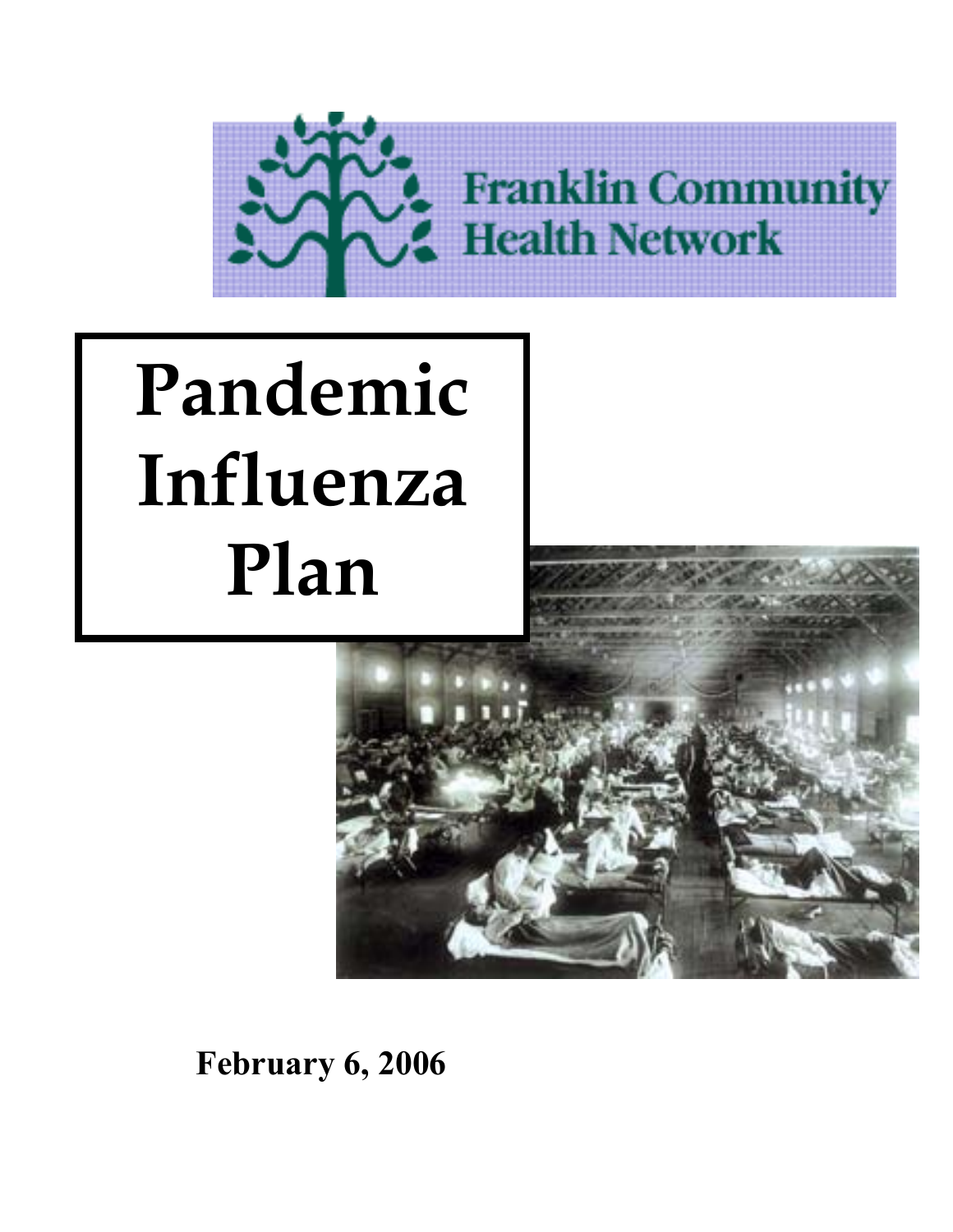# **Table of Contents**

| 1. Acknowledgement / Disclaimer               | 3              |
|-----------------------------------------------|----------------|
| 2. Executive Summary                          | $\overline{4}$ |
| 3. Surveillance Plan                          | 7              |
| 4. Communications Plan                        | 10             |
| 5. Facility Access, Triage and Admission Plan | 14             |
| 6. Surge Capacity Plan                        | 19             |
| 7. Occupational Health Plan                   | 23             |
| 8. Clinical Guidelines                        | 27             |
| 9. Education and Training Plan                | 33             |
| 10. Medicines Plan                            | 35             |
| 11. Psychosocial Plan                         | 38             |
| 12. Mortuary Plan                             | 42             |
| 13. Appendixes                                | 44             |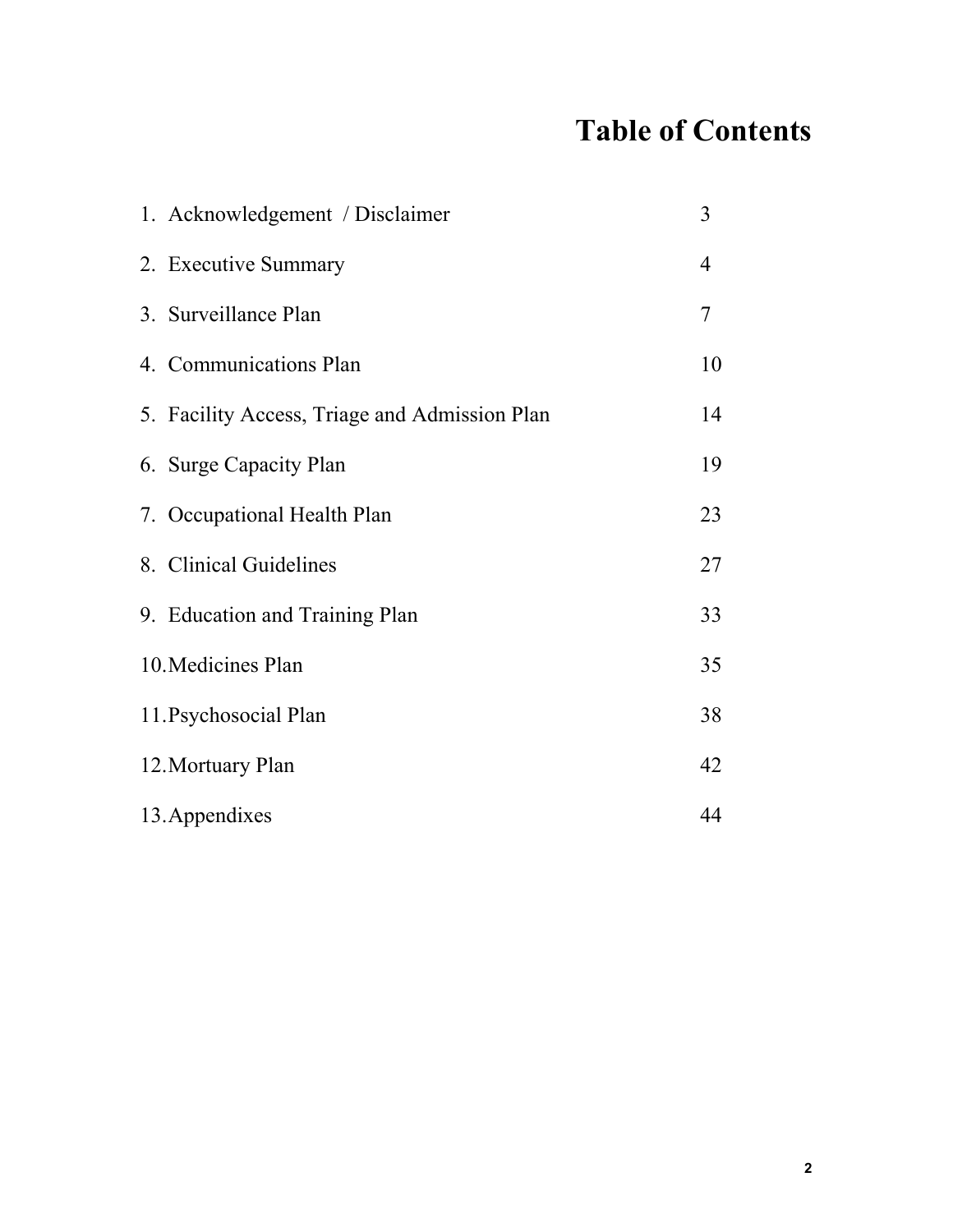# **Acknowledgment**

The following individuals comprised the Franklin Community Health Network Pandemic Influenza Core Planning Team and were instrumental in producing this document.

- Leah Binder, Co-chair
- Randy Gauvin, Co-chair
- Jan Bell
- Jan Brinkman
- □ Sandy Richard
- David Robie
- Katherine Theriault

# **Disclaimer**

This plan was developed based on currently available information from the Maine State Center for Disease Control (CDC), the United States CDC, the United States Department of Health and Human Services, and the United Nations World Health Organization (WHO). Ongoing situational developments and research may, and probably will, change these recommendations frequently.

This plan is intended to be used as a fluid and flexible guideline for dealing with the problems associated with a Pandemic Influenza outbreak in our home area, and not as strict policy and procedure. Please keep this in mind when applying these recommendations.

Thank you.

Pandemic Influenza Core Planning Team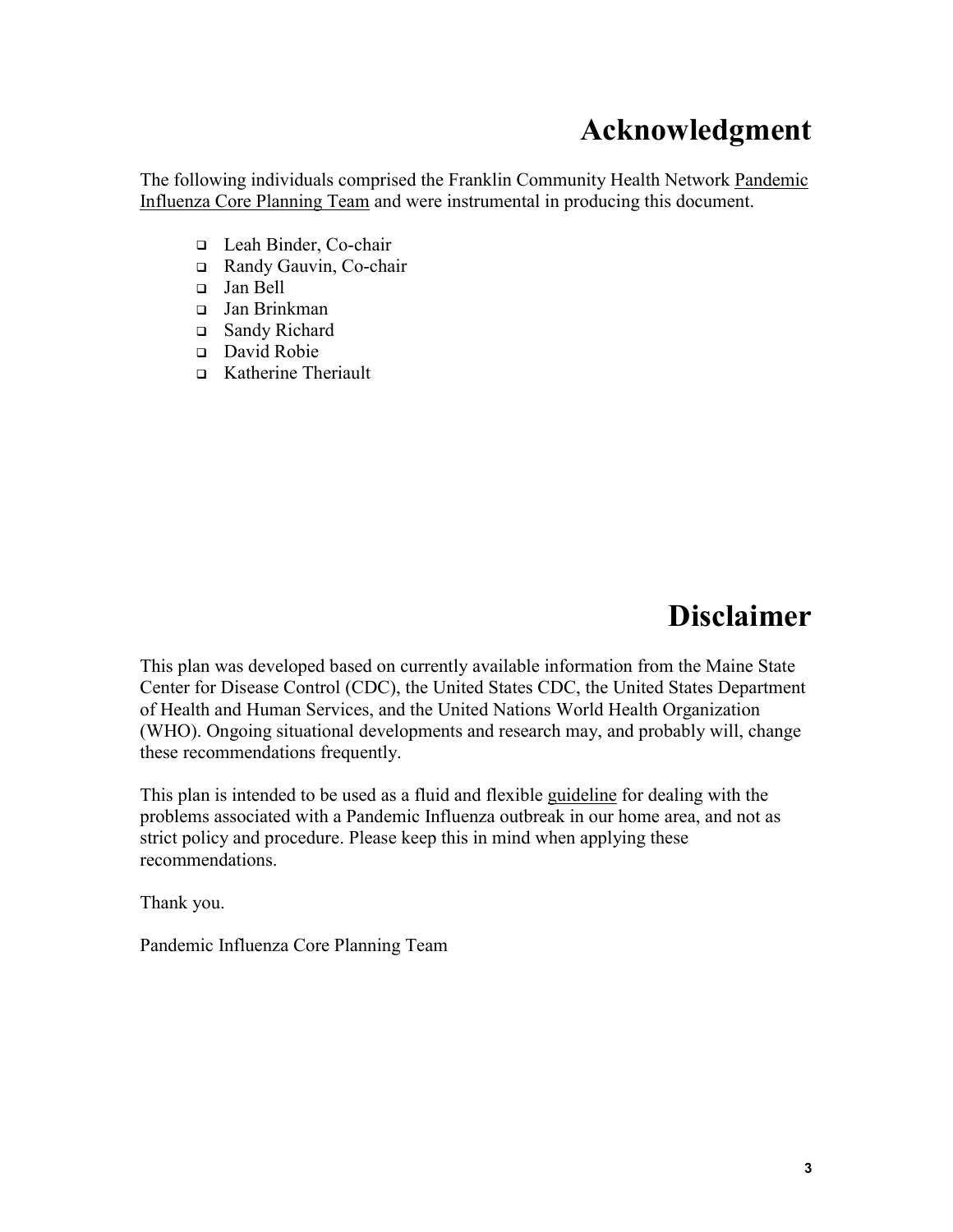# **Executive Summary**

Influenza is a highly infectious viral illness that causes yearly seasonal epidemics reported since at least the early 1500's. In the U.S., complications of influenza cause an average of 36,000 deaths each year, primarily among the elderly. Influenza virus is transmitted in most cases by droplets through the coughing and sneezing of infected persons, but it can be transmitted by direct contact. Typical symptoms include abrupt onset of fever (101°F to 102°F), headache, chills, fatigue, muscular pain or tenderness, sore throat, and nonproductive cough, and may include runny or stuffy nose. An annual influenza vaccination is the best method of protection against influenza. Other measures, such as frequent hand washing, staying home when sick, and the institution of public health measures for universal respiratory hygiene and cough etiquette, will help stop the spread of influenza.

Influenza viruses are unique in their ability to cause sudden infection in all age groups on a global scale. A pandemic – or global epidemic occurs when there is a major change in the influenza virus so that most or all of the world's population has never been exposed previously and is thus vulnerable to the virus. Three pandemics occurred during the  $20<sup>th</sup>$ century. The Spanish Flu, in 1918 caused over 500,000 U.S. deaths and more than 20 million deaths worldwide. The Asian Flu Pandemic of 1957-58 and the Hong Flu Pandemic in 1968-69 also had a significant impact causing widespread illness and death. Recent outbreaks of human disease caused by avian influenza strains in Asia and Europe have highlighted the potential for new influenza strains to be introduced into the population.

An influenza pandemic has a greater potential to cause rapid increases in illness and death than virtually any other natural health threat. The impact of the next pandemic could have a devastating effect on the health and well being of the American public. The Centers for Disease Control and Prevention (CDC) estimates that, in the United States alone, up to 200 million people will be infected, 50 million people will require outpatient care, two million people will be hospitalized, and between 100,000 and 500,000 persons will die. Using software provided by the Centers for Disease Control and Prevention (CDC), it was estimated that in Maine, there would be approximately 165,000 outpatient visits, 4,000 hospital admissions, and 900 deaths during an influenza pandemic. Locally in our service catchment area of approximately 36,000 people, we can estimate in a predicted 8-week pandemic period, to have 9,220 people infected with 4,500 outpatient visits resulting in 126 admissions and 30+ deaths. This will increase hospital capacity by 28% at peak time, ICU capacity by 105%, and ventilator capacity by 132%.

Effective preventive and therapeutic measures including vaccines and antiviral agents will likely be in short supply, as may some antibiotics to treat secondary infections. Health-care workers and other first responders will likely be at even higher risk of exposure and illness than the general population, further impeding the care of victims. Widespread illness in the community will also increase the likelihood of sudden and potentially significant shortages of personnel who provide other essential community services.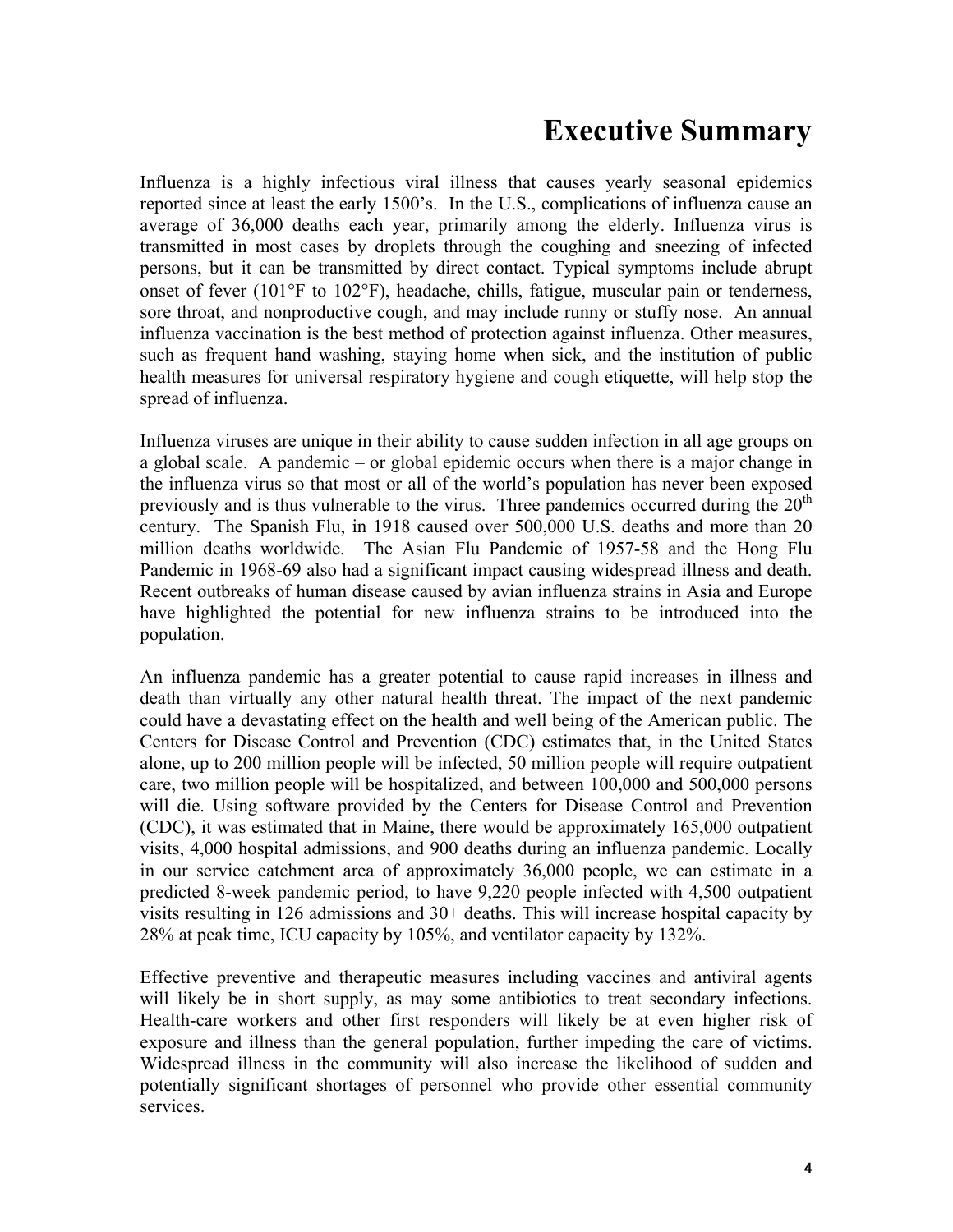Unlike many other public health emergencies, an influenza epidemic will impact multiple communities cross Maine simultaneously. Therefore, contingency planning is required to moderate the impact through a coordinated effort between healthcare and state government, and in collaboration with local partners. Advanced planning for a large scale and widespread public health emergency is required to optimize health care delivery through a pandemic.

A Pandemic Flu Planning Committee was established to produce this response plan. It has been designed to ensure that Franklin Memorial Hospital and Franklin Community Health Network are prepared to implement an effective response before a pandemic arrives, throughout a response if an outbreak occurs, and after the pandemic is over. The overall goal of pandemic preparedness and response is to minimize serious illness and overall deaths. The plan is intended to be dynamic and interactive; it consists of components that are consistent with international, federal, and state guidelines as well as general principles of emergency response. It utilizes the Hospital Emergency Incident Command System (HEICS).

The FCHN Pandemic Influenza Plan will activate at set stages, based on certain trigger points from guidelines provided by:

*Draft Pandemic Influenza Preparedness and Response Plan.* Washington, DC: U. S. Department of Health and Human Services; August 2004.

*WHO global influenza preparedness plan: The role of WHO and recommendations for national measures before and during pandemics.* Switzerland, World Health Organization, Department of Communicable Disease Surveillance and Response Global Influenza Programme: 2005.

*State of Maine Pandemic Influenza Plan (Draft)*. State of Maine Department of Health and Human Services, Maine Bureau of Health. July 2005.

#### Pre-pandemic / Interpandemic period

No new influenza virus subtypes have been detected in humans. An influenza virus subtype that has caused human infection may be present in animals, or a circulating animal influenza poses a substantial risk of human disease.

#### Maine State LEVEL I

Human infection(s) with a new subtype, but no human-to-human spread, or at most rare instances of spread to a close contact.

#### Maine State LEVEL II

Small cluster(s) with limited human-to-human transmission but spread is highly localized, suggesting that the virus is not well adapted to humans.

#### Maine State LEVEL III

Larger cluster(s) but human-to-human spread still localized, suggesting that the virus is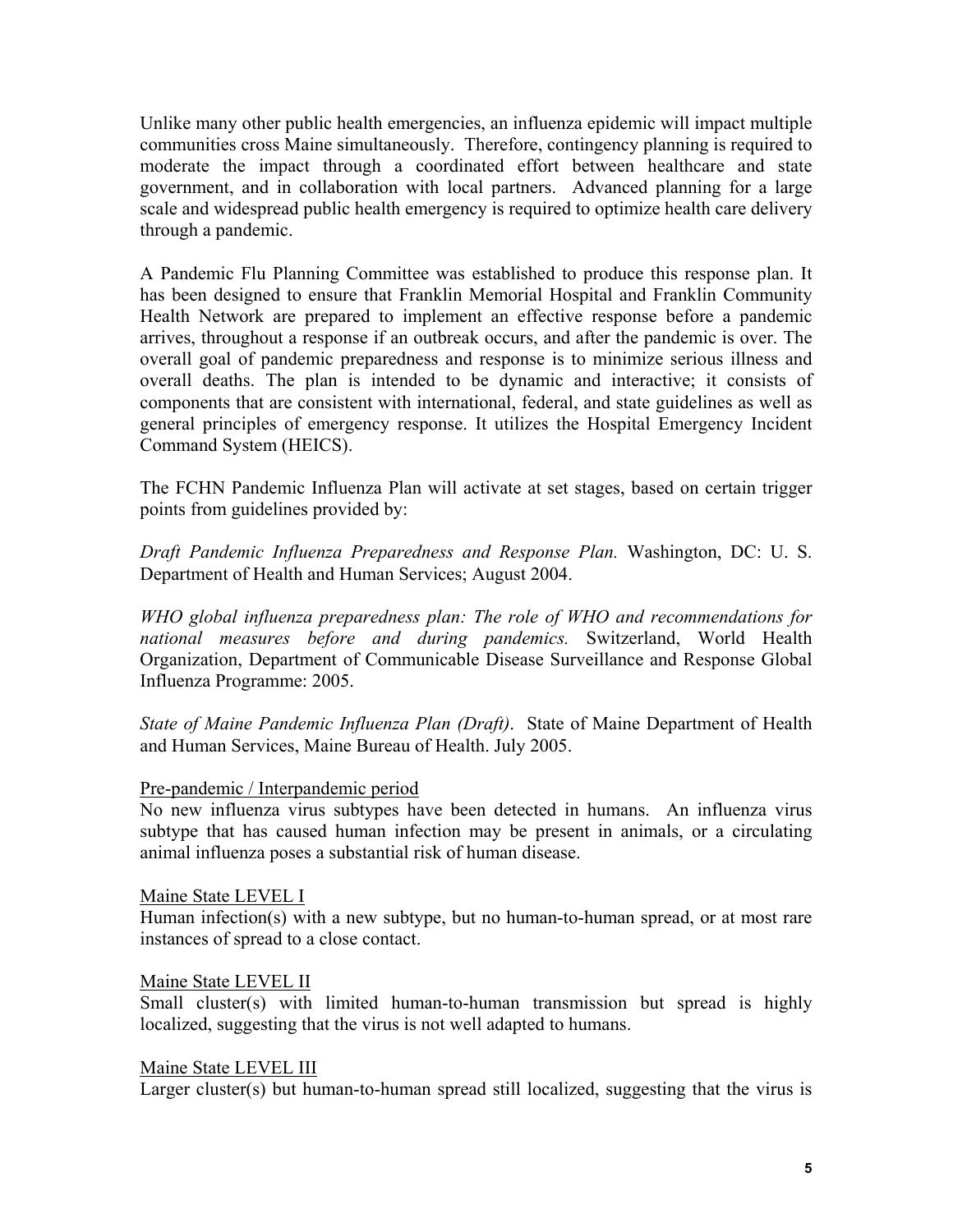becoming increasingly better adapted to humans, but may not yet be fully transmissible.

Maine State LEVEL IV

Pandemic Phase: Increased and sustained transmission in the general population.

#### Maine State LEVEL V Post-Pandemic

Indices of influenza activity have returned to pre-pandemic levels.

The FCHN Pandemic Influenza Plan was developed with the following components:

- Surveillance Plan
- Communications Plan
- Facility Access, Triage and Admission Plan
- Surge Capacity Plan
- Occupational Health Plan
- Clinical Guidelines
- Education and Training Plan
- Medicines Plan
- Psychosocial Plan
- Mortuary Plan

This plan outlines roles, responsibilities and key activities before, during, and following a pandemic influenza. It is a work in progress that will be updated and added to as situations arise and dictate.

All affiliates and departments who have created their own specific pandemic response plans must review their plans with the Pandemic Response Team.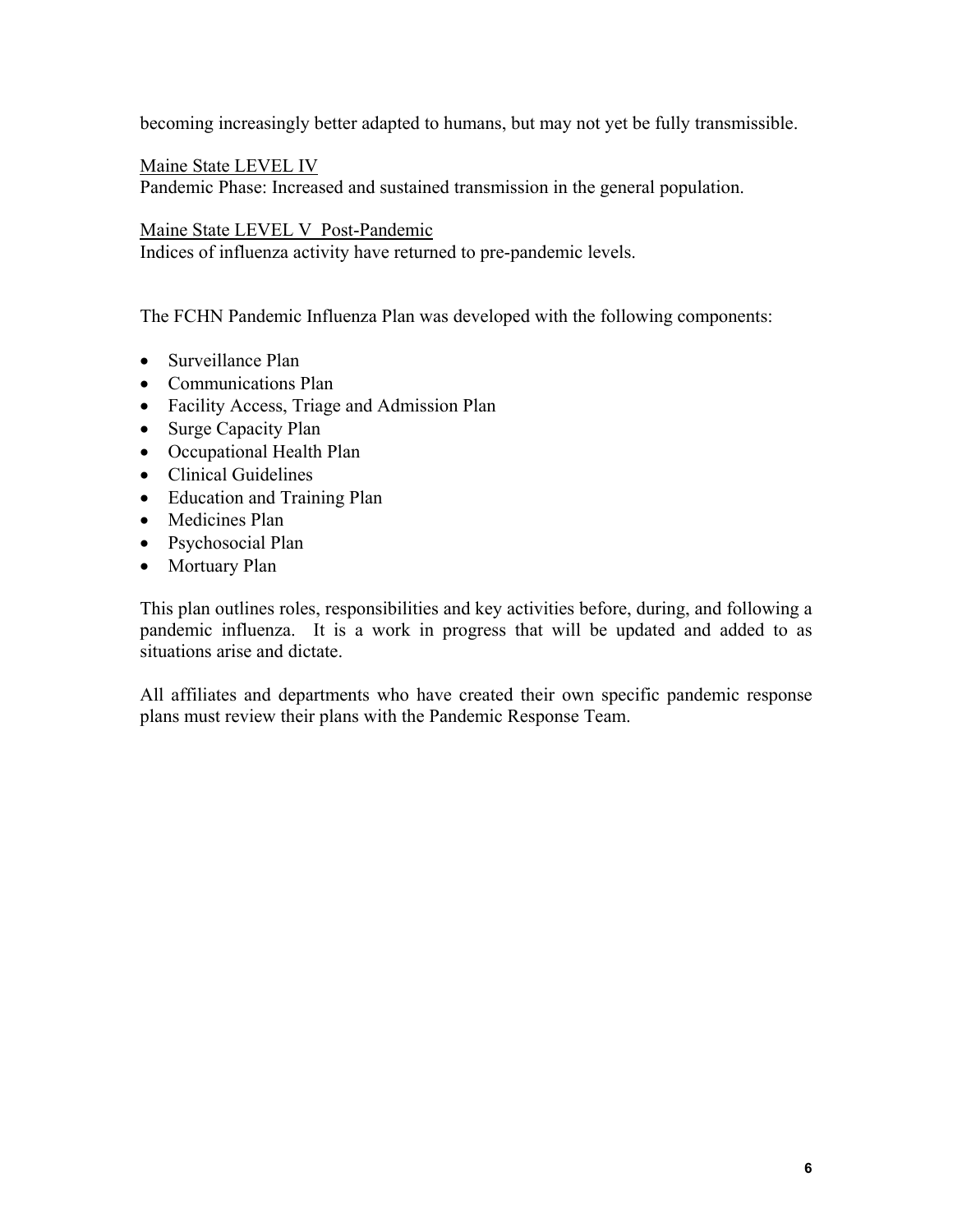# **Surveillance Plan**

### **Maine Pre-pandemic**

Periodically review and revise Surveillance Plan as appropriate.

### **Maine Level I**

*(Alert Period)* 

- Test for influenza per normal lab protocol.
- Increase surveillance at triage, physician offices, and outpatient services by checking for influenza-like illness **year round**. Ask any individuals who present with influenza-like symptoms whether they have recently traveled in a country where bird flu has been identified.
- Require testing for patients who present with influenza-like symptoms and have recently traveled to a country where bird flu has been identified.
- Establish electronic monitoring of the following areas:
	- Numbers of individuals treated for influenza.
	- Numbers of employees treated for influenza.
	- Numbers of all hospitalized admissions for influenza.
	- Numbers of mortality cases from influenza and/or complications of influenza.
- Add members of Pandemic Influenza Response Team to HAN.
- Review and educate on HAN notification system:
	- When a HAN fax arrives during regular hours, the ER Secretary immediately notifies the FMH COO's office and confirms that he or she has received it.
	- When a HAN fax arrives during off-hours, the ER Secretary immediately notifies the Clinical Coordinator and confirms that he or she has received it. The Clinical Coordinator contacts the Administrator On-Call to alert him or her when appropriate.

### **Maine Levels II & III**

*(Evidence of pandemic flu outside the United States)* 

- Assemble and brief the Pandemic Influenza Response Team within 48 hours of notification of pandemic flu outside the United States.
- Establish with all areas their surveillance capabilities and that they are aware of heightened surveillance level.
- Implement hospital surveillance for pandemic influenza in incoming and already admitted patients.
- □ Test patients and employees and report cases per the following criteria:
	- 1. Testing for avian influenza A (H5N1) is indicated for **hospitalized** patients with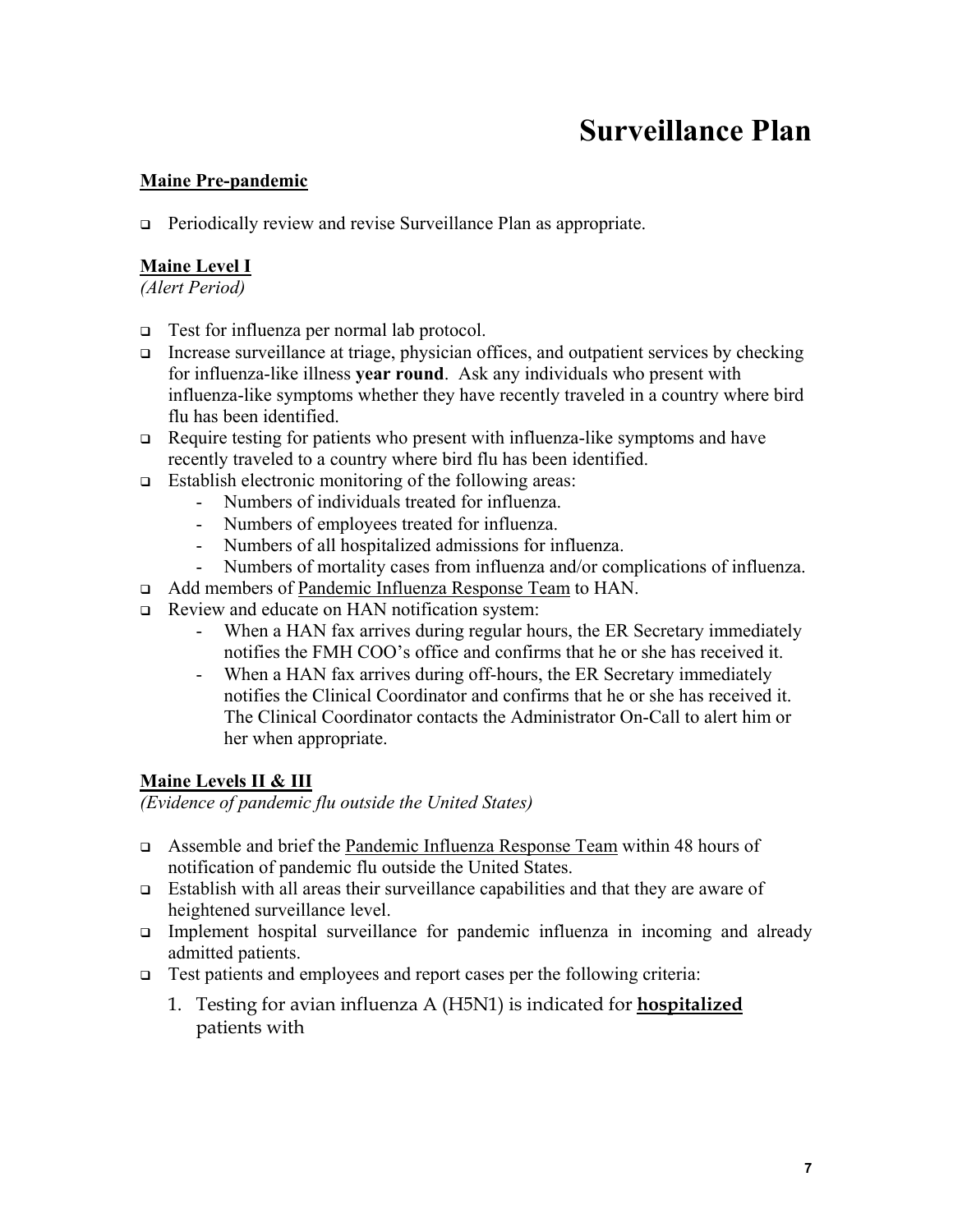- Radiographically confirmed pneumonia, acute respiratory distress syndrome (ARDS), or other severe respiratory illness for which an alternate diagnosis has not been established, **AND**
- History of travel within 10 days of symptom onset to a country with documented H5N1 avian influenza in poultry and/or humans
- 2. Testing for avian influenza A (H5N1) should be considered on a case-bycase basis in consultation with Maine CDC for **hospitalized or ambulatory** patients with:
	- Documented temperature of >100.4°F with one or more of the following: cough, sore throat, shortness of breath, **AND**
	- History of contact with poultry (e.g., visited a poultry farm, a household raising poultry, or a bird market) or a known or suspected human case of influenza A (H5N1) in an H5N1-affected country within 10 days of symptom onset.
- 3. If the above criteria are met, we must call the Maine State CDC Disease Reporting and Consultation line at 1-800-851-5821 (24 hours a day) as quickly as possible (see *Infection Control Surveillance Plan*.)
- Implement a system for early detection and treatment of healthcare personnel who might be infected with the pandemic strain of influenza. (see *Occupational Health Plan.*)

### **Maine Levels II & III**

*(Evidence of pandemic flu in the United States)* 

- $\Box$  Continue with steps outlined above.
- Influenza Preparedness Coordinator convenes and briefs Pandemic Influenza Response Team within eight hours of notification of pandemic flu in the United States.
- □ Pandemic Influenza Response Team contacts Administrator On-Call.
- **Test for influenza with split specimen being obtained on all individuals with** influenza-like symptoms (patients and employees).
- Notify employees to report their flu-like symptoms immediately to Occupational Health or ER (during off-hours) for testing.
- □ Pandemic Influenza Response Team meets as determined by pandemic activity.

### **Maine Levels II & III**

*(Evidence of pandemic flu in local area)* 

See steps outlined in Maine Level IV below.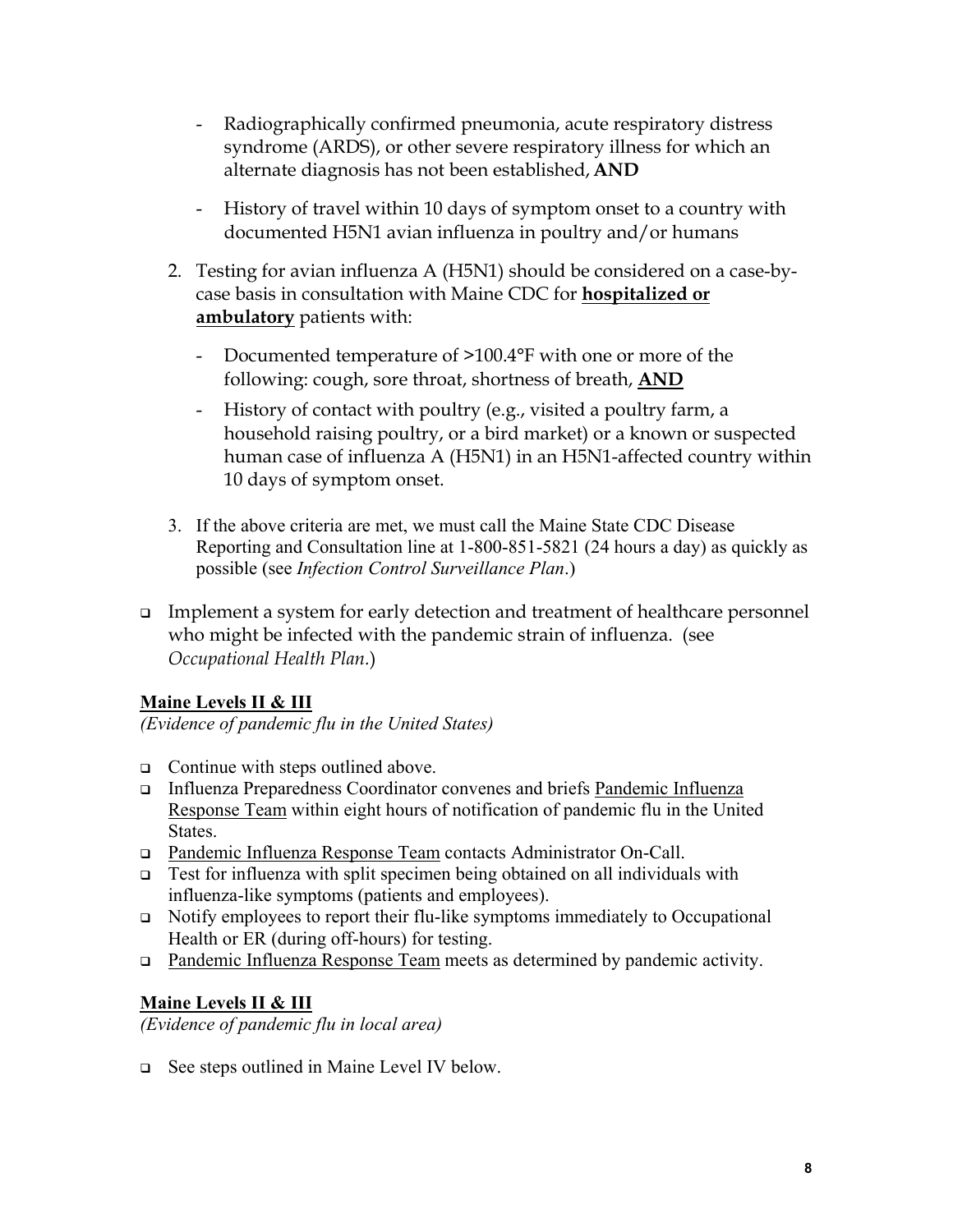### **Maine Level IV**

*(Increased and sustained transmission in the general population)* 

- □ Activate Plan
	- Contact the FMH COO (during the day) or the Administrator-on-Call or the Clinical Coordinator (during off-hours).
	- Establish Incident Command / Open the Emergency Operations Center
	- Activate the Emergency Preparedness Plan of FMH
- Contact the Maine State CDC and Franklin Emergency Management Agency.
- $\Box$  Prior to reporting to their workstations, all staff will be screened by the taking of their temperature and will be questioned about having any flu-like symptoms with information recorded (see *Occupational Health Plan*).
- Measure vaccine availability (see *Pandemic Influenza Medications Plan*).
- $\Box$  Monitor phone calls to Flu Hotline to determine where staffing and other resources are needed.
- $\Box$  View Maine CDC web page (www.mainepublichealth.gov) for influenza surveillance reports that summarizes current surveillance information.
- Check reports, HAN, news, for hospitals with pandemic influenza cases to determine potential local impact.

### **Post-Pandemic Period (Maine Level V)**

*(Evidence of influenza activity returned to pre-pandemic level)* 

- Continue surveillance activity as per *Alert level* in anticipation of second-wave influenza
- Gather electronic numbers to report how many individuals treated for influenza.
- Gather electronic numbers to report how many employees treated for influenza.
- Gather electronic numbers of all mortality cases from influenza and/or complications of influenza.
- Gather electronic numbers for all hospitalized admissions for influenza.
- □ Conduct evaluation of how surveillance plan worked.
- $\Box$  Assess the effectiveness of vaccine and antiviral distribution.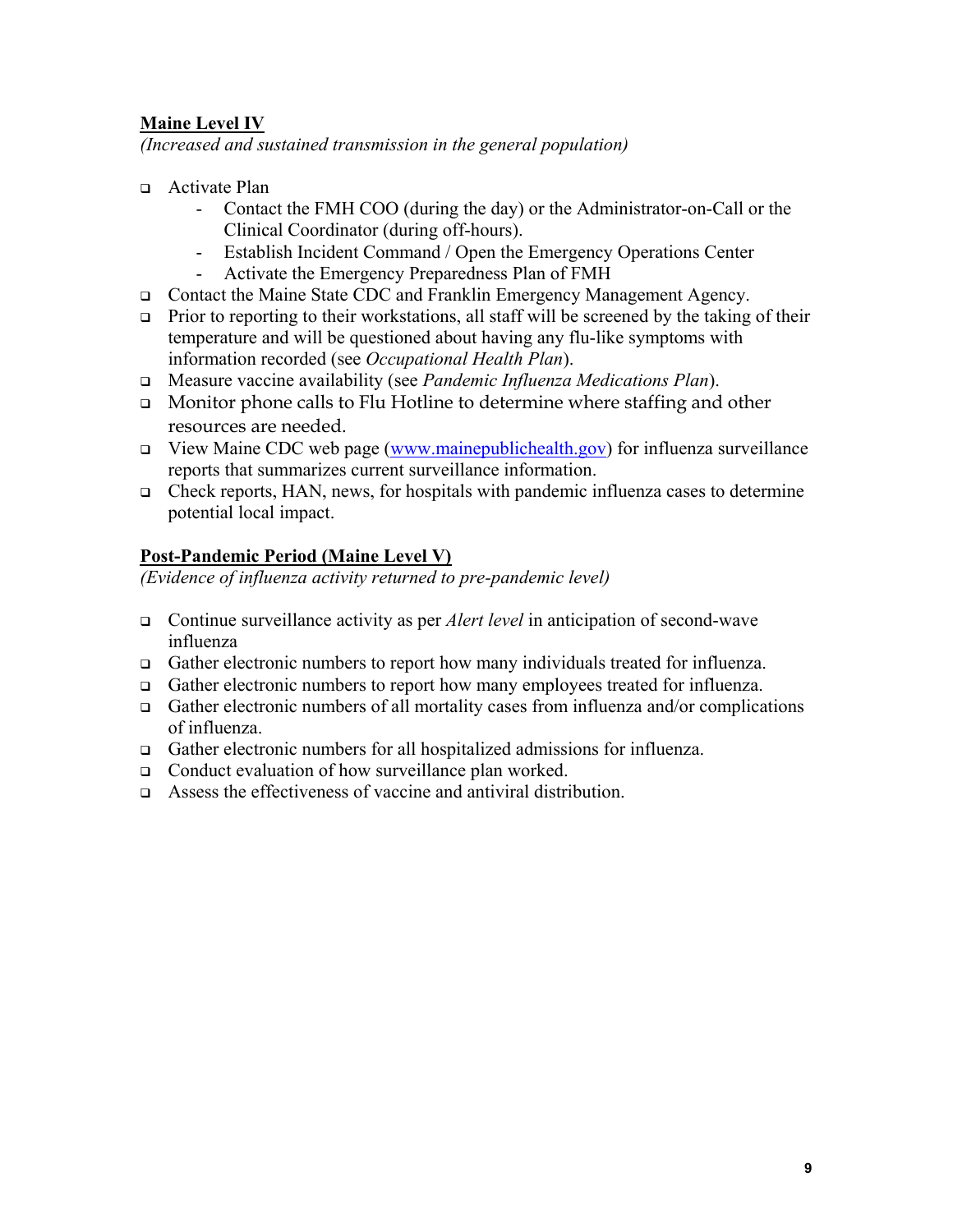# **Communication Plan**

### **Maine Pre-pandemic**

- Periodically review and revise Communication Plan as appropriate.
- Place FCHN Pandemic Influenza Plan on intranet. Notify employees of availability of the plan.
- Media training for CEO, COOs, Medical Director, CNO, VP, Infection control nurse, Community Relations staff, 2 physicians, 2 nurses, Healthy Community Coalition/ Franklin Health Access managers.
- Review Appendix B, "Communications Issues During a Pandemic."
- Integrate HCC on FCHN phone system to ready for speedy adaptation of HCC to a flu phone bank.
- Establish a list serve and phone list of all local communications officers for health and social service agencies and government.
- Establish routine communication system between FCHN community relations leadership and colleague agencies, the State CDC, and federal CDC.
- $\Box$  Community Relations prepares signs to direct employees in the event of a pandemic flu.
- Establish NetNews as the vehicle through which to communicate pandemic flu news with FCHN employees.

### **Maine Level 1**

*(Alert Period)* 

- Notify employees of the State's declaration of the current pandemic level via Outlook and Meditech.
- Establish a provisional budget for Healthy Community Coalition (HCC) and Franklin Health Access (FHA).
	- Send letters to all funders requesting continued grant funding for staffing and release from contractual obligations in the event of Level II or III pandemic. This will allow staff to be redeployed from categorical programs.
	- Based on response, establish a two-phased budget based on what staffing will be paid from grants, what staffing will require additional non-grant resources to deploy for pandemic flu, and what additional resources will be available for communication outreach.
	- Redeploy HCC and FHA staff in first phase of a new budget. These staff will set up a phone bank to respond to inquiries on the flu hotline.
- $\Box$  Widely advertise the flu hotline (778-3147) and update its message to provide guidance on what people should do to be ready in case of a pandemic.
- $\Box$  Create list of volunteers to help staff flu hotline.
- Develop training for volunteers and FHA and HCC staff on hotline and triage (sees Education Plan).
- Update Health Leaders Forum. Alert them to FCHN flu hotline and website, and encourage them to develop their own plans. Alert them that at the following Health Leaders Forum meeting, the FCHN Pandemic Plan for Communications will be discussed.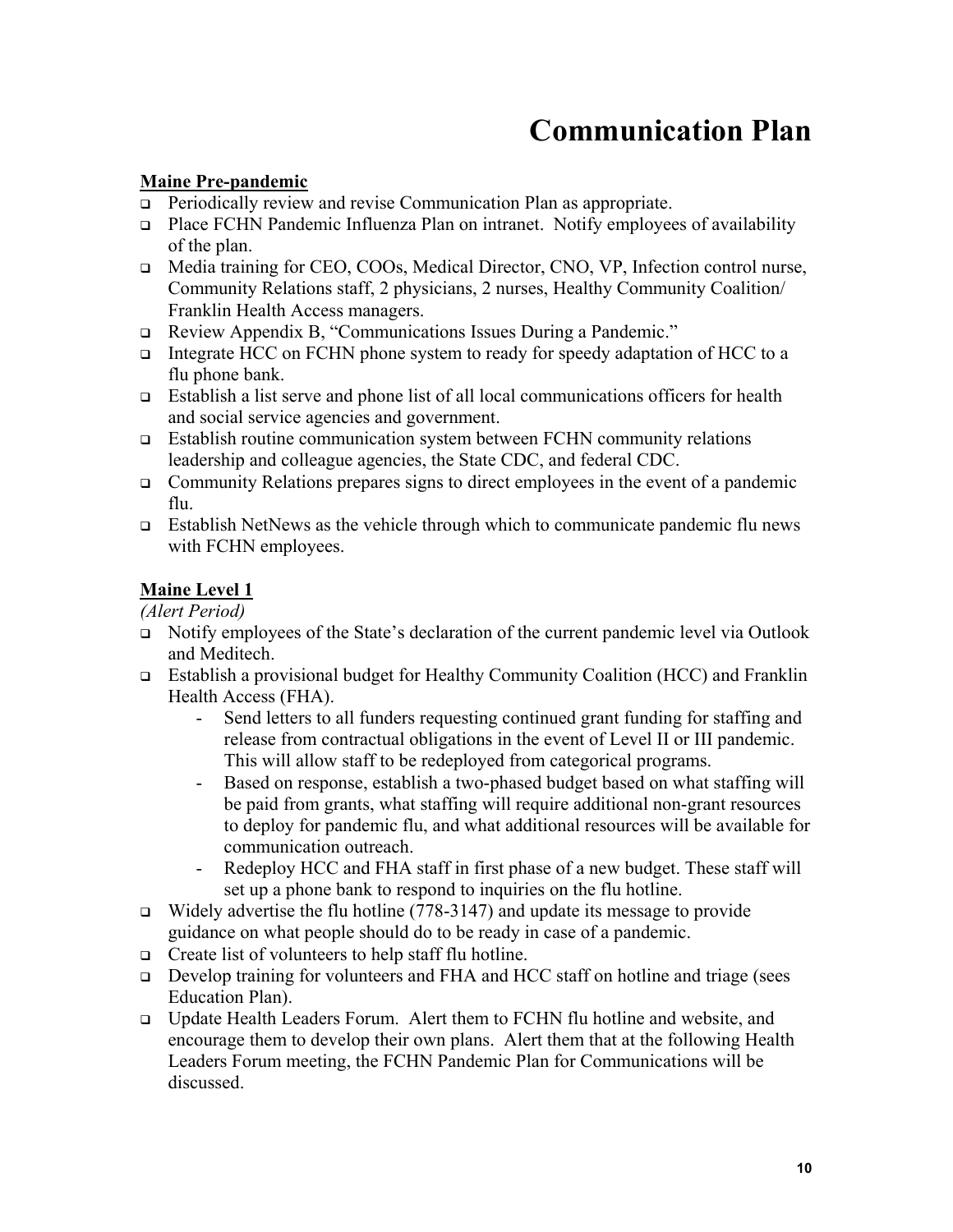- **Post signs for respiratory hygiene** / cough etiquette in public areas, i.e.: ER, PTMA Waiting Rooms.
- Monitor National and Maine CDC as well as international news media. Check the Health Alert Network (HAN).

### **Maine Levels II & III**

*(Evidence of pandemic flu outside the United States)* 

- Notify employees of the State's declaration of the current pandemic level via Outlook and Meditech.
- Recruit volunteers, retired doctors and nurses, etc. to staff flu hotline.
- $\Box$  Create home-care kits for those individuals who will be turned away from the hospital. Kits will include instructions on home-base self-care and possibly other minimal supplies, such as a thermometer, Tylenol, Gatorade, masks, gloves, and hand sanitizer.
- Pandemic Influenza Response Team assembles Communications Team, to include individuals who are not critical to day-to-day crisis management and thus can focus more time to communications: VP/FCHN, infection control nurse, Community Relations staff, 1 physician, 1 nurse manager at HCC. Also include or brief Administrator On-Call. VP/FCHN serves as the Public Information Officer (PIO). Set up weekly meetings. All public messages to staff, board, or public must go through this team or in a time-sensitive situation through the PIO. All members of the team have dedicated back-ups.
- $\Box$  When Communications Team meets, they address the following agenda:
	- Review of key messages from Maine, federal CDC, and colleague agencies.
	- Review and evaluation of messages delivered in the prior week by FCHN.
	- Issues and concerns from callers to the flu hotline and others in the public, including rumors and potential for quelling.
	- Agreement on key messages for the week, including recorded message on flu hotline.
	- Agreement on modes of delivering key messages (public statements, flyers, advertisements, phone/internet, FCHN media, radio, other).
	- Update recorded message on flu hotline.
	- Communications Team puts out an update at the end of each meeting.
- Communications Team identifies Medical Director as clinical spokesperson, and VP/FCHN or Marketing/Community Relations Director as media spokesperson.
- $\Box$  Release internal statement that all public statements must be routed through the Communications Team or the PIO.
- Continue recruiting volunteers to staff the hotline.
- Statement from FCHN president for the local community within 48 hours of a declaration of Level II or III. Statement should express:
	- Expression of empathy with people's worries and fears
	- Confirmation of known facts and action steps FCHN is taking
	- Description of what we do not know at this point
	- Steps we are taking to address the unknowns and our constant contact with state and federal officials.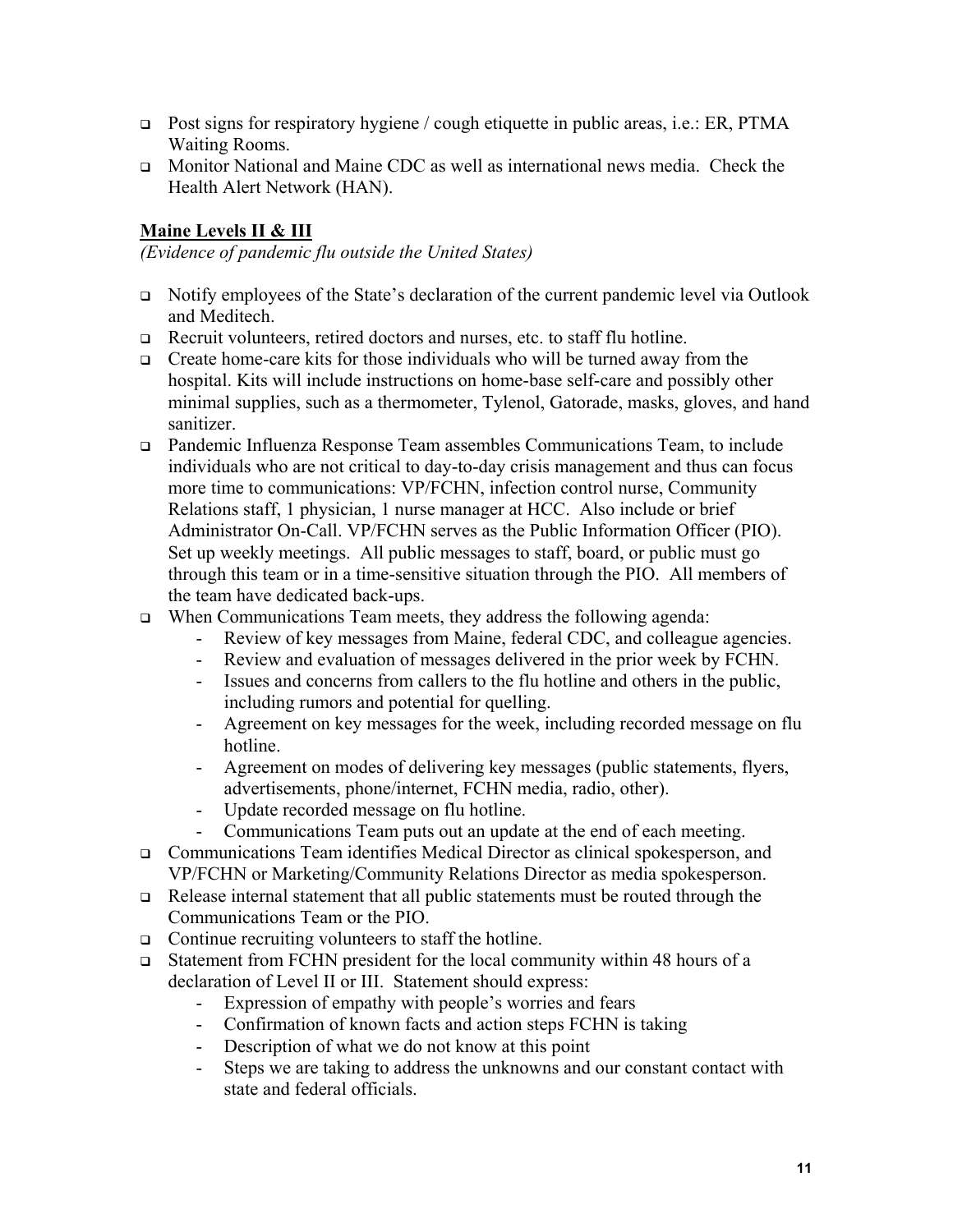- Statement of our commitment to be here for the long term and do all we can
- Where people can get information (the flu hotline) and what they can do to be ready
- Train FHA and HCC on messages for hotline response. Hotline will focus on repeating key messages and linking callers with services in the community using the Community Connector (www.thecommunityconnector.org). HCC nurse manager will provide feedback on community issues and discussion on the hotline.
- Role of pandemic flu hotline workers (also see Education Plan):
	- Refer callers to appropriate resources in Franklin County or in their own county.
	- Report to Franklin Emergency Management Agency (EMA) and others where resources are needed and where they are unavailable.
	- Monitor call volume and the topic of questions.
	- Screen people with medical complaints.
	- Do not provide direct services.
- Contact the Health Leaders Forum and remind them to create their own plans. Alert them to FCHN Pandemic Plan.
- HCC and community relations will use Maine CDC information on prevention of transmission and management of flu symptoms to produce public service announcements, newspaper articles, website notices, and other media.
- □ Weekly briefings for FCHN staff are provided via NetNews.
- FCHN Website features information on flu issues and what people can do to prepare.
- $\Box$  Webmaster constructs template/code for pandemic flu page on FCHN website.
- Build link on FCHN website to Maine CDC website.

### **Maine Levels II & III**

*(Evidence of pandemic flu in the United States)* 

- Notify employees of the State's declaration of the current pandemic level via Outlook and Meditech.
- Communications Team meets every other day.
- Reroute hotline to HCC and have partial staff and volunteer deployment from 8 a.m. to 5 p.m. to staff the hotline.
- Issue public statement by FCHN President, following same format as above, in Maine Levels II & III, pandemic flu outside the United States.
- Convene Health Leaders Forum and go over key messages, strategies, and the pandemic flu plan for FCHN and the entire community.
- Webmaster conducts web surveillance on rumors and Communications Team works to quell them.

### **Maine Levels II & III**

*(Evidence of pandemic flu in local area)* 

□ See steps outlined in Maine Level IV.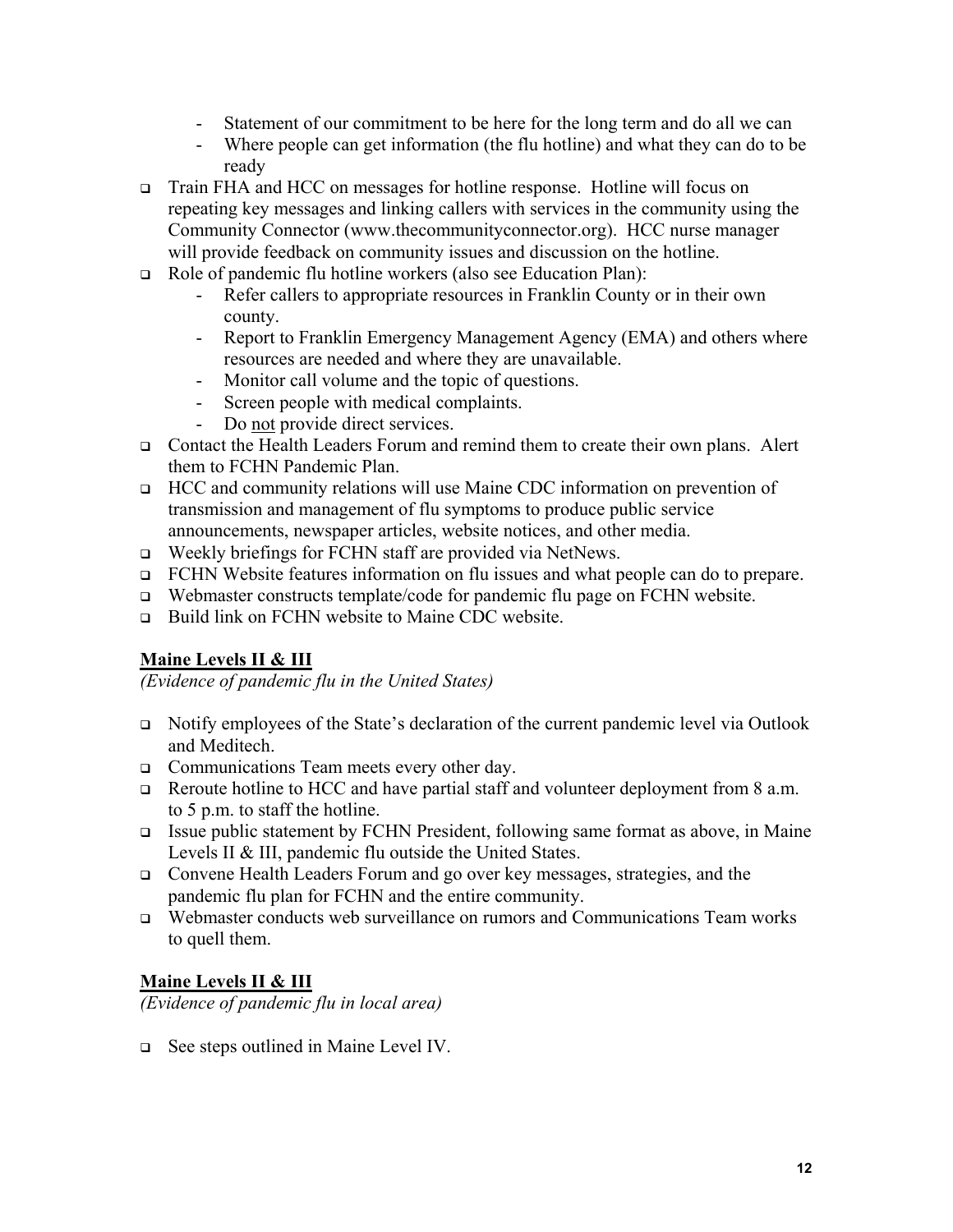### **Maine Level IV**

*(Increased and sustained transmission in the general population)*

- Notify employees of the State's declaration of the current pandemic level via Outlook and Meditech.
- Distribute flu kits to ER, Occupational Health, and ambulance bases.
- Post door signs as per direction of Pandemic Influenza Response Team through Incident Command System.
- Communications Team meets daily.
- Full staff and volunteer deployment on hotline. Immuno-compromised employees also are deployed to help answer hotline calls 24/7. Nurse manager at HCC coordinates schedule for hotline workers.
- Issue public statement by FCHN President, following same format as in Maine Levels II & III (pandemic flu outside the United States) above.
- Daily check-ins with communications officer lists at colleague agencies.
- Daily briefings with message: empathy, current situation and numbers, what is not known, what we are doing to address unknowns, what people should do:
	- All FCHN staff and board (smaller version of Net News) via Meditech and Outlook.
	- Public via radio at noon and 5 p.m.
	- Print media releases with updates
	- Website
- $\Box$  Notify physicians and others of the hotline.
- All HCC and FHA staff and volunteers dedicated to flu hotline, linking people to community support, development of community education materials, and reporting to FCHN on community feedback, detection of "mixed messages" and rumors. Providers will refer to HCC staff for social service issues.

### **Post-Pandemic Period (Maine Level V)**

*(Evidence of influenza activity returned to pre-pandemic level)* 

- Notify employees of the State's declaration of the current pandemic level via Outlook and Meditech.
- $\Box$  Notify FCHN employees when it is safe to return to work.
- Notify general community through the above communication methods of:
	- the State's declaration of the current pandemic level
	- FCHN's return to pre-pandemic operations, when appropriate
	- risk of second wave.
- □ Consider producing a narrative of the events of the pandemic period.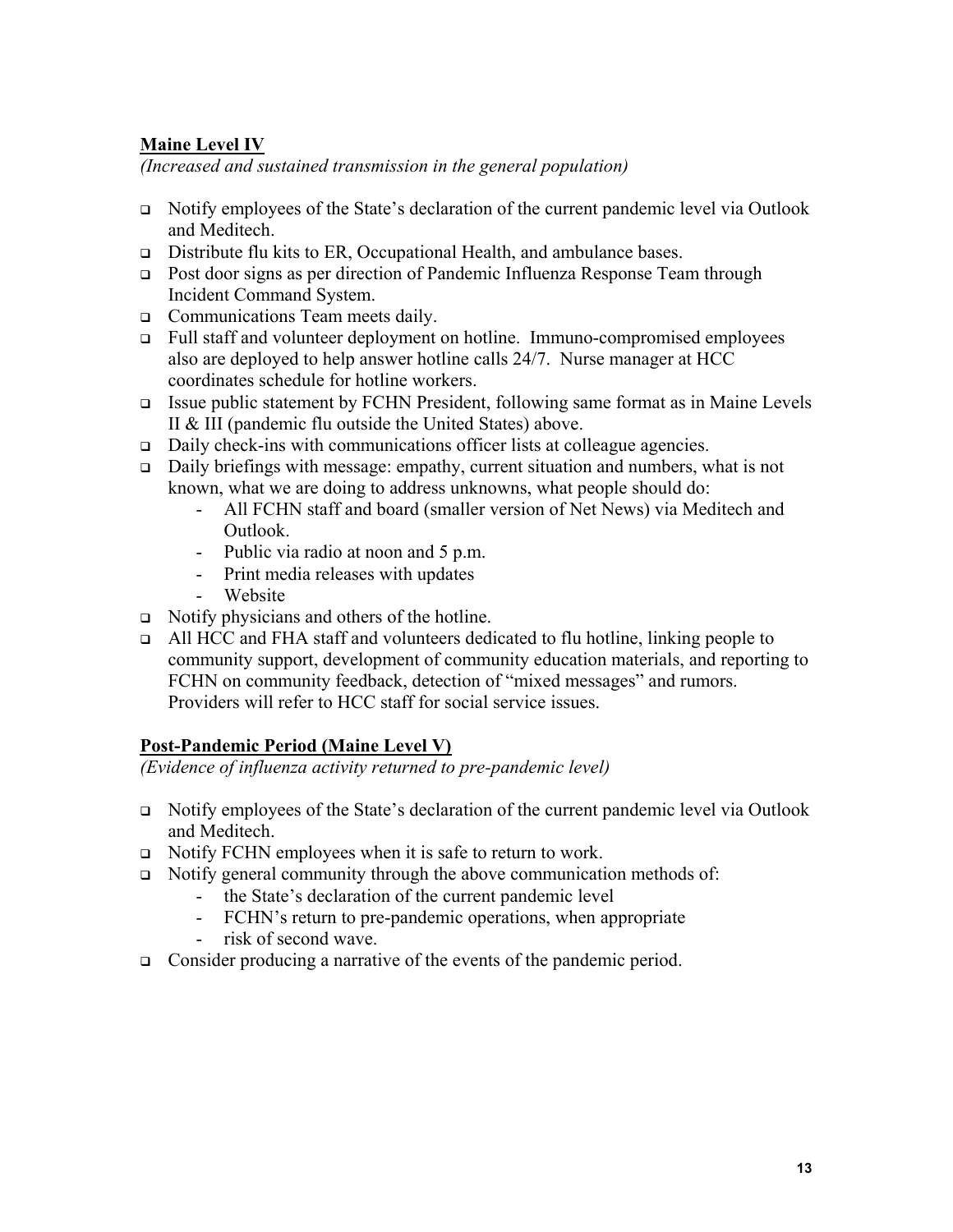# **Facility Access, Triage and Admission Plan**

### **Maine Pre-pandemic Period**

Develop this Facility Access, Triage and Admission Plan.

- □ Develop Training Program for involved Personnel (Nursing, Security, etc.).
- Develop and produce signs to direct everyone, including patients and employees, to the Main Front Entrance during Pandemic Influenza by Community Relations. Store signs in Security Office.



 $\Box$  Develop and produce sign instructing all patients to let the Triage Nurse know if they have Influenza-like Illness.



□ Develop and produce signs directing all employees to use Main Hospital Entrance. Store in Security office.

> **All employees and medical staff: Use the Main Hospital Entrance for entry and exit for all shifts and work**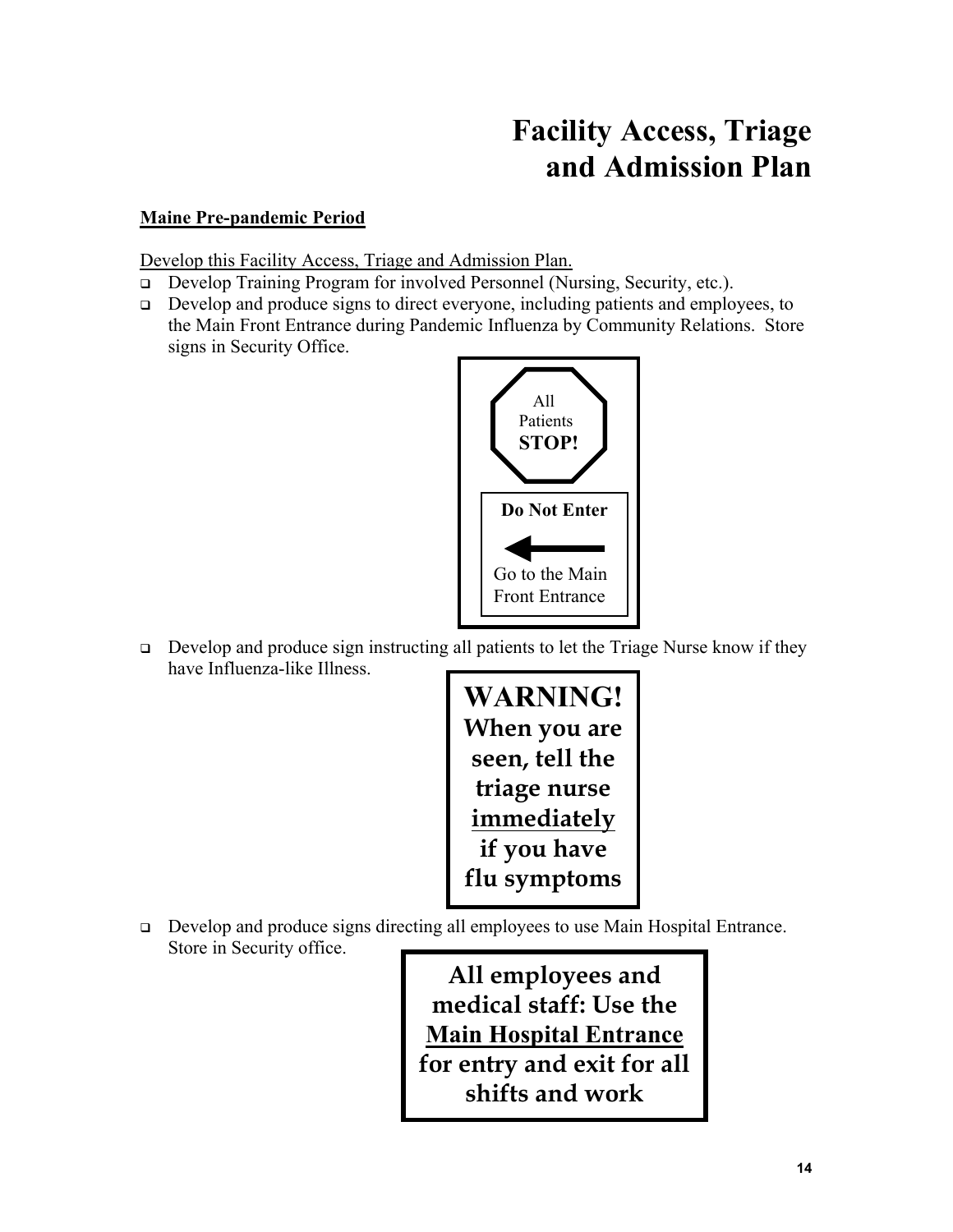- Develop a method of telephone triage for patients through the Flu Hotline to prioritize those who require medical intervention.
- Exercise plan as needed.
- Review and refine plan as needed.
- Establish availability of seventy beds, extra stretchers, pillows, blankets, linens,  $I/V$ poles, etc.

### **Maine Level I**

*(Alert Period)* 

- Increase surveillance at triage (see Surveillance Plan).
- **I.** Monitor National and Maine CDC as well as international news media. Check the Health Alert Network (HAN).

### **Maine Levels II and III**

*(Evidence of pandemic flu outside the United States)* 

- Alert network healthcare workers of status of plan (LEVEL II) via e-mail and bulletin board.
- Assemble the Pandemic Influenza Response Team within 48 hours.
- Review and update Facility Access, Triage, and Admission Plan.
- $\Box$  Director of HR to build accurate list of all FCHN employees and home phone numbers.
- $\Box$  Director of Security to identify, notify, and train extra security personnel.
- Implement hospital surveillance for pandemic influenza on incoming and already admitted patients (see Surveillance Plan).
- Implement a system for early detection and treatment of healthcare personnel as per Surveillance and Occupational Health Plans.
- Have available a quantity of "Quarantine / Home Care" information packets (see Communications Plan).
- Have available door signs that will re-direct patients to Main Hospital Entrance Triage area (see Communications Plan).
- Have available door signs for employees (see Communications Plan).
- **Post signs for respiratory hygiene** / cough etiquette in all facility public areas and rest rooms and key community settings per HCC.
- Evaluate potential room availability throughout FCHN.

#### **Maine Levels II & III**

*(Evidence of pandemic flu in the United States)* 

 $\Box$  Director of HR to contact volunteers to ready them for service.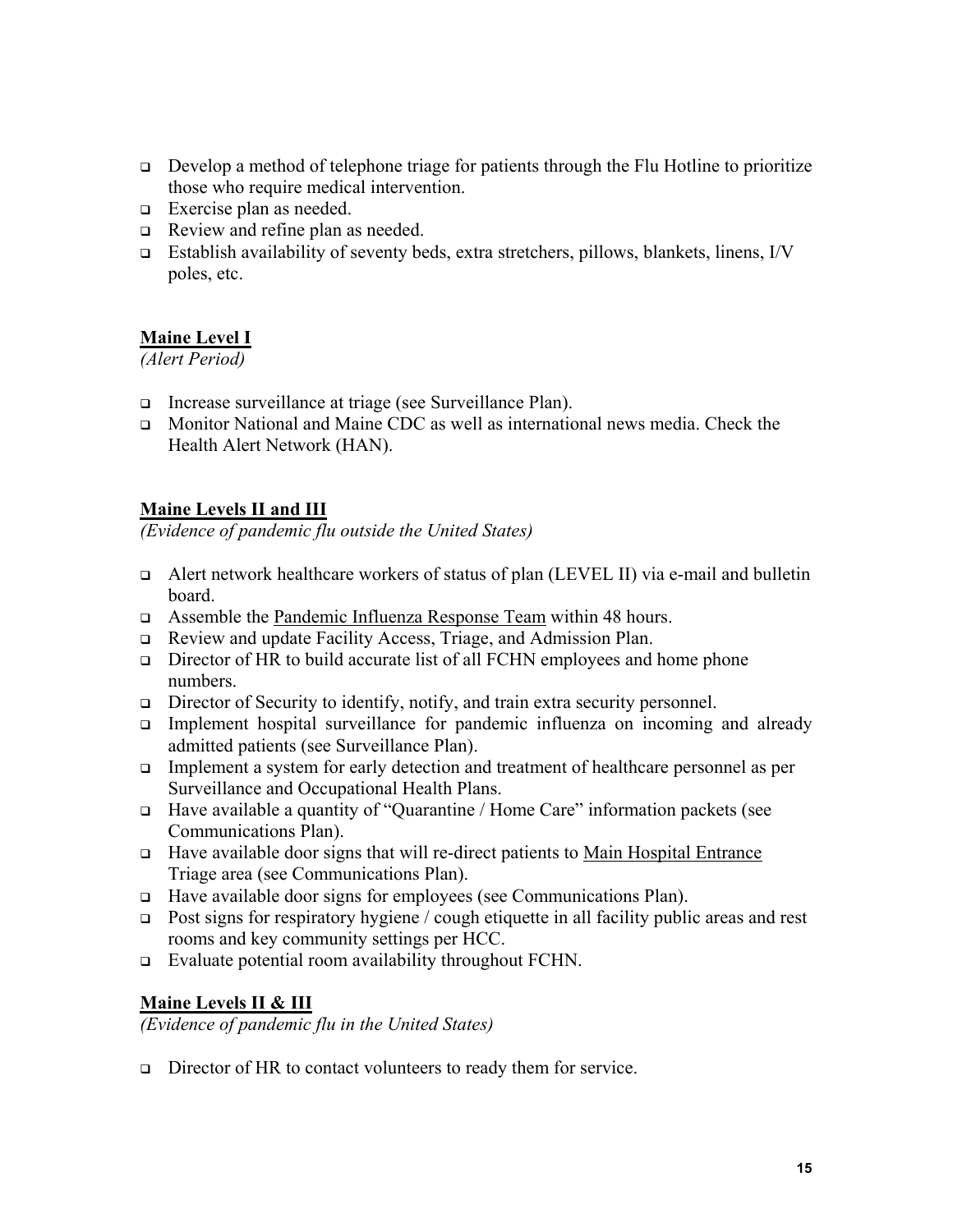- Develop mutual aid agreements with other hospitals, local home health agencies, and other healthcare groups to obtain adequate staffing during pandemic period.
- Place extra supplies of tissues and no-touch waste receptacles in waiting areas.
- Maintain high suspicion of patients presenting with influenza-like symptoms.
- Evaluate daily census and discharge plans.
- Review/confirm room availability throughout FCHN.

### **Maine Levels II & III**

*(Evidence of pandemic flu in local area)* 

See steps outlined in Maine Level IV.

### **Maine Level IV**

*(Increased and sustained transmission in the general population)* 

### **General**

- Activate Pandemic Influenza Plan, part of the Emergency Preparedness Plan of FMH.
- Pandemic Influenza Response Team to establish Incident Command / Open Emergency Operations Center.
- Contact the Maine State CDC and Franklin Emergency Management Agency.
- Based on input from Department Head, consider canceling or closing non-critical departments (see Appendix C.). Criteria for closure:
	- Staffing
	- Patient exposure to infection
- Have Maintenance deliver extra stretchers, oxygen H-tanks to the Day Surgery waiting room on the second floor.

### **Access Control** (as per incident command system)

- □ Lock-down and post security at the entrance to the emergency department.
- $\Box$  Put up sign directing all patients to the Main Hospital Entrance (front lobby).
- Open the front Outpatient Department and ready it to receive influenza patients.
- Assign a medical provider and adequate nursing personnel to Outpatient Department.
- Assign security to limit access to the Main Hospital Entrance.
- Put up sign at the Main Hospital Entrance with instructions for patients to immediately tell the triage nurse if they have flu symptoms. Get these signs from Security, where they have been stored.
- □ Put up signs at all for employees to use the Main Hospital Entrance.
- Coordinate with Communications Team to notify employees via email and intranet to use the Main Hospital Entrance to enter and leave building.
- Lock back employee entrance. Station Security to respond to questions and ensure that no one enters through this back entrance. Put up sign to redirect employees to the Main Hospital Entrance
- Have security and triage personnel screen and record employees with influenza symptoms and send home if present, unless they need further medical attention.
- $\Box$  Distribute dated wristbands for employees who are okay to work, after they have been triaged. Employees at outlying buildings within a ten-minute radius must come to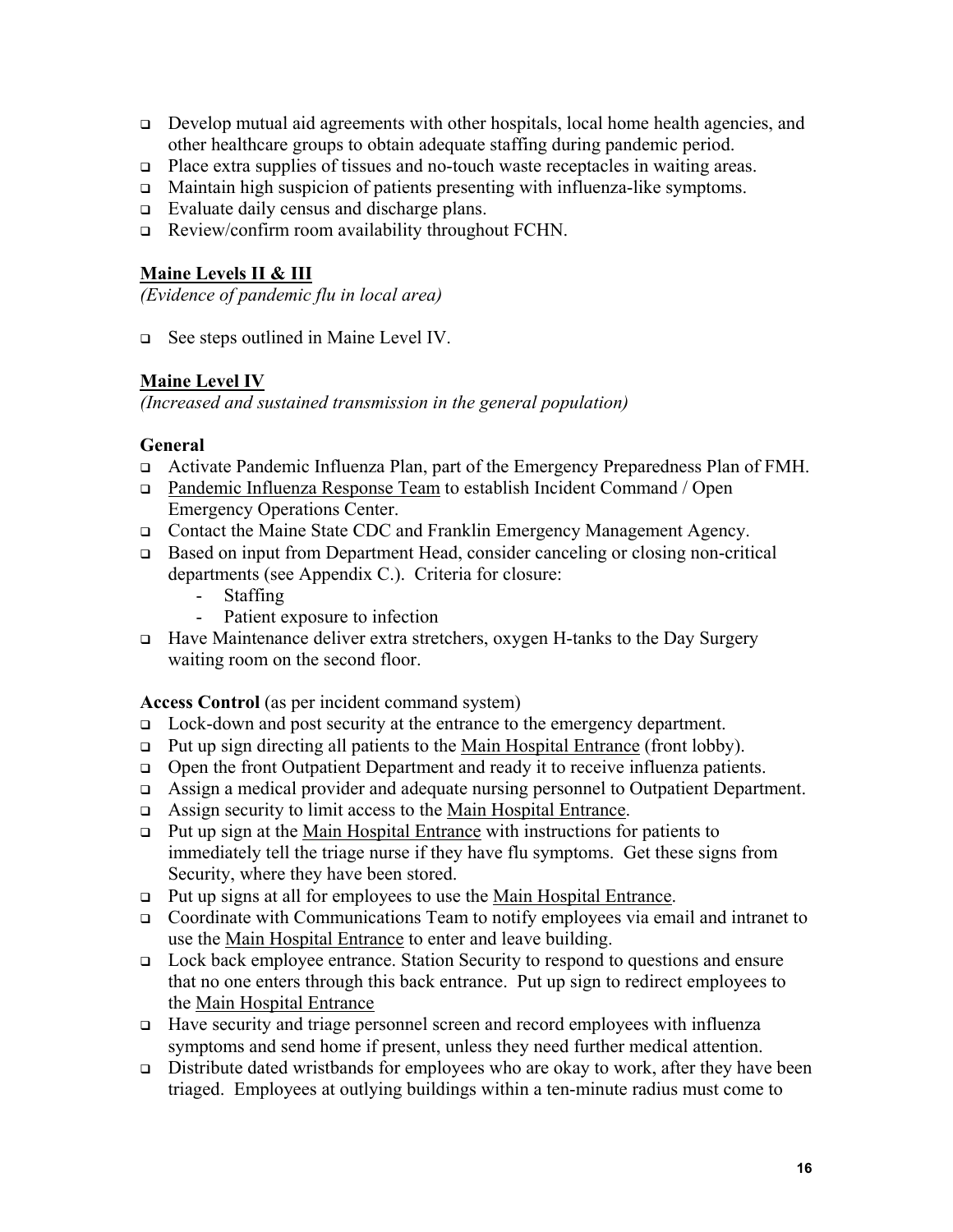FMH for a wristband before reporting to their buildings (see Occupational Health Plan).

### **Triage Guidelines**

- Assign a triage nurse to this front main entrance site.
- Allow one patient at a time to enter and undergo rapid triage by a nurse.
- Patients with an influenza-like illness will be segregated to the main lobby waiting area.
- These patients will be seen in the Outpatient Department and evaluated, admitted or sent home with "Self-Care / Home Care" instructions.
- $\Box$  Other patients will be directed to the ER waiting room.
- $\Box$  These patients will be triaged, evaluated, and treated in the ER as usual.
- □ BACK-UP PLAN If Outpatient Services are overwhelmed with influenza patients, the Bass Room will be converted to Flu Outpatient area where triage and initial treatment can be done.
- $\Box$  Non-influenza patients will be treated per usual in the ER, with overflow going initially to the Outpatient Services Department, then to Oncology.
- All employees and staff to report to library. All will be evaluated; temperatures and symptoms will be recorded. (See Occupational Health Plan) (see Appendix D).
- If the front entrance becomes too busy, consider having employees enter through front side door fire exit.

### **Hospital Admissions**

- □ Defer elective admissions and procedures until local epidemic wanes, as needed.
- Discharge appropriate in-house patients as soon as possible.
- Relocate existing patients to a common area, (see *Surge Capacity Plan*).
- Cohort patients admitted with influenza to a single wing or area, if possible (see *Surge Capacity Plan*).
- Isolate all patients admitted with Droplet Precautions per Isolation Precaution standards (see Appendix E).
- $\Box$  Utilize the second floor waiting room for surge capacity for an extra 6 patients when all regular rooms are full (see *Surge Capacity Plan*)
- Screen all visitors and volunteers through Main Front Entrance triage area for influenza, sending home any with positive findings unless they need further medical evaluation.
- $\Box$  Limit visitors to only 1 per patient and only those who are essential for patient support.
- Consider temporarily closing the hospital to new admissions after considering:
	- Surge capability
	- Staffing ratios
	- Isolation capacity
	- Risks to non-influenza patients

### **Maine Level V (Post-Pandemic)**

*(Evidence of influenza activity returned to pre-pandemic level)*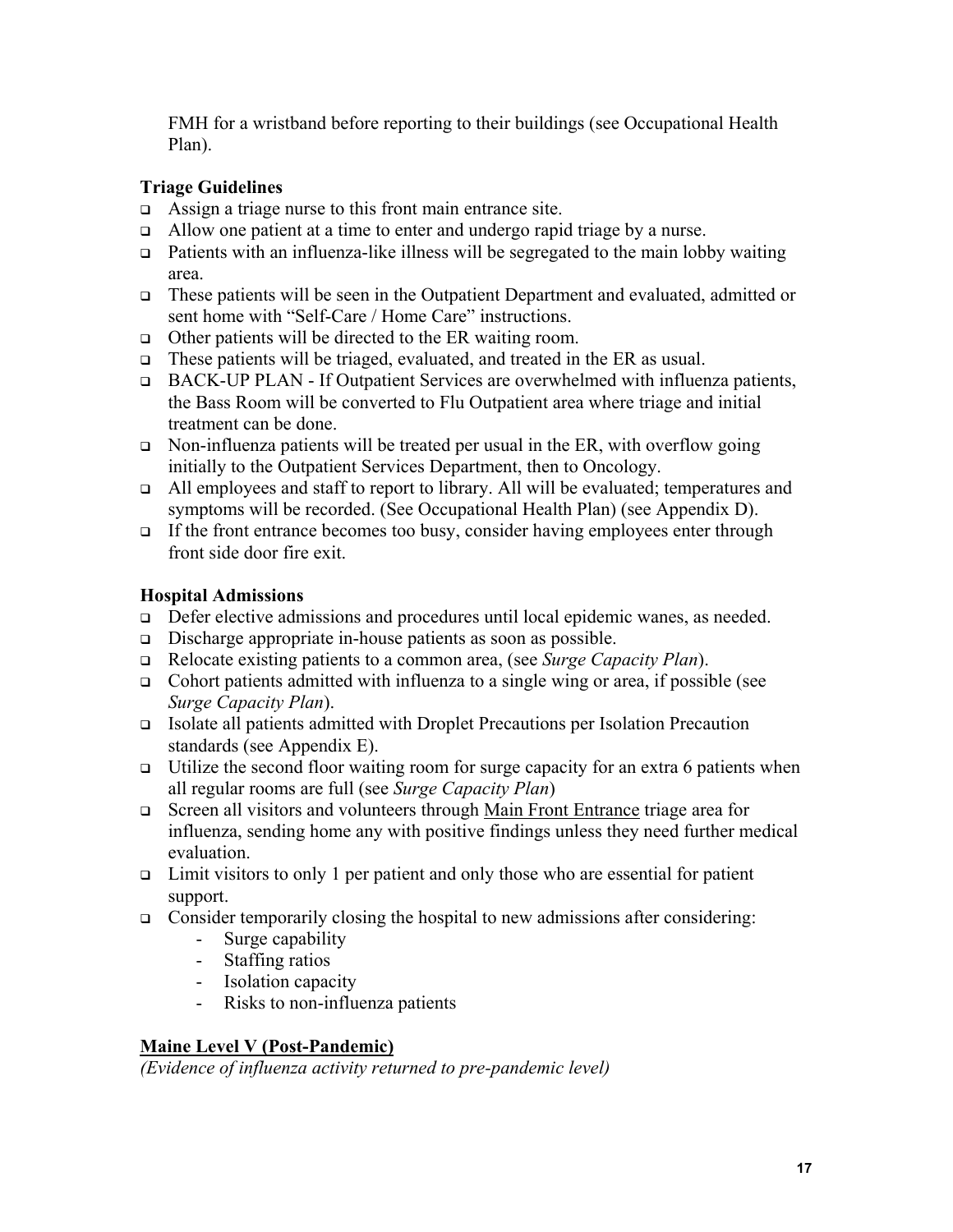- □ Close Main Hospital Entrance triage area return Triage to Emergency Department.
- $\Box$  Lift restrictions on visitors.
- close the employee screening process.
- Close temporary patient surge areas, clean and store stretchers.
- Open clinics and departments, as soon as reasonable.
- Reduce the number of extra and overtime positions of healthcare workers as soon as reasonable.
- $\Box$  Contact the Maine CDC to coordinate post-pandemic activities such as surveillance, data collection and reporting, need for supplies, support personnel and other support.
- Compile data on any adverse vaccine reactions.
- Gather members of the Pandemic Influenza Response Team to review and update plan.
- □ Maintain surveillance of all patients seen in ED, outpatient clinics, and outside offices.
- Anticipate a secondary resurgence of pandemic influenza even weeks or months after first wave.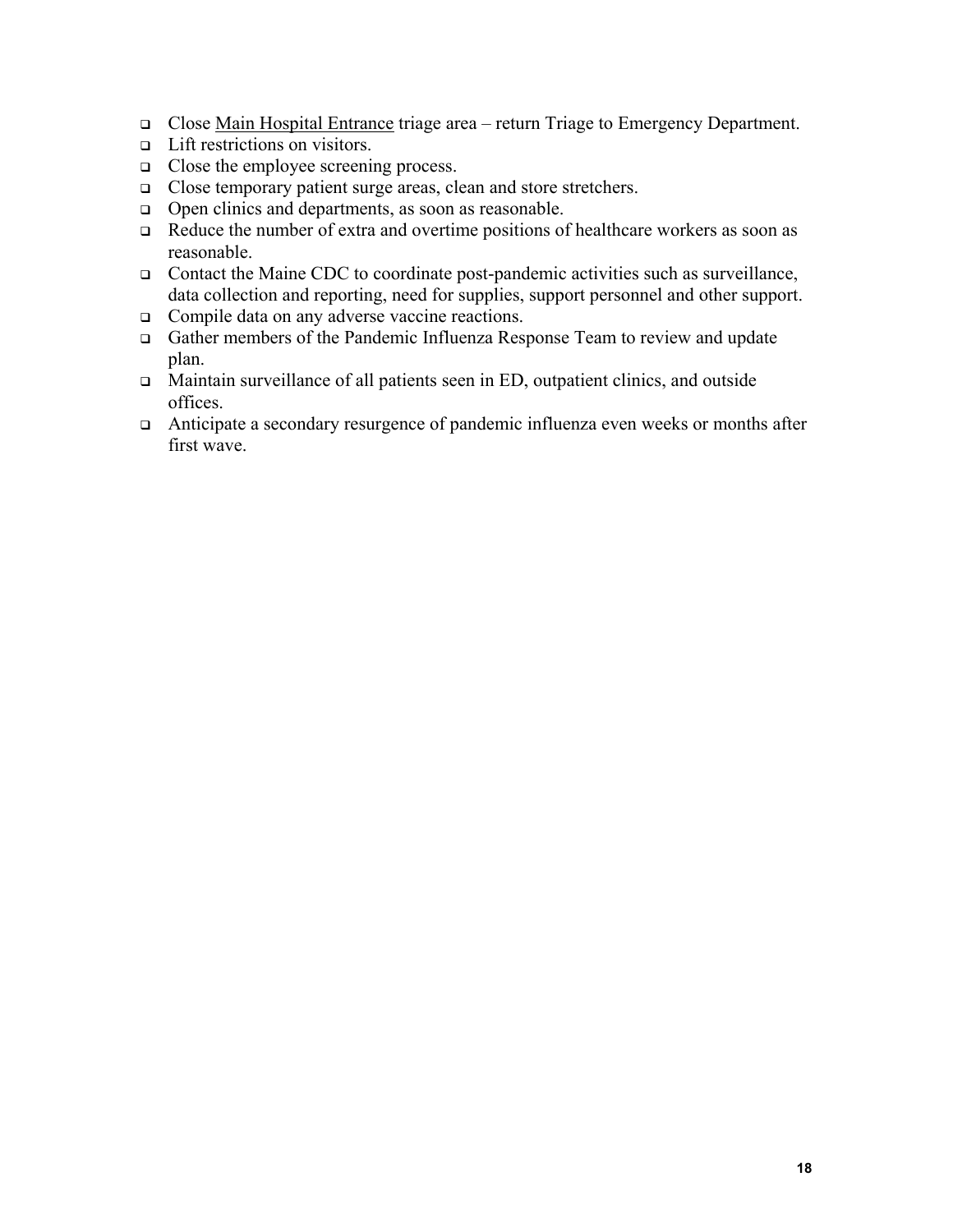# **Surge Capacity Plan**

### **Staffing**

#### **Maine Prepandemic Period**

- $\Box$  Estimate the number of local area patients expected to be infected, those seeking outpatient care, hospitalized and dying over an eight-week period. (Data obtained from CDC website. Projections current as of 2006.)
	- *Population Infected 9,220 Outpatient visits 4,500 Total admissions 126 (52-169) Total Deaths 30+ (15-42) Hospital Capacity 28% (at peak) ICU capacity 105% (at peak) Ventilator Capacity 132% (at peak)*
- Build a list of essential support personnel who are needed to maintain hospital operations, including but not limited to:
	- Environmental
	- **Maintenance**
	- EMS
	- Nutrition
	- Information services
	- Administrative
	- Clerical
	- Medical records
	- Laboratory
	- Radiology
	- Pharmacy
	- Cardiopulmonary
	- Security
- $\Box$  Create a list of non-essential positions that can be re-assigned to support critical hospital services.
	- Physical Therapy
	- Oncology
	- Mammography
	- Surgery
	- Outpatient Clinics
	- Center for Heart Health
	- Education
	- Billing
	- Development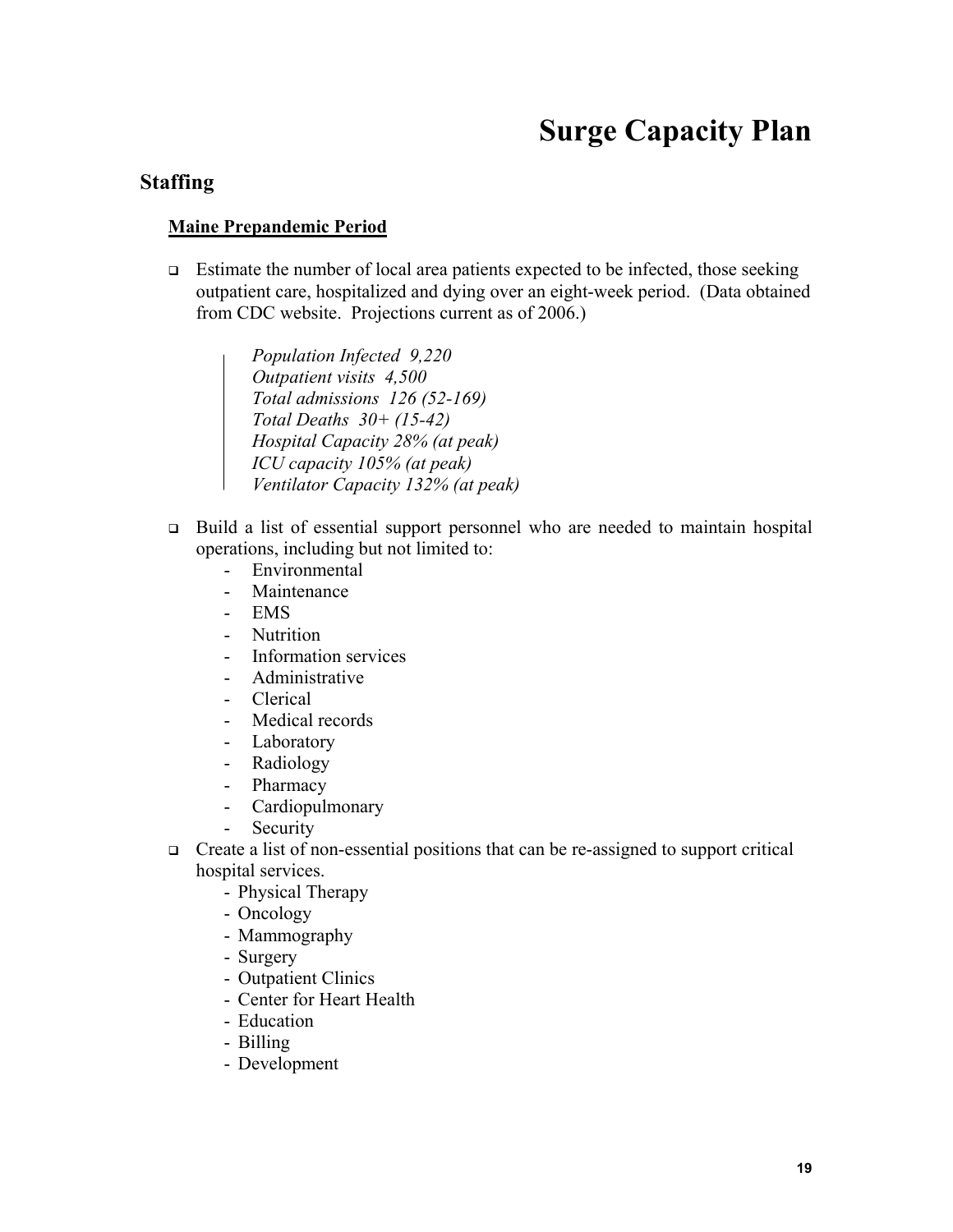- Departments should consider creating and/or revising contingency staffing plans for a minimum duration of eight weeks.
- Laboratory, Radiology, and Pharmacy should expect no decrease in their typical baseline demand for services.
- Define what would constitute a "staffing crisis" that would enable the use of emergency staffing and alternative medical care levels, and that would meet State approval.
- Determine what the *ideal* minimum staffing would be for the numbers of patients with pandemic influenza.

| - Nursing             | (4:1)                                                                             |
|-----------------------|-----------------------------------------------------------------------------------|
| - CNA                 | (6:1)                                                                             |
| - Medical Providers   | $ER-4/day$                                                                        |
|                       | $In-house-3/day$                                                                  |
| - Ancillary personnel | $EMS$ (2 per station per shift),                                                  |
|                       | Laboratory (per shift)                                                            |
|                       | Radiology (per shift)                                                             |
|                       | Pharmacy (per shift)                                                              |
|                       | Security (per shift)                                                              |
|                       | Maintenance (per shift)                                                           |
|                       | Housekeeping (per shift)                                                          |
|                       | Food / Nutrition (per shift)                                                      |
|                       | $MIS$ ( per shift)                                                                |
|                       | $IS($ per shift)                                                                  |
|                       | Materials Management ( per shift)                                                 |
|                       | iblish a nlan after consulting with state health denartment for ranidly credentia |

Establish a plan after consulting with state health department for rapidly credentialing health-care professionals during a pandemic. Including web based licensure check for physicians, physician assistants and nurses

http://www.docboard.org/me/df/mesearch.htm

http://www.docboard.org/me-osteo/df/index.htm

https://portalx.bisoex.state.me.us/pls/msbn\_nlv/bnxdev.license\_search.main\_page

- Badging with photo ID and title of existing personnel (coordinated by HR, IS, and Security).

- Rapid badging of new personnel
- Determine pay-scale and have established generic contracts available the use of non-facility staff.

### **Maine Level II and III**

*(Evidence of pandemic flu in local area)* 

- Obtain State approval to enact alternative staffing plans and medical care levels.
- Enable staffing pool that has been established and maintained by HR (see *Facilities Access, Triage, and Admission Plan*).
- Utilizing the Incident Command System, the Incident Commander will coordinate with HR, who will oversee pool of volunteers, staff, retirees, etc. to see that staffing needs are met.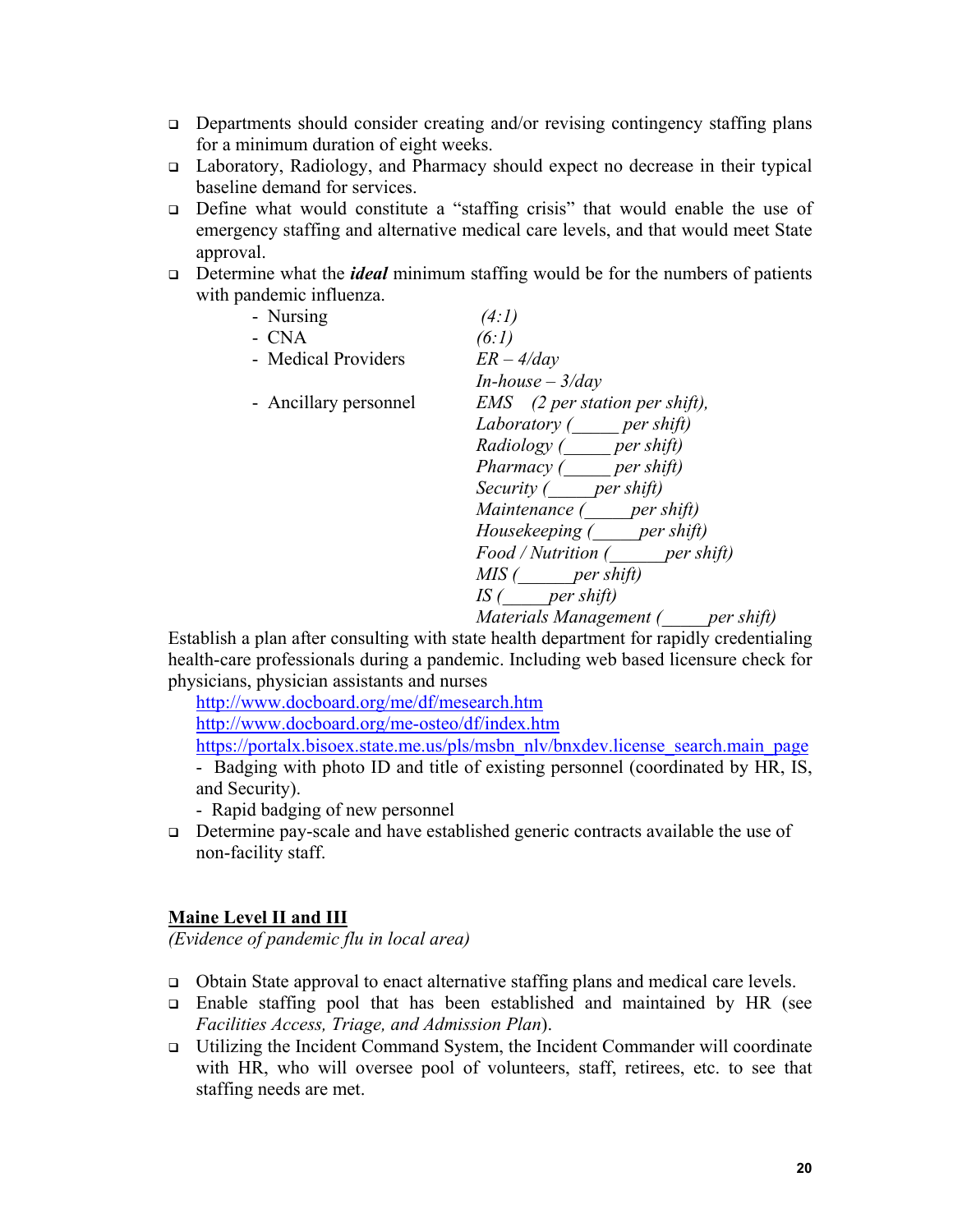- Activate plan for rapidly credentialing healthcare professionals.
- Increase cross-training of personnel to provide support for essential patient-care areas at times of severe staffing shortages (e.g. in ED, ICU, Med-Surg, etc.)
- Departments to review and update their list of essential-support personnel who are needed to maintain hospital operations.
- Review the list of non-essential positions that can be re-assigned to support critical hospital services.
- $\Box$  Create a list of non-essential positions that can be placed on administrative leave to limit the number of persons in the hospital
- Determine needs of outlying medical offices and facilities, per Incident Command System.

### **Bed Capacity**

### **Maine Prepandemic Period**

- Determine threshold when to cancel elective admissions and surgery.
- Review rapid discharge policies and procedures to expedite transfer of patients out of the hospital (see *Facility Access, Triage, and Admissions Plan*).
- Early rapid discharge may be necessary. Coordinate with Medical Director and social services where possible.
- □ Where possible, work with home healthcare agencies to arrange for at-home followup care of early discharged and deferred admission patients.
- $\Box$  Work with hotline to arrange follow-up calls for early discharged patients.
- Identify rooms in the hospital that could be utilized for expanded bed capacity if needed
- Identify areas that could accept overflow capacity if needed. This plan is based on the use of the second floor Day Surgery waiting room as an overflow area, and the Bass Room as a secondary such space.
- Obtain approval from hospital licensing agencies to expand bed capacity beyond 75.
- Discuss with healthcare regulators whether, how, and when "Altered Standards of Care in Mass Casualty Events" will be invoked and applied to pandemic influenza (See http://www.ahrq.gov/reasearch/altstand).
- Identify beds and supplies needed to accommodate extra patients.
- Determine the total patient bed capacity at this facility. As of January 2006, it has been determined to be approximately 100 rooms.
- □ Develop areas that could be used for cohorting influenza patients.
- If there is a need, coordinate with community resources to determine if outside facilities could be used to house patients beyond what the hospital can accommodate, and what personnel and supplies would be needed.

### **Maine Level II and III**

*(Evidence of pandemic flu in local area)* 

- $\Box$  Determine if other hospitals have capacity to take non-influenza, non-critical patients in transfer. Review on a daily basis.
- Admitted influenza patients: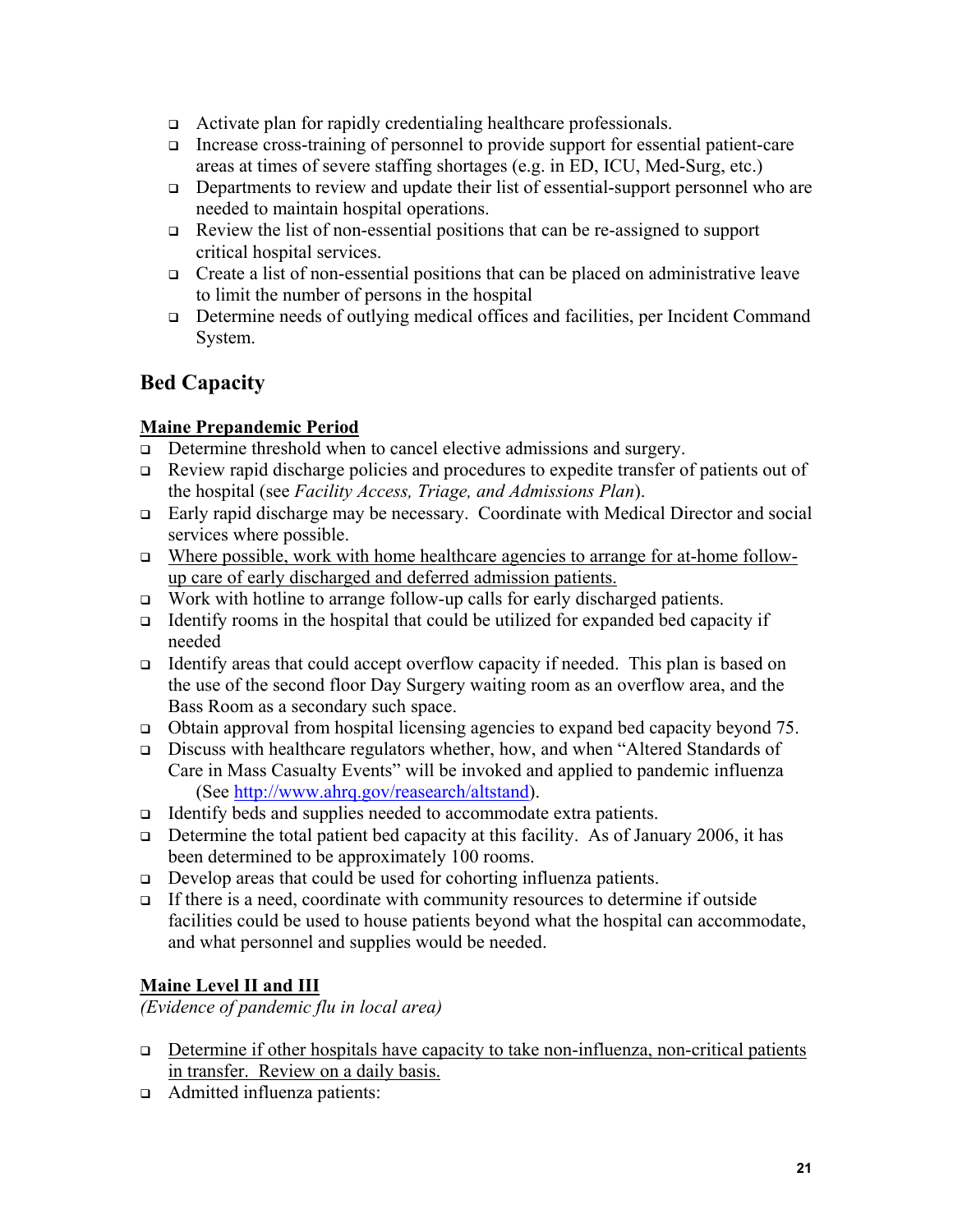- Initially to be located on the third floor South Wing ("Long Hall").
- Overflow will then be located on Day Surgery rooms, South Wing
- Overflow then will be located on the second floor "Short Hall."
- Overflow will then be located on the second floor Day Surgery Waiting Room.
- Overflow will then be located on the third floor West Wing ("Short Hall")
- Any further overflow will be located in waiting rooms.
- □ Ventilated influenza patients:
	- Initially to be located in the ICU.
	- Overflow will be located in the Recovery Room.
	- Patients should be evaluated to determine whether they could be moved to Recovery Room to free up ICU beds.

### **Consumable and durable supplies**

### **Maine Prepandemic Period**

- $\Box$  Evaluate the existing system for tracking medical supplies to determine if it can detect rapid consumption and to respond to growing needs
- Stockpile enough consumable goods for duration of pandemic  $(6-8 \text{ weeks})$
- $\Box$  Determine trigger-point to order additional supplies
- Anticipate the need for additional antibiotics to treat bacterial complications of influenza
- Determine through consulting with the State how to access the National Strategic Stockpile during an emergency
- Determine food supplies in the hospital how many days worth in-house.
- □ Determine trigger-point when additional supplies are needed
- $\Box$  Maximize the storage capacity of fuel oil and propane gasses during this period

### **Maine Level II and III**

*(Evidence of pandemic flu in local area)* 

- Alert Nutrition to stockpile certain non-perishable food goods.
- Order additional antibiotics to treat bacterial complications of influenza.

### **Continuation of Essential Medical Services**

- Determine and address how essential services will be maintained for persons with chronic medical problems served by the hospital (e.g. hemodialysis, oncology, wound clinic, etc.)
- Consider moving these services to off-site facilities to limit exposure to influenza infection (e.g. Stanley Building, Mt. Blue Building, etc.)
- Consider re-establishing these services in-house if the Pandemic Influenza appears to be waning, as per direction of Incident Command.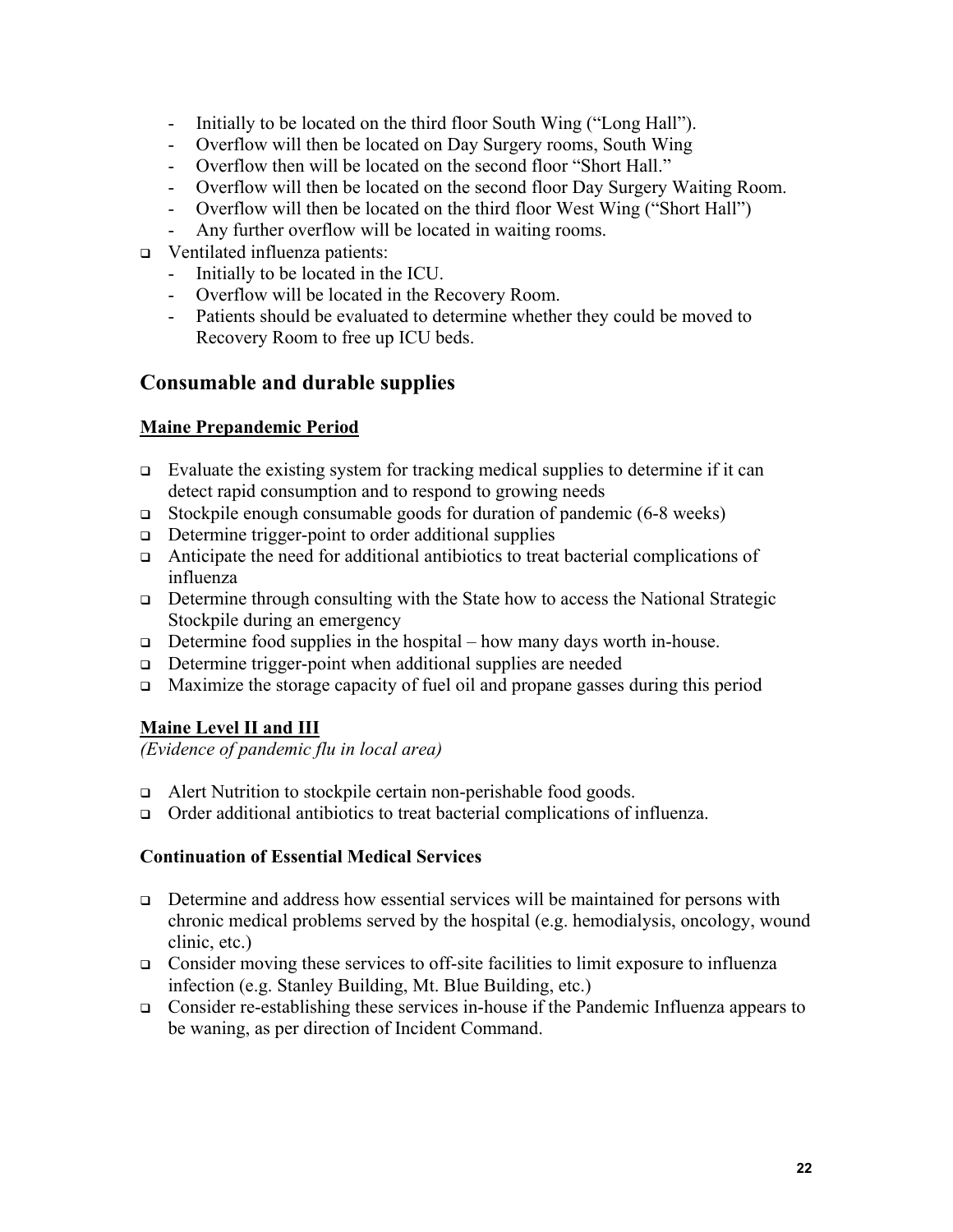# **Occupational Health Plan**

### **Maine Pre-pandemic**

- □ Periodically review and revise Occupational Health Plan as appropriate.
- Plan education/training for occupational health activities (see *Education Plan*).

### **Maine Level 1**

*(Alert Period)* 

- Verify employee seasonal influenza vaccine status and immunize as appropriate.
- Consider administrative mandate that all Health Care Workers (HCW) will receive their annual flu shot
- $\Box$  Establish plan for detecting signs and symptoms of influenza in HCW
- Implement a system for early detection and treatment of healthcare personnel who might be infected with the pandemic strain of influenza.

### **Maine Levels II & III**

*(Evidence of pandemic flu outside the United States)* 

- Assemble Pandemic Influenza Response Team to review FCHN Pandemic Influenza Plan.
- Conduct complete staff training on protocol for early detection and treatment of HCWs.
- Instruct employees to report to Occupational Health (OH) Department and/or their PCP when exhibiting influenza-like symptoms before duty
- $\Box$  Influenza-like Illness include symptoms with:
	- Temperature  $>100.4^{\circ}$  F
	- Cough, sore throat, or difficulty breathing
	- Other symptoms as recommended by Maine State CDC
- Immediately isolate the employees with the above symptoms using Droplet Precautions:
	- OH staff to use gown, gloves, mask when caring for employee
	- Provide private exam room or cohort if none available
- $\Box$  Require testing for employees who meet above criteria and have recently traveled to a place where bird flu has been identified.
- If the above criteria are met, call the Maine State CDC Disease Reporting and Consultation line at 1-800-851-5821 (24 hours a day) immediately per Infection Control Surveillance Plan.

### **Maine Levels II & III**

*(Evidence of pandemic flu in the United States)* 

- $\Box$  Continue with steps outlined above.
- $\Box$  Have employees research alternative daycare arrangements in anticipation of schools and/or daycare's closing.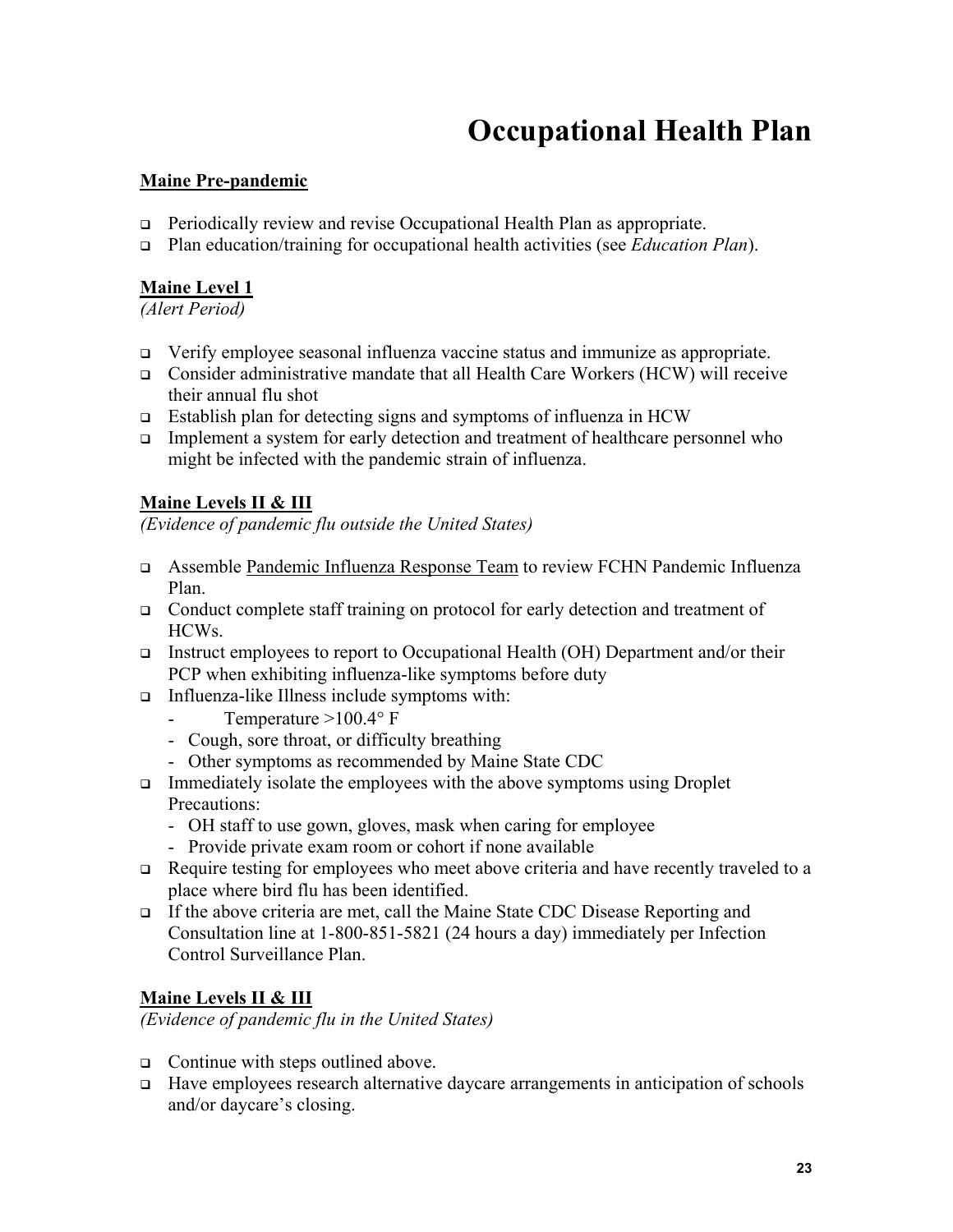Personnel Committee to develop new enforcement rules, new guidelines for calling in sick, and guidelines for pay. Consider increasing earned time.

### **Maine Levels II & III**

*(Evidence of pandemic flu in local area)* 

□ See Maine Level IV.

### **Maine Level IV**

*(Increased and sustained transmission in the general population)* 

- □ Incident Command to establish employee screening area in library under the direction of Occupational Health.
- All employees who work within a ten-mile radius must be screened at the Medical Library.
- Assign adequate appropriate personnel to Occupational Health to screen all employees, including personnel to document and alert supervisors of ill employees.
- $\Box$  Employee and medical staff access to be at the Main Hospital Entrance directly going to the Medical Library for screening before reporting to their workstation. Off-site screening may be conducted initially at ambulance bases outside a ten-mile radius of FMH campus.
- Message communicated to all staff explaining procedures for screening, new enforcement rules, and new guidelines for calling in sick.
- $\Box$  All staff will be screened by the taking of their temperature and will be questioned about having any flu-like symptoms. This will be recorded.
- Any employees who develop flu-like symptoms during their workday will return to the employee screening area for evaluation and disposition.
- $\Box$  Employees to use library phone number to call in to screen for symptoms if they have any concerns they are ill before they come to work.
- Screening staff will don gloves, gowns, and masks using Droplet Precautions. See Clinical Guidelines (see Appendix \_\_\_).
- Have screening personnel record the date, employee's name, date of birth, department, supervisor's name when identified with influenza-like symptoms. Screening personnel will alert supervisors to ill employees. See description of "Fit for Work" below.
- Test employees with flu symptoms for influenza per Maine State CDC protocol.
- $\Box$  Ill employees who cannot go to work will either go home with instructions (see Quarantine/Self-Care brochure) or will be medically evaluated at Patient Triage.
- All non-ill employees will report to their workstation after screening. If pandemic vaccination/ antivirals available, give to these employees (as *per Pandemic Influenza Medications Plan*).
- $\Box$  All personnel at high risk of complications (e.g. pregnant, immunocompromised persons) will be reassigned to low risk duties (e.g. non-influenza patient care,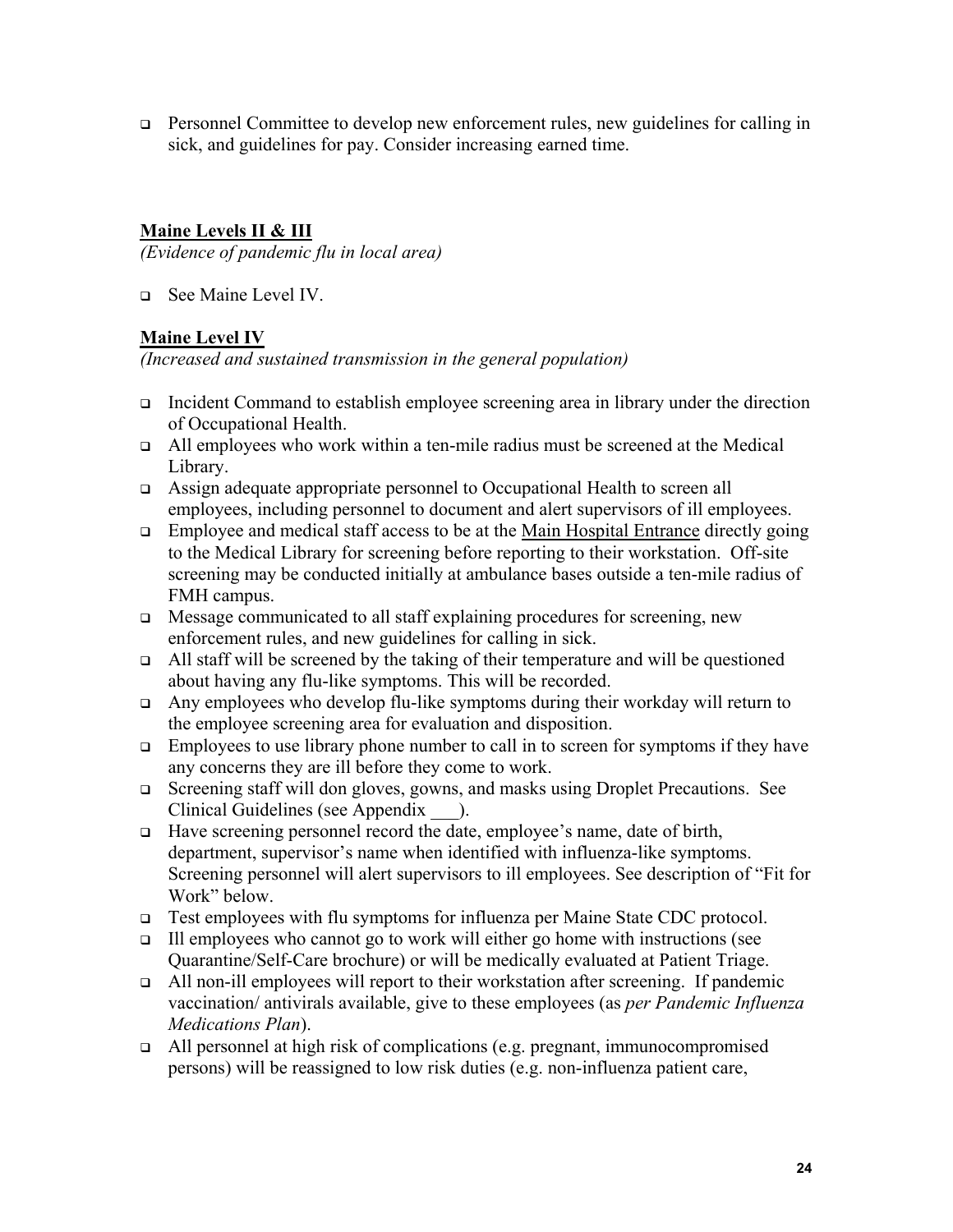administrative duties that do not involve patient care, phone bank/triage or placed on furlough).

### *Fit for Work*

Ideally, HCWs are fit to work when one of the following conditions apply:

- They have recovered from pandemic flu, during earlier phases of the pandemic;
- They have been immunized against the pandemic strain of influenza as outlined in *Pandemic Influenza Medication Plan*; or
- They are on appropriate antivirals as outlined in the Medication Plan.
- Such HCWs may work with all patients and may be selected to work in units where there are patients who, if infected with influenza, would be at high risk for complications.
- Whenever possible, well, unexposed HCWs should work in non-influenza areas.
- Asymptomatic HCWs may work even if influenza vaccine and antivirals are unavailable.
- $\Box$  Meticulous attention should be paid to hand hygiene and HCWs should avoid touching mucous membranes of the eye and mouth to prevent exposure to the influenza virus and other infective organisms.
- Ideally, staff with Influenza-like Illness (ILI) should be considered "unfit for work" and should not work. **However, in cases of extremely limited resources**, HCWs may be asked to work if they are well enough to do so and must follow these guidelines.
	- Such Health Care Workers must work with non-exposed patients (noninfluenza areas) and should be required to wear a mask if they are coughing.
	- They must pay meticulous attention to hand hygiene.
	- They should not be redeployed to intensive care areas, nursery or an area with severely immunocompromised patients, i.e. transplant recipients, hematology/oncology patients, patients with chronic heart or lung disease, or patients with HIV/AIDS and dialysis patients.
- Establish referral from Occupational Health to Evergreen Behavioral Services (EBS) for employee/s who need counseling to maximize professional performance and personal resilience by addressing management of grief, exhaustion, anger, fear, self and family physical needs, and ethical dilemmas.
- Contact FCHN Chaplain for the above support for those employees who prefer faithbased counseling, or the individual employee's own faith-based support.

### **Post-Pandemic Period (Maine Level V)**

*(Evidence of influenza activity returned to pre-pandemic level)* 

- $\Box$  Reinforce continuous precautionary procedures, such as hand hygiene, respiratory etiquette, etc. in anticipation of second wave.
- $\Box$  Maintain list of all employees and volunteers who recovered from cases of pandemic flu.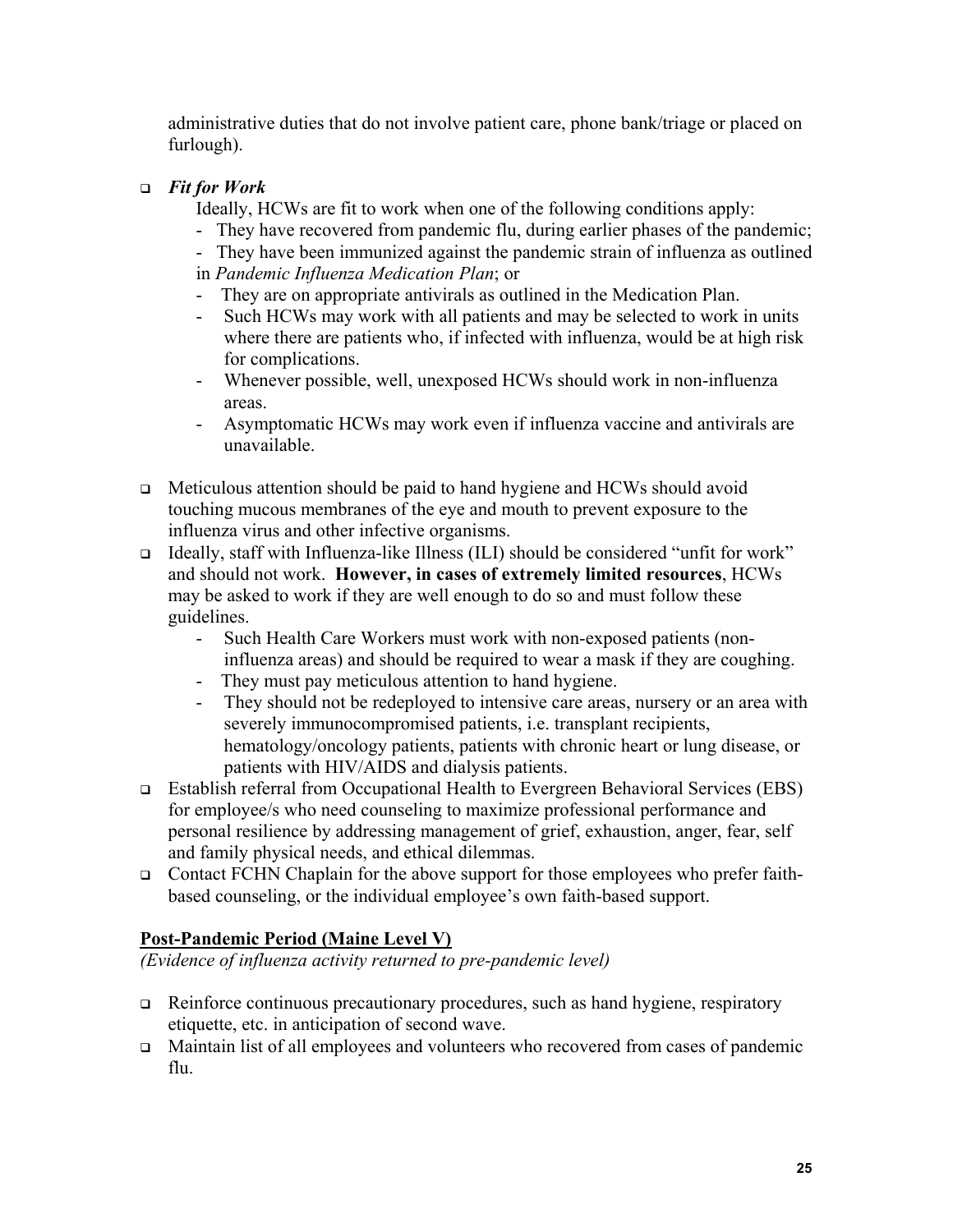- Gather electronic numbers to report how many employees tested for influenza, and the results of those tests.
- Gather electronic numbers of all employee mortality cases from influenza and/or complications of influenza.
- Gather electronic numbers for all employees hospitalized for influenza.
- □ Conduct evaluation of how Occupational Health Plan worked.
- $\Box$  Assess the effectiveness of vaccine and antiviral distribution for employees.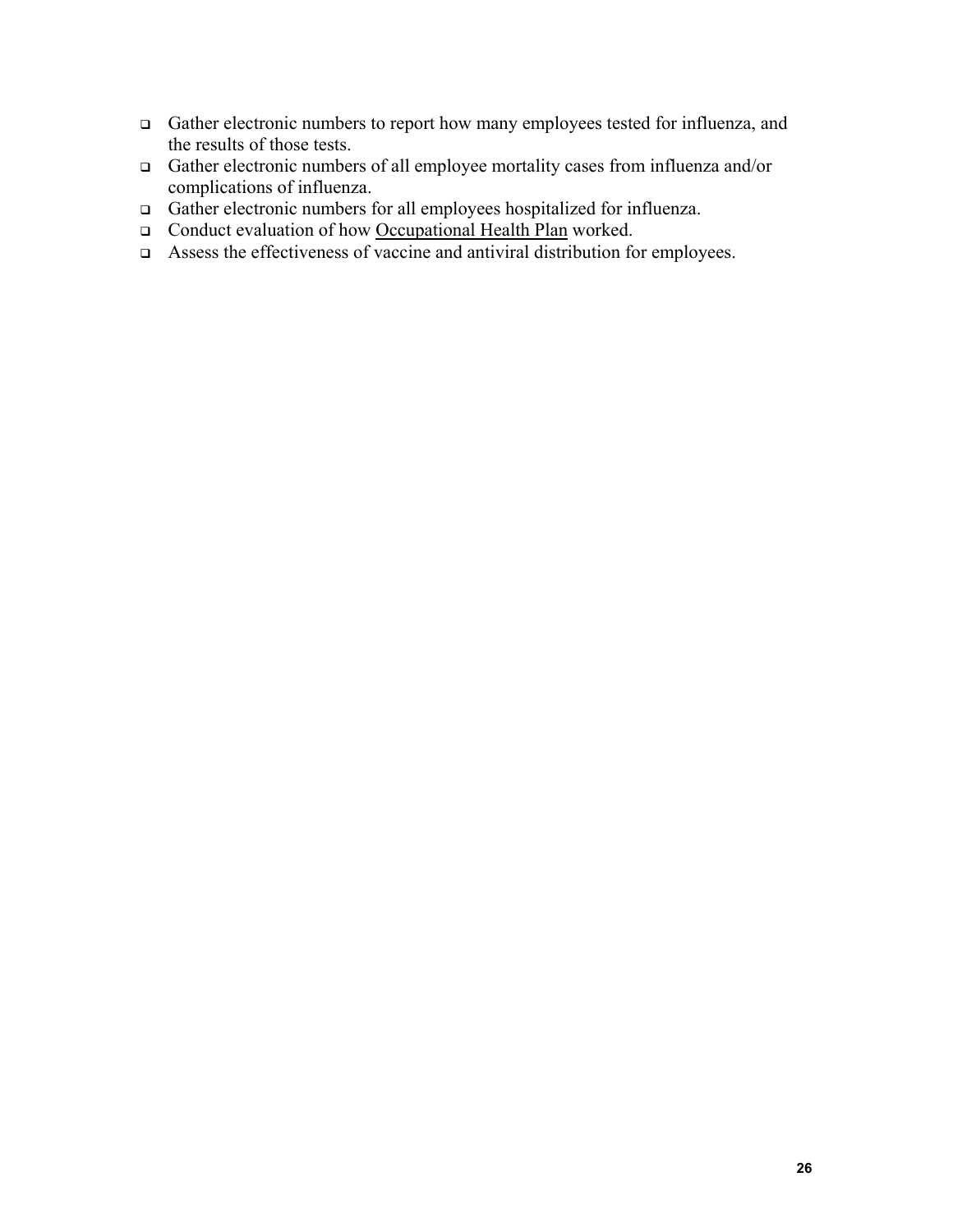# **Clinical Guidelines**

### **Maine Pre-pandemic Maine LEVEL I (***Alert***)**



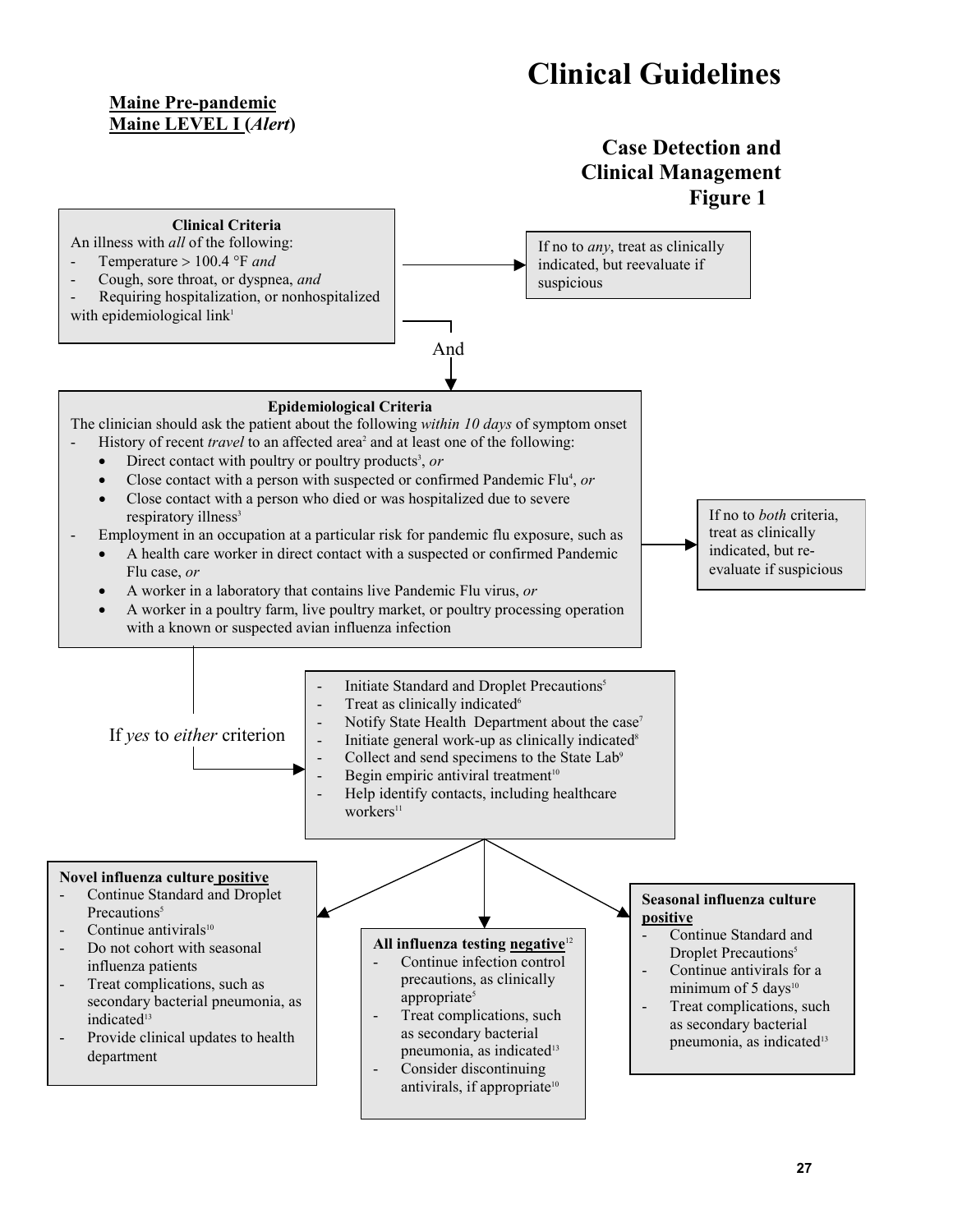### **Footnotes to Figure 1:**

1. Further evaluation and diagnostic testing should also be considered for outpatients with strong

epidemiological risk factors and mild or moderate illness.

2. Updated information on areas where novel influenza virus transmission is suspected or documented is

available on the WHO website

(http://www.who.int/csr/disease/avian\_influenza/country/en/index.html).

3. For persons who live in or visit affected areas, close contact includes touching live poultry (well-

appearing, sick or dead) or touching or consuming uncooked poultry products, including blood. For animal or market workers, it includes touching surfaces contaminated with bird feces. In recent years, most instances of human infection with a novel influenza A virus having pandemic potential, including influenza A (H5N1), are thought to have occurred through direct transmission from domestic poultry. A small number of cases are also thought to have occurred through limited person-toperson transmission or consumption of uncooked poultry products. Transmission of novel influenza viruses from other infected animal populations or by contact with fecal contaminated surfaces remains a possibility. These guidelines will be updated as needed if alternate sources of novel influenza viruses are suspected or confirmed.

4. Close contact includes direct physical contact, or approach within 3 feet of a person with suspected or

confirmed novel influenza.

- 5. Standard and Droplet Precautions (see appendix E)
- 6. Hospitalization should be based on all clinical factors, including the potential for infectiousness and the ability to practice adequate infection control. If hospitalization is not clinically warranted, and treatment and infection control is feasible in the home, the patient may be managed as an outpatient. The patient and his or her household should be provided with Home Quarantine and Self-Help information. The patient and close contacts should be monitored for illness by local public health department staff.
- **7.** Guidance on how to report suspected cases of novel influenza to the Maine CDC is provided in Surveillance Plan (1-800-851-5821).
- 8. The general work-up should be guided by clinical indications. Depending on the clinical presentation and the patient's underlying health status, initial diagnostic testing might include:
	- Pulse oximetry
	- Chest radiograph
	- Complete blood count (CBC) with differential
	- Blood cultures
	- Sputum (in adults), tracheal aspirate, pleural effusion aspirate (if pleural effusion is present) Gram stain and culture
	- Antibiotic susceptibility testing (encouraged for all bacterial isolates)
	- Multivalent immunofluorescent antibody testing or PCR of nasopharyngeal aspirates or swabs for common viral respiratory pathogens, such as influenza A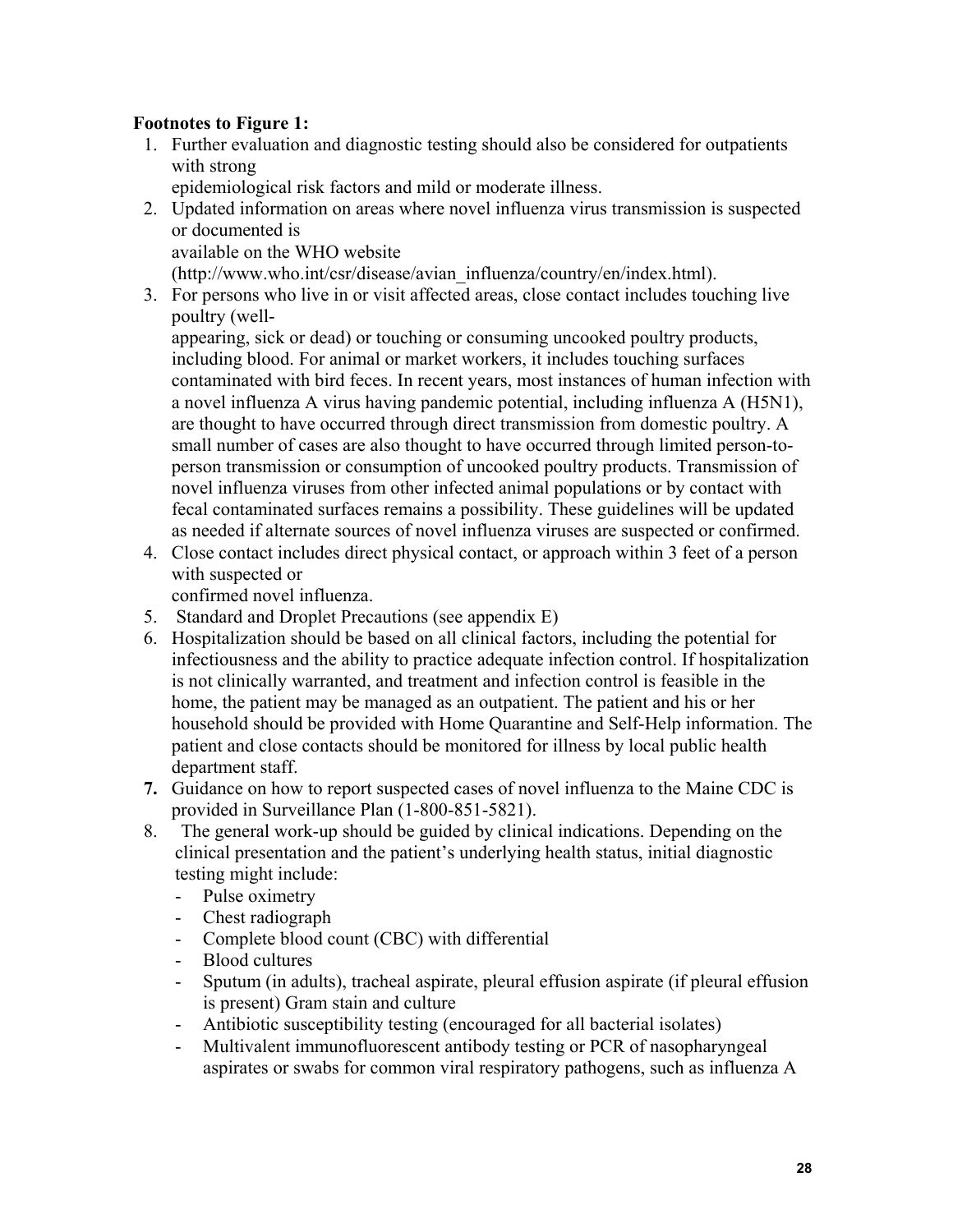and B, adenovirus, parainfluenza viruses, and respiratory syncytial virus, particularly in children

- In adults with radiographic evidence of pneumonia, *Legionella* and pneumococcal urinary antigen testing
- If clinicians have access to rapid and reliable testing (e.g., PCR) for *M. pneumoniae* and *C. pneumoniae*, adults and children <5 yrs. with radiographic pneumonia should be tested.
- Comprehensive serum chemistry panel, if metabolic derangement or other endorgan involvement, such as liver or renal failure, is suspected.
- 9. Guidelines for novel influenza virus testing as per Maine State CDC. All of the following respiratory

specimens should be collected for novel influenza A virus testing: nasopharyngeal swab; nasal swab, wash, or aspirate; throat swab; and tracheal aspirate (for intubated patients), stored at 4° C (39°F) in viral transport media; and acute and convalescent serum samples.

10. Strategies for the use of antiviral drugs are provided in **Pandemic Influenza Medication Plan.**

11. Guidelines for the management of contacts in a healthcare setting are provided in **Occupational Health Plan**.

12. Given the unknown sensitivity of tests for novel influenza viruses, interpretation of negative results should be tailored to the individual patient in consultation with the state health department. Novel influenza directed management might need to be continued, depending on the strength of clinical and epidemiological suspicion. Antiviral therapy and isolation precautions for novel influenza may be discontinued on the basis of an alternative diagnosis. The following criteria may be considered for this evaluation:

- Absence of strong epidemiological link to known cases of novel influenza
- Alternative diagnosis confirmed using a test with a high positive-predictive value
- Clinical manifestations explained by the alternative diagnosis.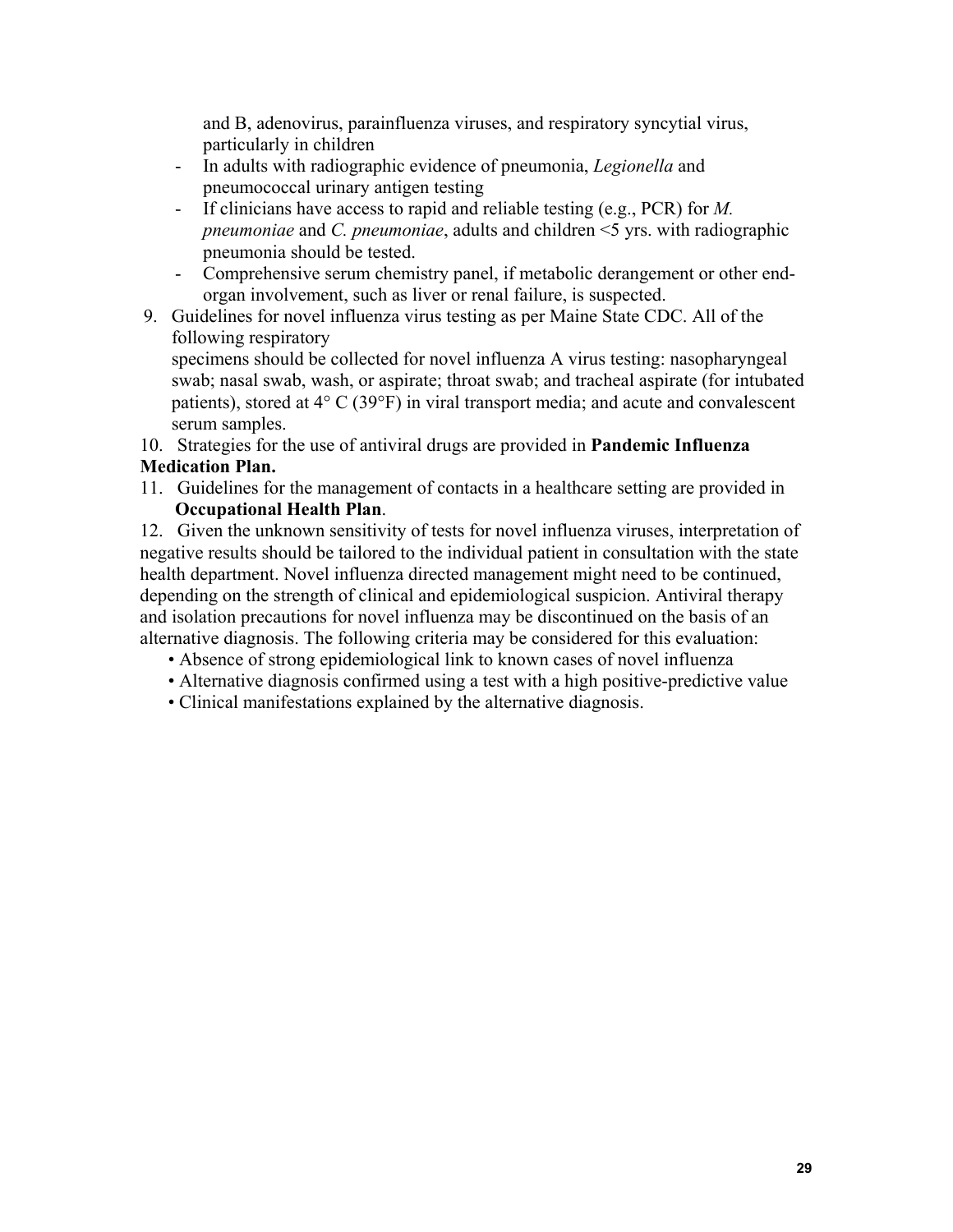# **Clinical Guidelines**

**Maine Levels II & III**  *(Evidence of pandemic flu in the United States)*  **Maine Levels II & III**  *(Evidence of pandemic flu in local area)* **Maine Level IV** *(Increased and sustained transmission in the general population)*

### **Case Detection and Clinical Management Figure 2**

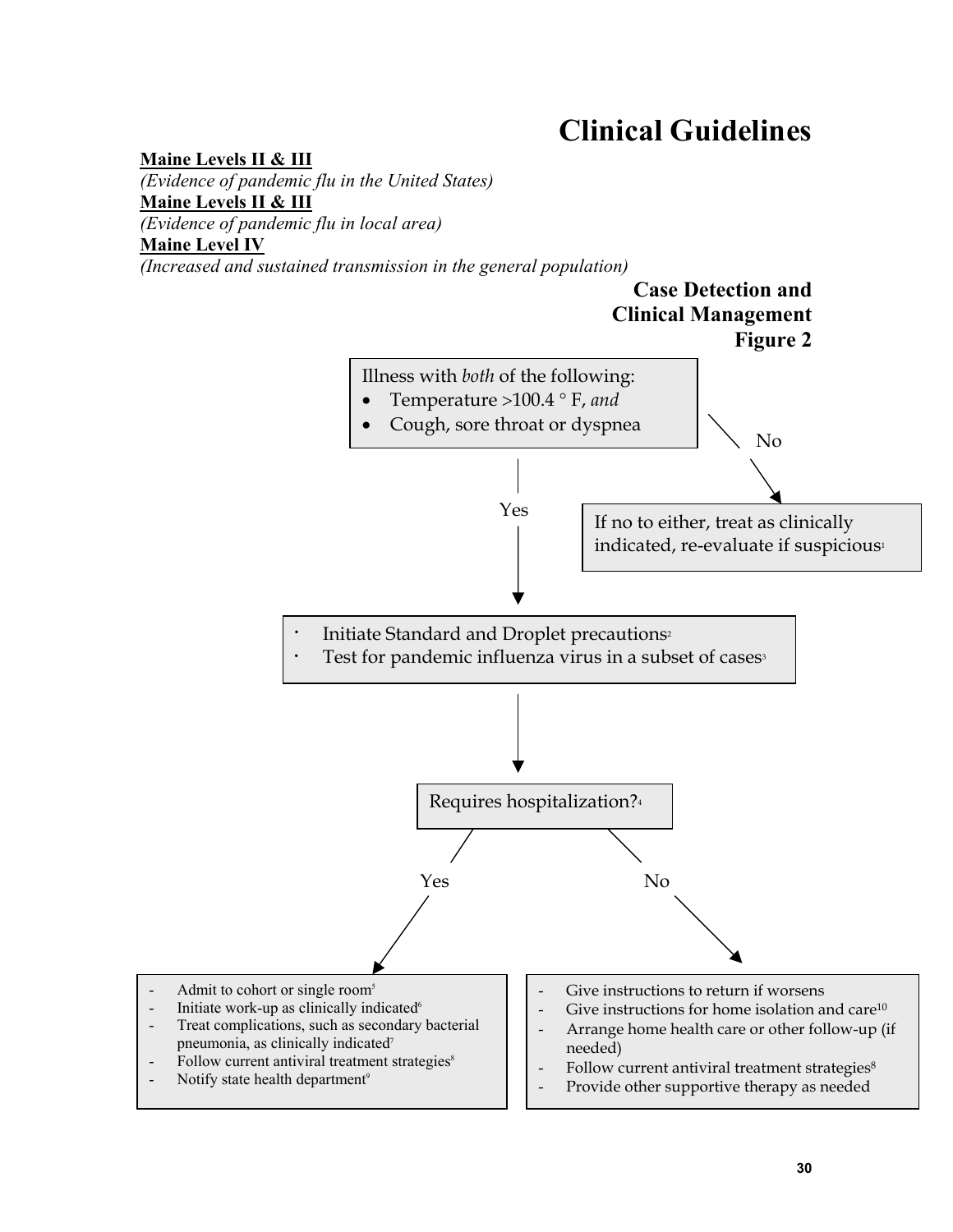### **Footnotes to Figure 2:**

1. Antiviral therapy and isolation precautions for pandemic influenza should be discontinued on the basis

of an alternative diagnosis only when both the following criteria are met:

• Alternative diagnosis confirmed using a test with a high positive-predictive value, and

- Clinical manifestations entirely explained by the alternative diagnosis
- 2. Standard and Droplet Precautions (see appendix E).

3. See guidance from the state on laboratory testing during the Pandemic Period. Generally, specimens

should include respiratory samples (e.g., nasopharyngeal wash/aspirate;

nasopharyngeal, nasal or oropharyngeal swabs, or tracheal aspirates) stored at 4°C in viral transport media.

**Routine laboratory confirmation of clinical diagnoses will be unnecessary as pandemic activity becomes widespread in a community. CDC will continue to work with state health laboratories to conduct virologic surveillance to monitor antigenic changes and antiviral resistance in the pandemic virus strains throughout the Pandemic Period.** 

4. The decision to hospitalize should be based on a clinical assessment of the patient and the availability

of hospital beds and personnel.

5. Guidelines on cohorting can be found in **Facility Access, Triage, and Admission Plan**. Laboratory

confirmation of influenza infection is recommended when possible before cohorting patients.

6. The general work-up should be guided by clinical indications. Depending on the clinical presentation

and the patient's underlying health status, initial diagnostic testing might include:

- Pulse oximetry
- Chest radiograph
- Complete blood count (CBC) with differential
- Blood cultures
- Sputum (in adults) or tracheal aspirate Gram stain and culture
- Antibiotic susceptibility testing (encouraged for all bacterial isolates)
- Multivalent immunofluorescent antibody testing of nasopharyngeal aspirates or swabs for common viral respiratory pathogens, such as influenza A and B, adenovirus, parainfluenza viruses, and respiratory syncytial virus, particularly in children
- In adults with radiographic evidence of pneumonia, *Legionella* and pneumococcal urinary antigen testing
- If clinicians have access to rapid and reliable testing (e.g., PCR) for *M. pneumoniae* and *C. pneumoniae*, adults and children <5 yrs. with radiographic pneumonia should be tested.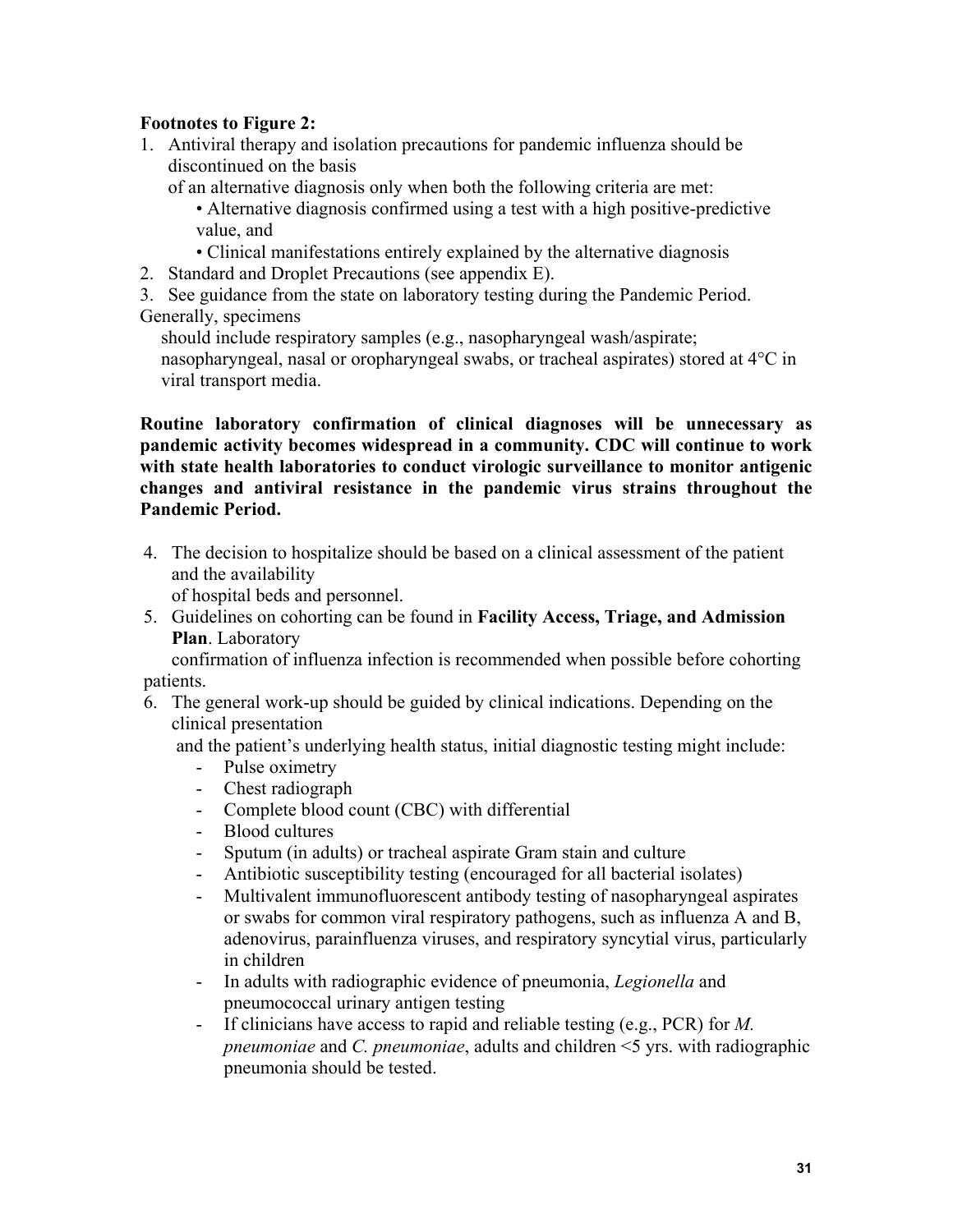- Comprehensive serum chemistry panel, if metabolic derangement or other end-organ involvement, such as liver or renal failure, is suspected
- 7. Strategies for the use of antiviral drugs are provided in **Pandemic Influenza Medication Plan**.
- 8. Guidance on the reporting of pandemic influenza cases is provided in **Surveillance Plan**.
- 9. Patients with mild disease should be provided with FCHN home-care kits, including standardized

instructions on home management of fever and dehydration, pain relief, and recognition of deterioration in status. Patients should also receive information on infection control measures to follow at home. Patients cared for at home should be separated from other household members as much as possible. All household members should carefully follow recommendations for hand hygiene, and tissues used by the ill patient should be placed in a bag and disposed of with other household waste. Infection within the household may be minimized if a primary caregiver is designated; ideally, someone who does not have an underlying condition that places them at increased risk of severe influenza disease. Although no studies have assessed the use of masks at home to decrease the spread of infection, using a surgical or procedure mask by the patient or caregiver during interactions may be beneficial. Separation of eating utensils for use by a patient with influenza is not necessary, as long as they are washed with warm water and soap.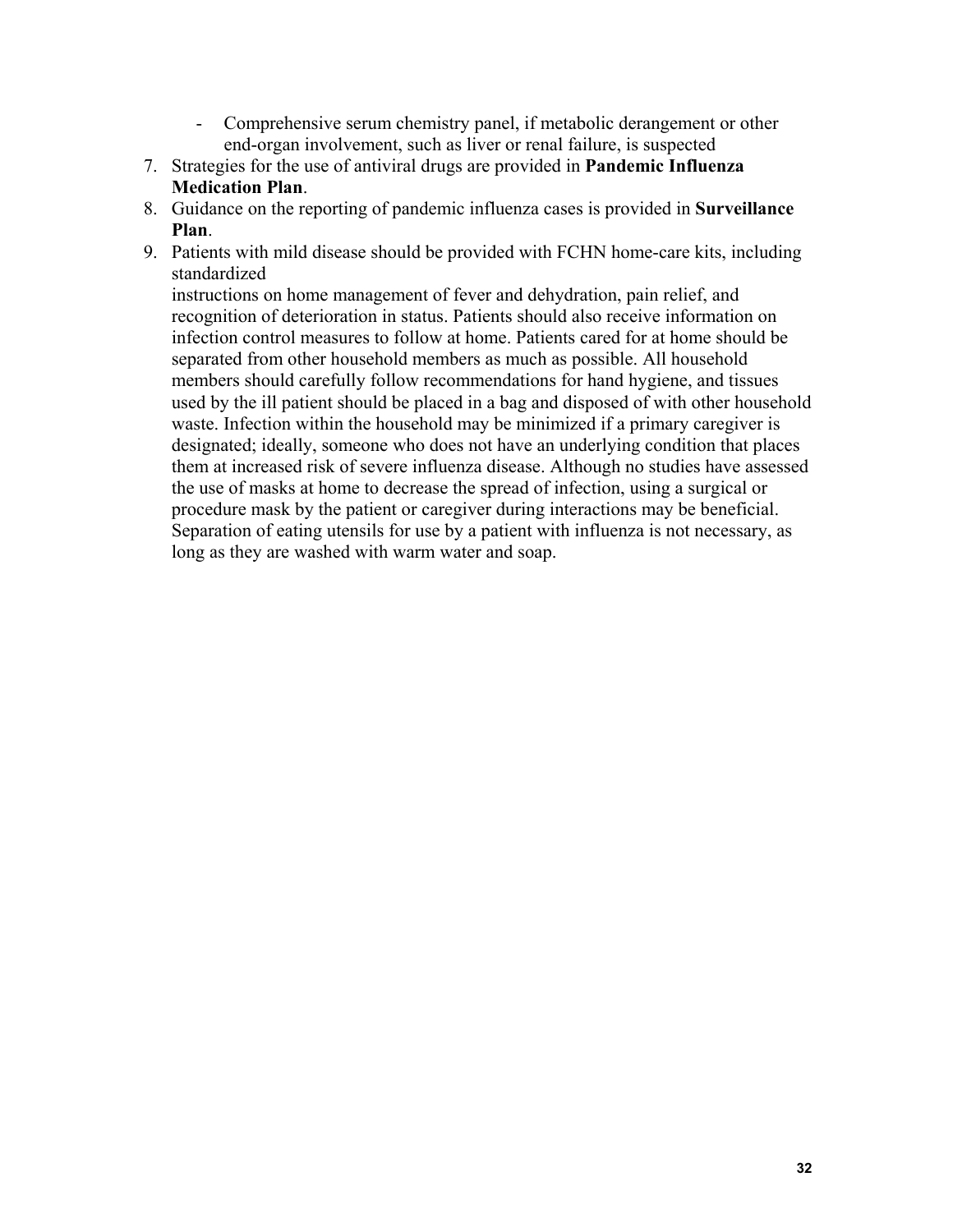# **Education and Training Plan**

### **Maine Pre-pandemic**

- Periodically review and revise Education and Training Plan as appropriate.
- Identify educational resources (consistent with Maine CDC) to address needs of staff, patients, family members, and visitors.

### **Maine Level I**

### *(Alert period)*

- In conjunction with Communications Team, education employees, the public, colleague agencies and providers on:
	- explanation of seasonal vs. pandemic influenza and implications of pandemic influenza
	- difference between upper respiratory infection and influenza
	- prevention and control of influenza
	- benefits of annual influenza vaccination
	- review of infection control strategies including; respiratory hygiene/cough etiquette, hand hygiene, standard precautions, droplet precautions, and airborne precautions
	- role of antiviral drugs in preventing disease and reducing rates of severe influenza and its complications
	- information regarding "Quarantine/Home Care" self care (include where informational brochures may be obtained)
	- priority lists for vaccination and anti-viral prophylaxis
	- policies for restricting visitors and mechanisms for enforcing those policies
	- staffing contingency plans, including how the facility will deal with illness in personnel.
	- the risk of infection and subsequent complications in high-risk groups
	- provide information to encourage those who are symptomatic with influenzalike illness, but do not require formal healthcare to remain at home until their symptoms have been resolved; and to encourage them to avoid visiting/contact with those who are at high risk for complications if they developed influenza
	- surveillance activities in all patient intake areas, including Triage (ER)

### **Maine Levels II & III**

*(Evidence of pandemic flu outside the United States)* 

- Education Department to scrutinize all training in progress, and prioritize all training toward pandemic preparedness.
- Establish methods and a schedule for general education/training of all staff (and a mechanism for documenting participation) regarding each element of the FCHNspecific pandemic influenza plan.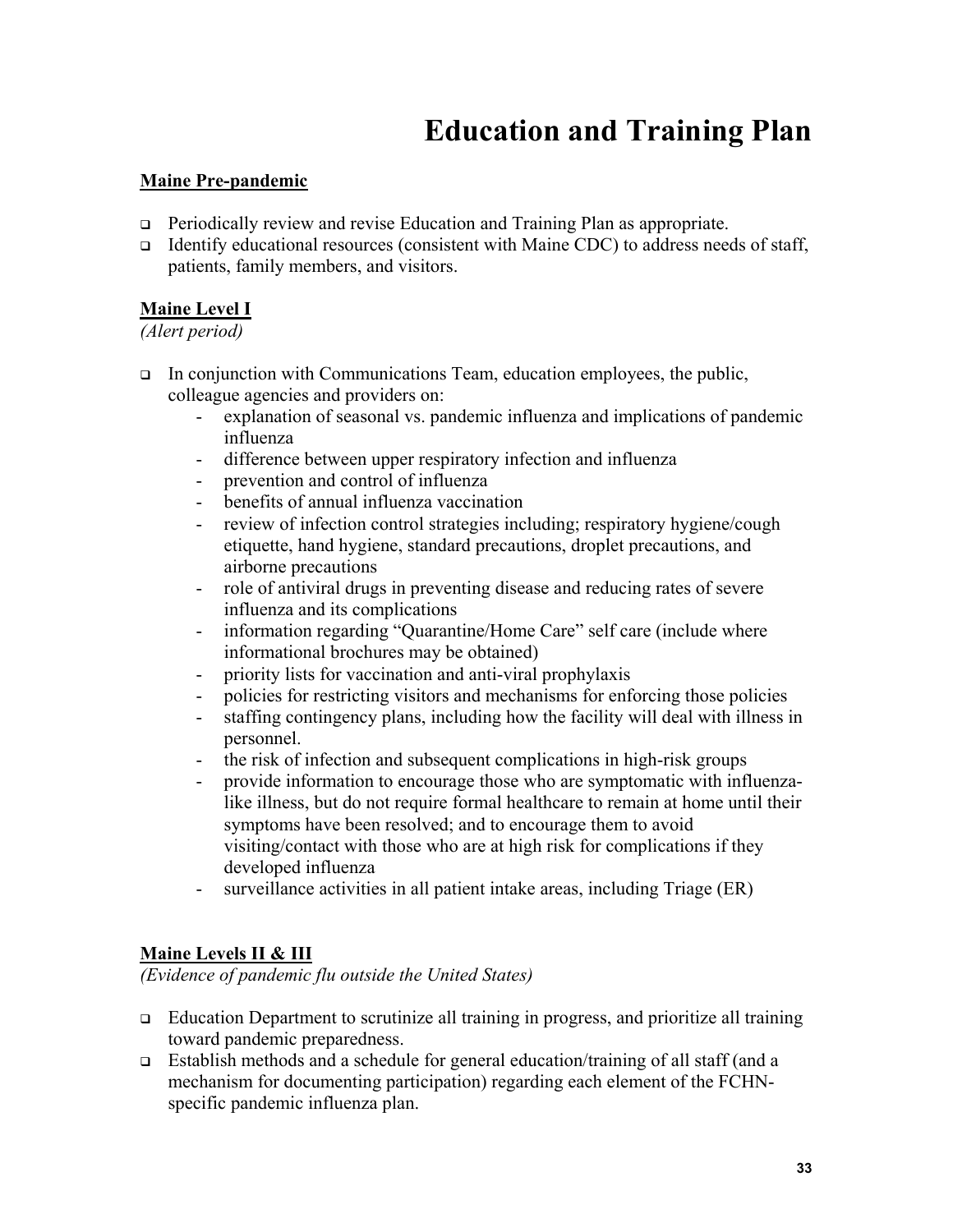- Train FHA and HCC staff and volunteers on hotline response:
	- telephone triage
	- answers to frequently asked questions
	- referral resources
	- documentation of calls (see Communication Plan)
- $\Box$  Review CDC guidelines for the care of pandemic influenza patients, including how and where these patients will be assigned (see Appendix E).
- Establish content, methods, and a schedule for the education/cross-training for clinical personnel, including outpatient healthcare workers (HCWs), who can provide support for essential patient-care areas (i.e. emergency department, ICU, medical unit).
- Establish content and schedule for an educational/training "quick" course for nonclinical staff who may be asked to assist clinical personnel with certain patient care needs (i.e. distribution of food trays, transportation of patients, Security duties).
- Train intake and triage staff to implement immediate containment measures to prevent transmission of influenza.

### **Maine Levels II & III**

*(Evidence of pandemic flu in the United States)* 

- Offer "train the trainer" sessions for influential community leaders. Subjects to include self-management/home-care and prevention of transmission.
- $\Box$  Continue with the steps outlined above.

### **Maine Levels II & III**

*(Evidence of pandemic flu in local area)* 

- □ See steps outlined in Maine Level IV
- Under direction of Incident Command, cancel all previous room bookings/functions.

### **Maine Level IV**

*(Increased and sustained transmission in the general population)* 

- Review with all FCHN personnel the FCHN Pandemic Influenza Plan.
- □ Continually educate and cross-train employees as needed.

### **Post-pandemic Period (Maine Level V)**

*(Evidence of influenza activity returned to pre-pandemic level)* 

- Review with all staff possibility of second wave.
- Assure brochures and other educational materials regarding pandemic influenza are still available to general public.
- Evaluate effectiveness of education programs, and refine as needed.
- Review Pandemic Influenza Plan modules with Response Team to assess need for revisions/updates.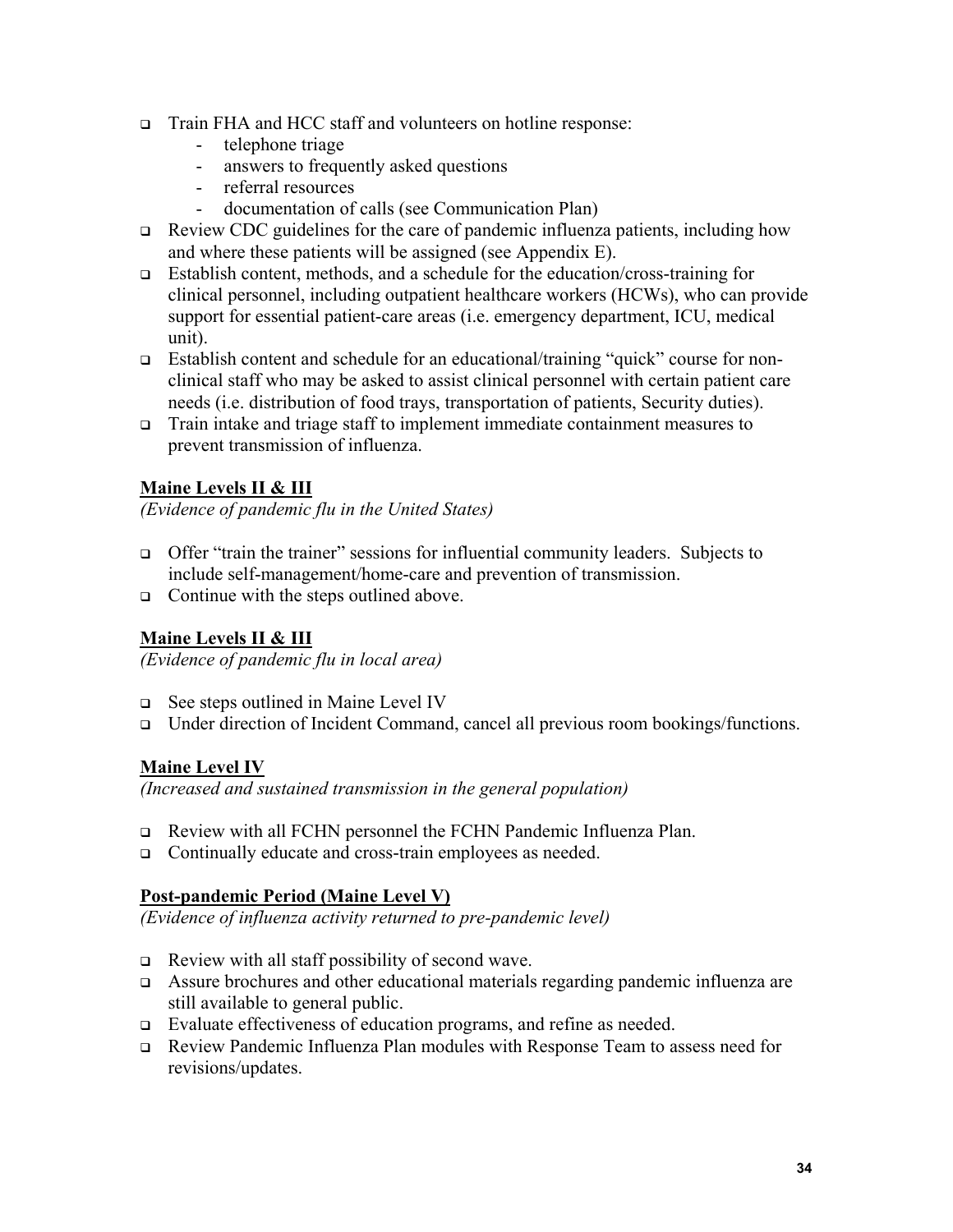# **Medications Plan**

*Note: This plan does not follow the same format as other components of the FCHN plan. It is organized by types of influenza medication, rather than by pandemic levels.* 

#### **1. Pandemic Influenza Vaccine**

#### **Pre-pandemic Period**

- Periodically review and revise Influenza Medications Plan as appropriate.
- Monitor Maine CDC recommendations on development, distribution, and use of vaccine.
- Coordinate with Maine State and local health departments for plans for distribution and priority use of vaccine
- Develop and update local priority list of vaccine distribution (see Appendix F).
- If available, obtain and stockpile vaccine according to Federal and State guidelines.
- Have an estimate of the numbers of vaccine needed for our established priorities.
- $\Box$  Develop a plan to prioritize vaccination use in the organization. Include plan for re-vaccination 1 month later to assure effectiveness. Plan to allocate half of available doses for first round of vaccinations, and the second half for the second round of vaccinations to the same individuals.
- □ Plan secure storage area for vaccine vials.
- Work with the Maine State CDC to develop plans for distribution and administering vaccine to local communities after priority groups vaccinated.
	- Plan to ramp-up list of personnel who can vaccinate. Coordinate with local public health nursing.
	- Develop an educational plan on vaccination training and adverse effects monitoring and treatment (following guidelines from CDC or Maine State CDC).
	- Develop a package for vaccination areas including: handouts (Quarantine / Self-Care information), adverse reactions, syringes, needles, alcohol swabs, needle boxes, epinephrine, Benadryl.
	- Check on legal exemptions and liability protection for healthcare workers and organization.
	- Communication plan for timelines and places of distribution of vaccine, per Maine State CDC.
	- Develop plan for security at sites and accountability of supplies.
	- Monitor distribution and use of vaccine.
	- Monitor and investigate adverse events. Report to State as per their guidelines.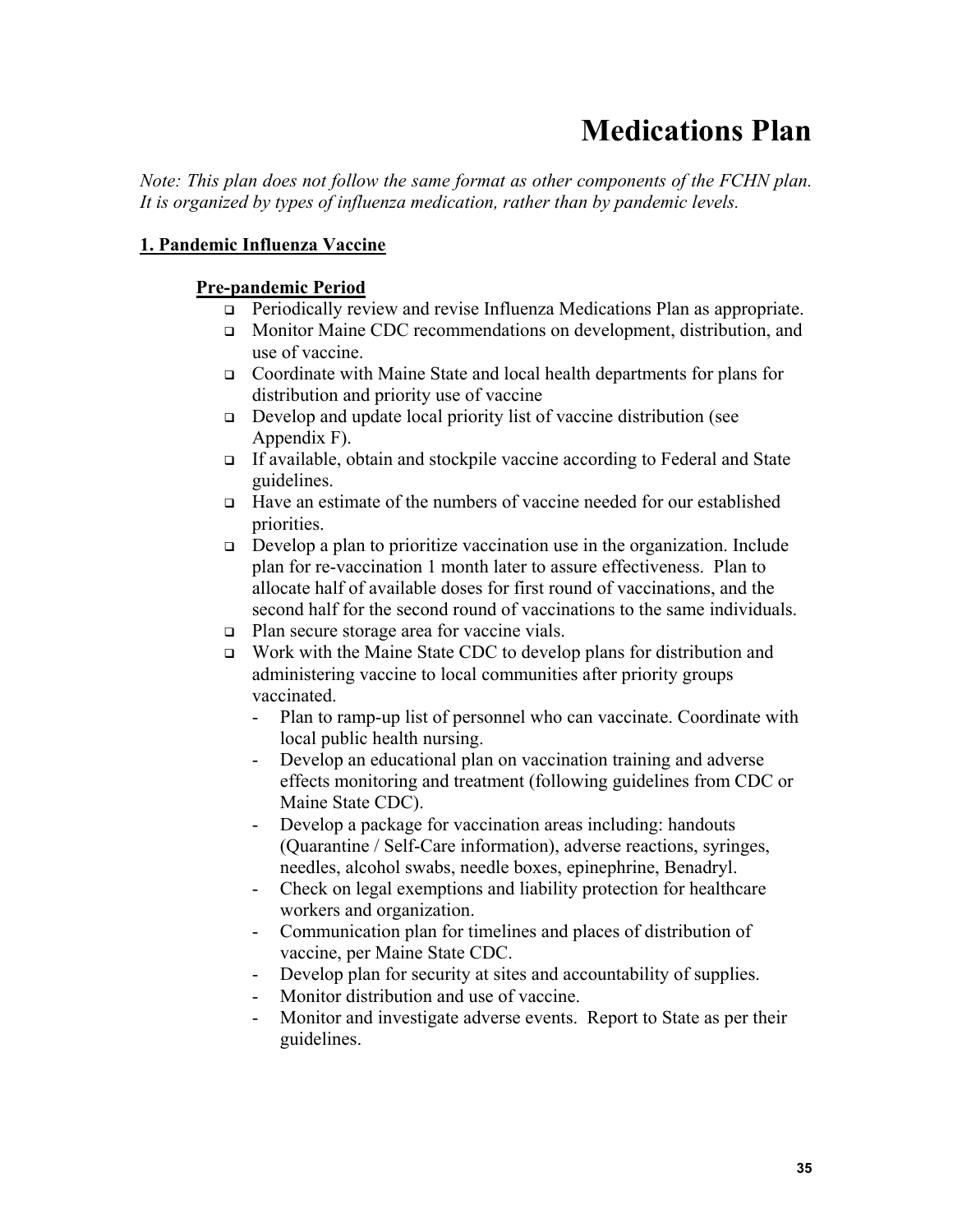### **Throughout Pandemic Period** *(Before vaccine becomes available)*

- Meet with Pandemic Influenza Response Team.
- Review and update vaccine plan using HHS and Maine State CDC recommendations.
- $\Box$  Notify the medical community about status of plan and expected availability of vaccines.
- $\Box$  Communicate to the local community information on the production, prioritization and distribution of vaccine.
- □ Conduct training for personnel involved in distributing and administering vaccines.

### **Throughout Pandemic Period** *(After vaccine becomes available)*

Working with Maine CDC and utilizing vaccination plan:

- Increase security of vaccine, including transportation, storage, distribution, etc., similar to narcotic control.
- $\Box$  Vaccinate persons in priority groups (See Appendix F).
- Provide second dose, if required, at recommended interval.
- □ Monitor vaccine supply, distribution and use.
- □ Monitor and investigate adverse effects. Relay to Maine State CDC.
- When enough vaccine available, phase in vaccination of population as per Maine State CDC recommendations.

### **Post-Pandemic Period**

- Assemble Pandemic Influenza Response Team to review and critique vaccination process.
- $\Box$  Evaluate all response activities including vaccine tracking and delivery, adverse effects, and effectiveness of communications.
- □ Continue to vaccinate population following Maine State CDC guidelines.

### **2. Anti-Viral Medication**

### **Pre-pandemic Period**

- $\Box$  Establish list of priority groups to receive antiviral medication, including patients, per Maine CDC guidelines.
- $\Box$  Estimate the number of doses needed for addressing
	- Predetermined priority groups
	- General Public
- $\Box$  Identify sources of antiviral drugs
- In accordance with State plan, procure and create local stockpile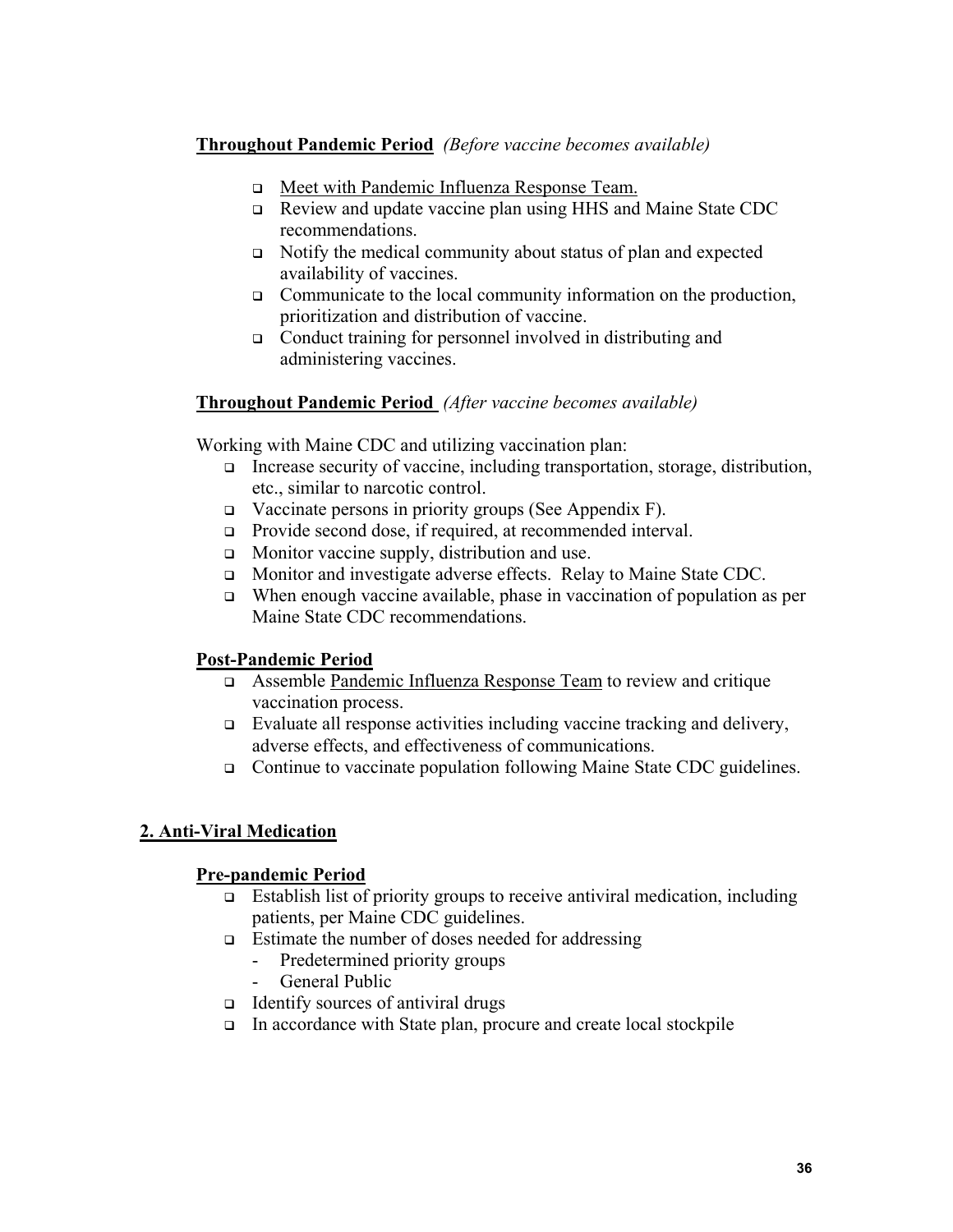### **3. Seasonal Influenza Vaccine**

- Increase the use of seasonal influenza vaccine to vulnerable persons.
- See current recommendations from Maine State CDC.
- See Standing Orders (see Appendix H).
- See Consent Form (see Appendix I).

### **4. Pneumonia Vaccine**

- Increase the use of pneumococcal polysaccharide vaccine to persons vulnerable to a secondary bacterial infection. Including:
	- **D** Persons aged  $\ge$ /= 65 years
	- Immunocompromised persons  $\le$  /= 2 years who are at increased risk for illness and death associated with pneumococcal disease because of chronic illness
	- **Persons aged >/= 2 years with functional or anatomic asplenia**
	- **Persons**  $\ge$ /= 2 years living in environments in which the risk of disease is high
	- Immunocompromised persons aged  $\ge$ /= 2 years who are at high risk for infection

### **5. Antibiotics**

#### **Prepandemic Phase**

Inventory stock of antibiotics for pneumonia complications (suggest maintain 3-mos. supply).

### **Pandemic Period**

- Closely monitor use and availability of antibiotics.
- Increase stock as needed.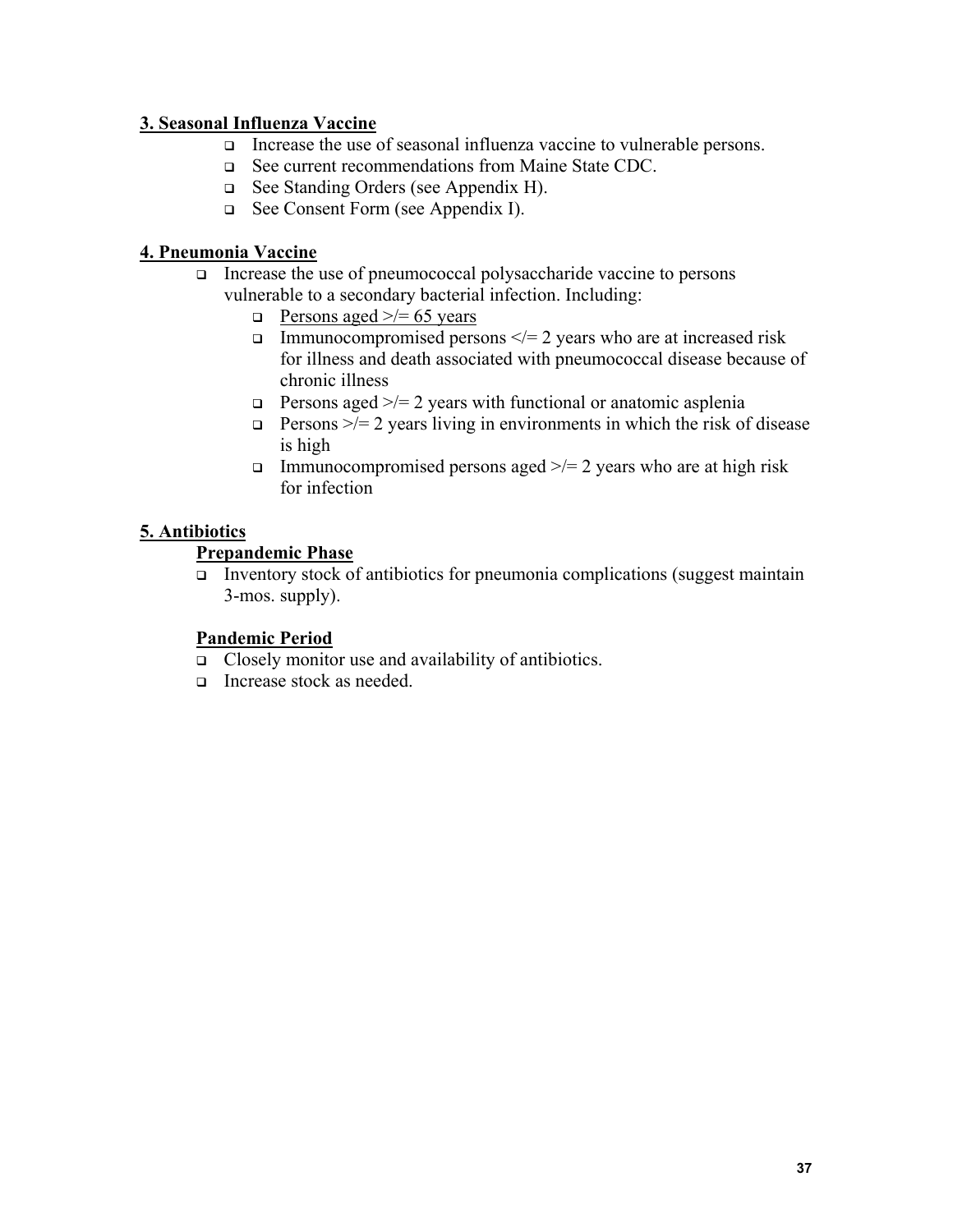# **Psychosocial Plan**

*This plan has been developed to operate in conjunction with the Department of Health and Human Services "Behavioral Health Disaster Plan" to reflect the role of Evergreen as a DHHS contracted agency to provide Crisis Services in Franklin County.* 

### **Maine Pre-pandemic (WHO Levels 1 & 2)**

- Inform staff of intent to use NetNews as the vehicle through which to communicate pandemic flu news with FCHN employees.
- Identify vulnerable populations, and develop preliminary plan to address their needs:
	- Children /Elderly
	- Minority populations
	- Persons with mental health and/or addiction issues
	- Persons with mental retardation and autism
- $\Box$  Develop plans to support emergency and medical service providers (ED staff, police, fire, EMS, Physicians, Nursing and other direct care staff).
- As local DHHS-contracted Crisis Program, Evergreen will identify community-based resources, local DHHS-funded Mental Health, Substance Abuse, organizations that can be accessed for assistance in addressing local psychosocial needs during event.
- Identify availability, interest, and training needs of private/other providers of psychosocial services who may be available to contribute assistance or support to Evergreen.
- □ Develop protocol for requesting and managing assistance from outside agencies.
- □ Provide clarification and information regarding roles during Pandemic: State Behavioral Health Disaster Coordinator,
	- Develops, implements and coordinates the DHHS behavioral health crisis response in a large-scale emergency, disaster or traumatic event.
	- Serves as DHHS point of contact and provides coordination for behavioral service providers.
	- Arranges for debriefing services for front-line behavioral health providers when requested.

Evergreen Medical Director

- Serves as point of contact for and coordinates psychiatric consultation service response to FMH.
- Provides consultation and supervision for EBS Crisis Program.
- Collaborates with FMH to determine need for psychotropic medication stockpiling.

Evergreen COO

- Serves as point of contact for FCHN leadership.
- Provides leadership regarding EBS agency-wide response.
- Develops protocol for and directs re-deployment of non-crisis program staff to assist in Agency response to Pandemic.

Evergreen Crisis Program Director,

- Provides communication link with the DHHS Behavioral Health Disaster Coordinator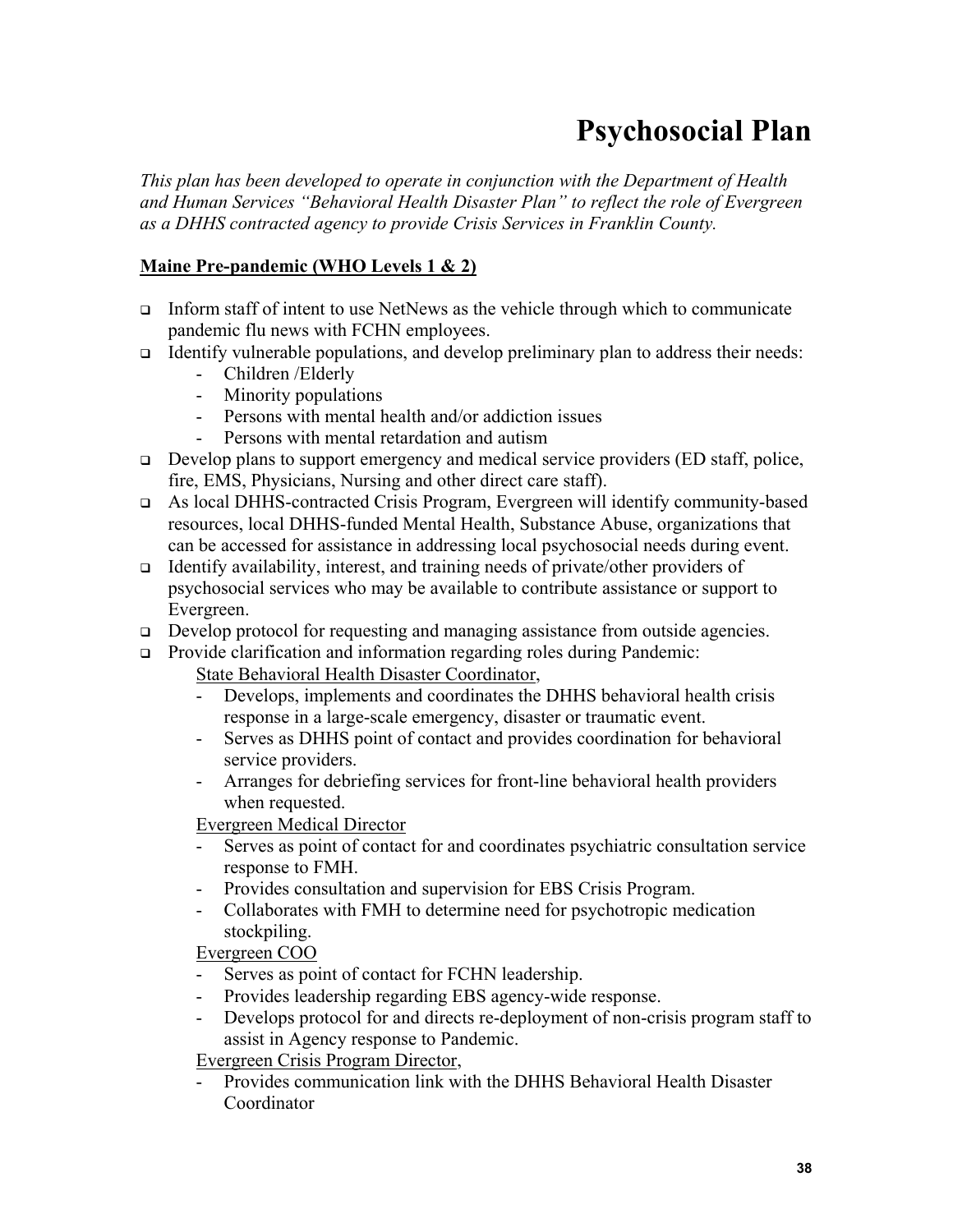- Manages and supervises day-to-day operations and activities of EBS Crisis Response Program to coordinate with local/regional emergency response activities.
- Assures that all staff has appropriate training to respond to event, as well as debriefing techniques when necessary.

### **Maine Level 1 (WHO Phase 3)**

*(Alert Period)* 

- Establish a provisional budget for response to Pandemic.
- $\Box$  Create and/or revise contingency staffing plans for a minimum duration of 8 weeks.
- □ Develop and maintain staffing alert roster to be activated as per FCHN Disaster plan.
- Solidify linkages with local DHHS funded Mental Health, Substance Abuse, and inhome support agencies/organizations.
- Encourage staff to develop alternate childcare arrangements in the event of school and daycare center closures.
- Create phone list of local behavioral health resources, agencies and organizations.
- Arrange training for EBS Crisis and other Behavioral Services Staff regarding disaster mental health, and debriefing techniques.
- Develop protocol and training for Behavioral Health staff regarding screening and triaging of persons needing Emergency Mental Health Services.
- Develop plan for outreach to vulnerable populations, and distribution of educational material and information regarding access to needed Emergency Mental Health or other services.
- $\Box$  Develop process for coordinating efforts with in-home behavioral/mental health services, home health organizations to provide follow-up and support for persons who have accessed Emergency Mental Health Services.
- Distribute phone contact numbers for the Statewide Crisis Hotline, and the Non-Crisis Peer Support Warm line.
- Identify areas that, safety permitting, could accept overflow psychiatric mental health client capacity if needed, such as the Evergreen Office at the Mt. Blue Health Center.
- Identify needed supplies, goods, and or other resources necessary to provide services at alternate location.
- $\Box$  Collaborate with FMH pharmacy to identify recommended psychotropic medications stocks, and estimate needed dosing. In particular to consider stocking Antipsychotics, Anxiolytics, Mood Stabilizers.
- $\Box$  Develop plan to address situations in which inpatient psychiatric services are needed but not immediately available.
- Identify any gaps in service delivery.

### **Maine Levels II & III (WHO Phases 4 & 5)**

*(Evidence of pandemic flu outside the United States)* 

- Triage/Intake to:
	- Screen routine requests for mental health services, and direct to appropriate resource or service.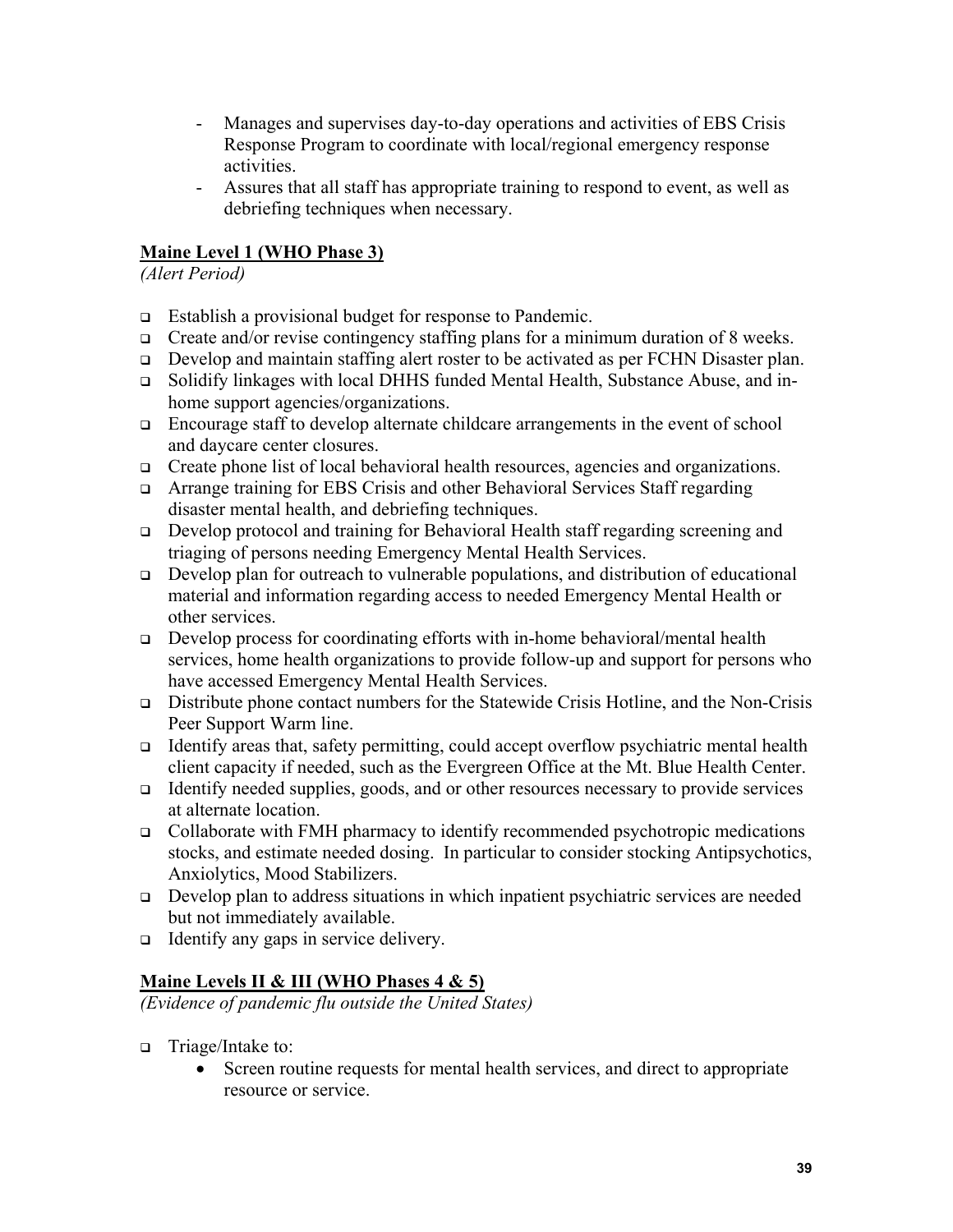- Monitor call volume and the focus of requests.
- Maintain awareness of agency non-emergency resources/capacity.
- $\Box$  Determine threshold for canceling routine scheduling of therapy and medication management clients, and move toward emergency response scheduling.
- Acquire/Create informational packet on psychosocial and/or medical self-care, and contact numbers for those individuals who will be returning home, away from the hospital.
- Develop plan for providing rest and recuperation sites/support for EBS direct service staff.
- EBS Leadership to meet and discuss:
	- 1. Key messages from DHHS, FCHN Communications Team.
	- 2. Issues and concerns from clients and callers.
	- 3. Volume of Emergency Mental Health contacts.
	- 4. Staffing issues, training needs, and agency response.

### **Maine Levels II & III (WHO Phases 4 & 5)**

*(Evidence of pandemic flu in the United States)* 

- $\Box$  Review plan for staff reassignments
- Determine need to activate contingency staffing plan when appropriate.
- Alert Roster to be activated at the direction of COO or Designee.
- □ Behavioral Health Manager to assure that rest and recuperation sites/supports are available to EBS staff.

### **Maine Levels II & III (WHO Phases 4 & 5)**

*(Evidence of pandemic flu in local area)* 

- Immuno-compromised employees are deployed to telephone triage/support activities.
- □ Determine availability and capacity of Crisis Stabilization Units for accepting clients. Review on a daily basis.
- $\Box$  Determine if psychiatric facilities have the capacity to accept patients who meet criteria for admission. Review on a daily basis.
- Establish communication with the State-operated mental Health Facilities, Riverview and Dorothea Dix, to determine their ability to address the needs of special at-risk clients.
- Crisis Intervention and brief supportive counseling will be provided to victims, family members, as well as to FCHN employees and first responders.
- Provide outreach and advocacy to survivors, family members, and the community at large.

### **Maine Level IV (WHO Phase 6)**

*(Increased and sustained transmission in the general population)*

- EBS Leadership to meet and or communicate daily.
- Crisis Program Director to conduct daily check in with direct service staff to monitor for stress, exhaustion, need for rest/recuperation during emergency.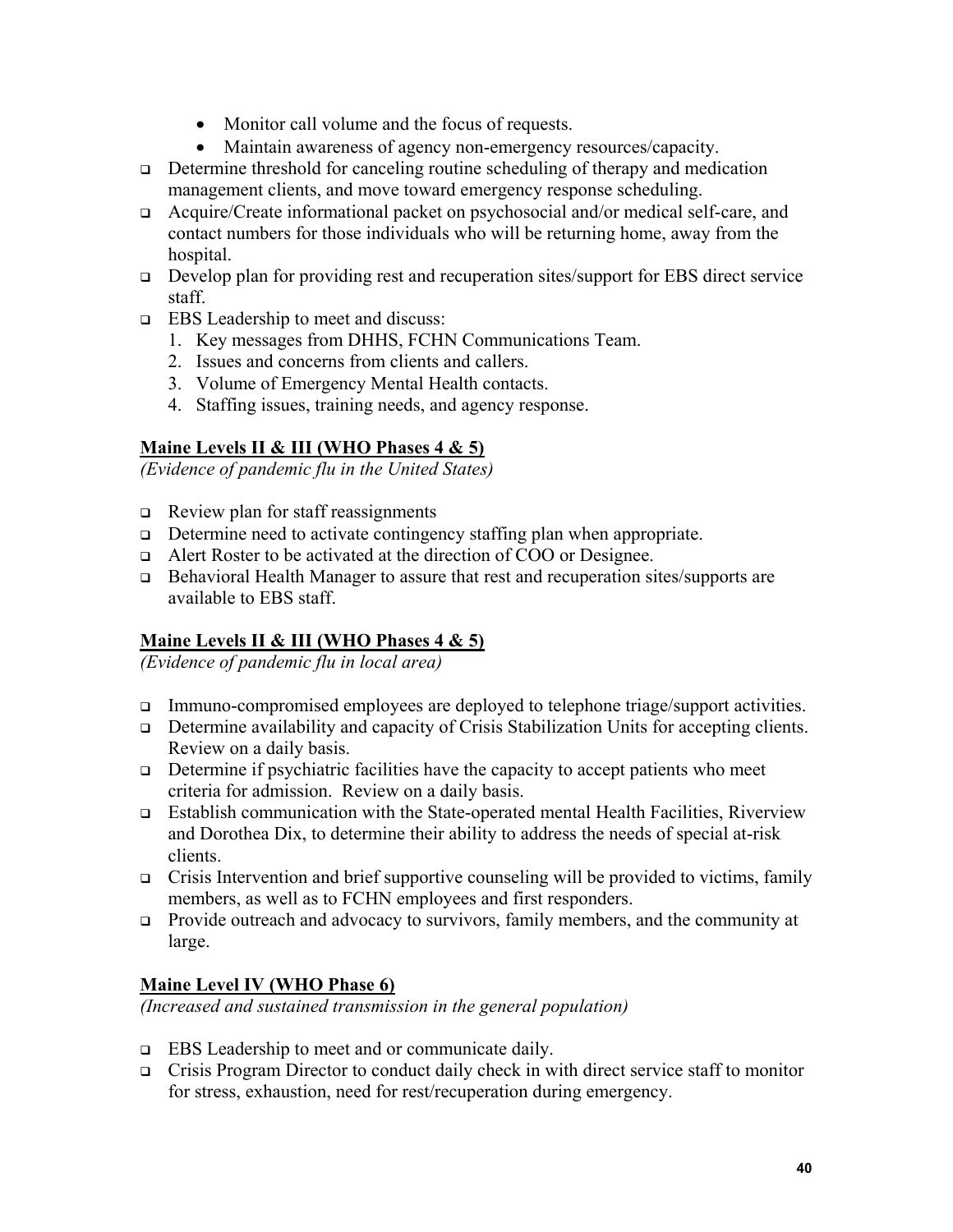- Track crisis-related activities performed by EBS Crisis Program and report to DHHS Behavioral Health Disaster Coordinator.
- If necessary, contact the DHHS Behavioral Health Disaster Coordinator to request facilitation of reassigning staff from other local DHHS Programs to assist and supplement Crisis Response Services.

### **Post-Pandemic Period (Maine Level V)**

*(Evidence of influenza activity returned to pre-pandemic level)* 

- Crisis Program to provide continued outreach, triage and stabilization services.
- EBS leadership to Provide assistance in reintegration for EBS employees who were re-assigned or isolated from work.
- □ Assist in coordinating/providing debriefing services as requested.

Developed by: R. Chandler, D. Richard, M. Provost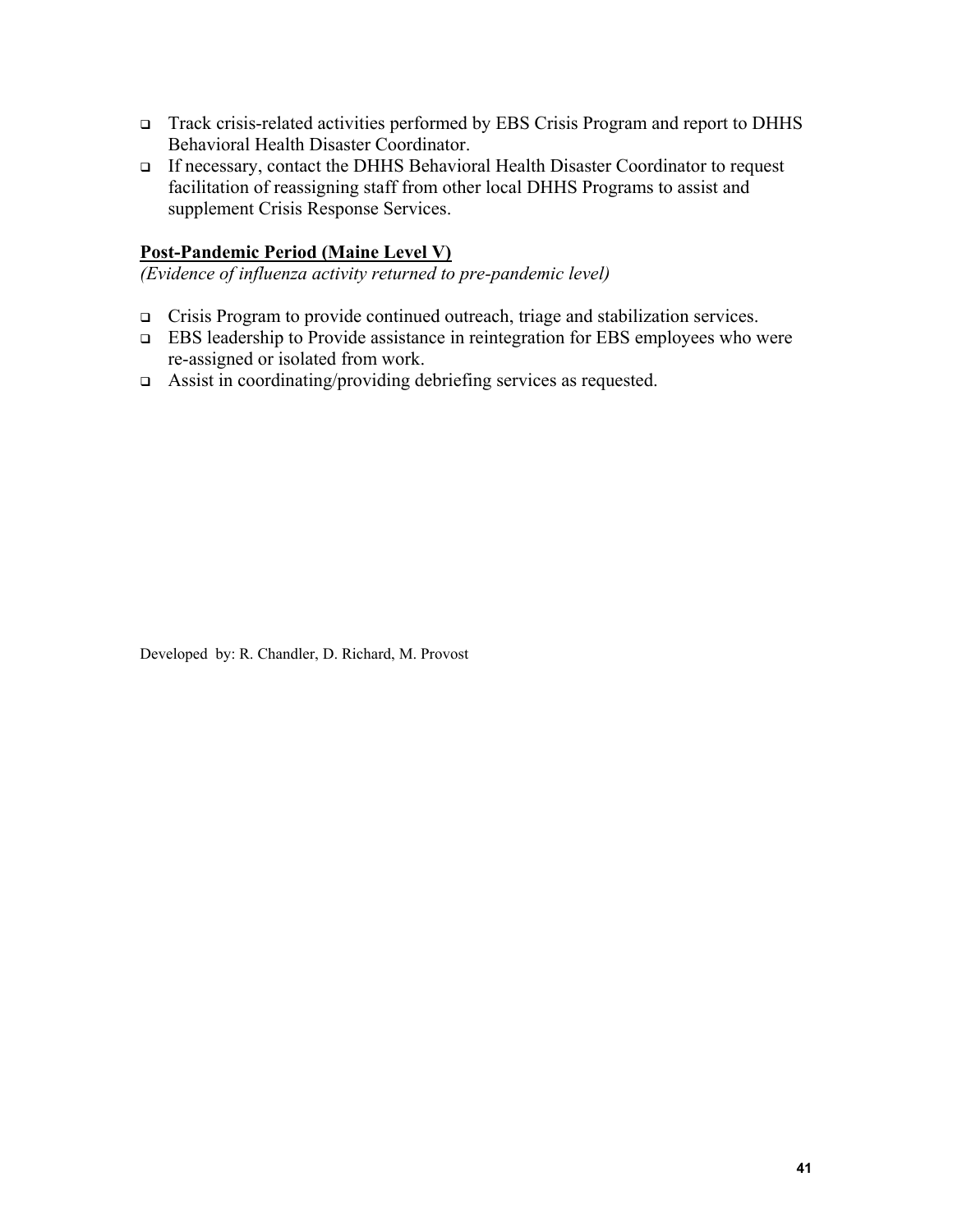# **Mortuary Plan**

#### **Prepandemic Period**

- $\Box$  Assure adequate supply of body bags
- Determine temporary morgue facilities; refrigeration if needed
	- Establish contact with trucking companies consider contracts
	- Plan on where to place truck consider power /diesel fuel requirements
	- Address security concerns
	- Explore potential local storage facilities (Bass building)
- $\Box$  Plan for rapid removal and disposition of bodies
- $\Box$  Transportation of bodies
	- Licensed vs. non-licensed transportation.
	- Who can transport in emergency?
- Infection control
	- Use of body bags
	- Gloves and mask on body for transport
- □ Pre-determined Memorandum of Understanding (MOU) with local morticians and Franklin County Emergency Management Agency (FCEMA)
- Establish list of local funeral homes and crematories
- **EXECUTE:** Exercise Ferrer Costs involved in mortuary issues

### **Maine Level I**

*(Alert period)* 

 $\Box$  Establish contracts for storage of bodies

### **Maine Level II & III**

*(Evidence of pandemic flu outside of the United States)* 

### **Maine Level II & III**

*(Evidence of pandemic flu inside of the United States)* 

□ Confirm areas for body storage

#### **Maine Level II & III**

*(Evidence of pandemic flu in local area)* 

- Establish Incident Command
- Using Incident Command System, assign responsibility for removal and transport of bodies

#### **Maine Level IV**

*(Increased and sustained transmission in the general population)*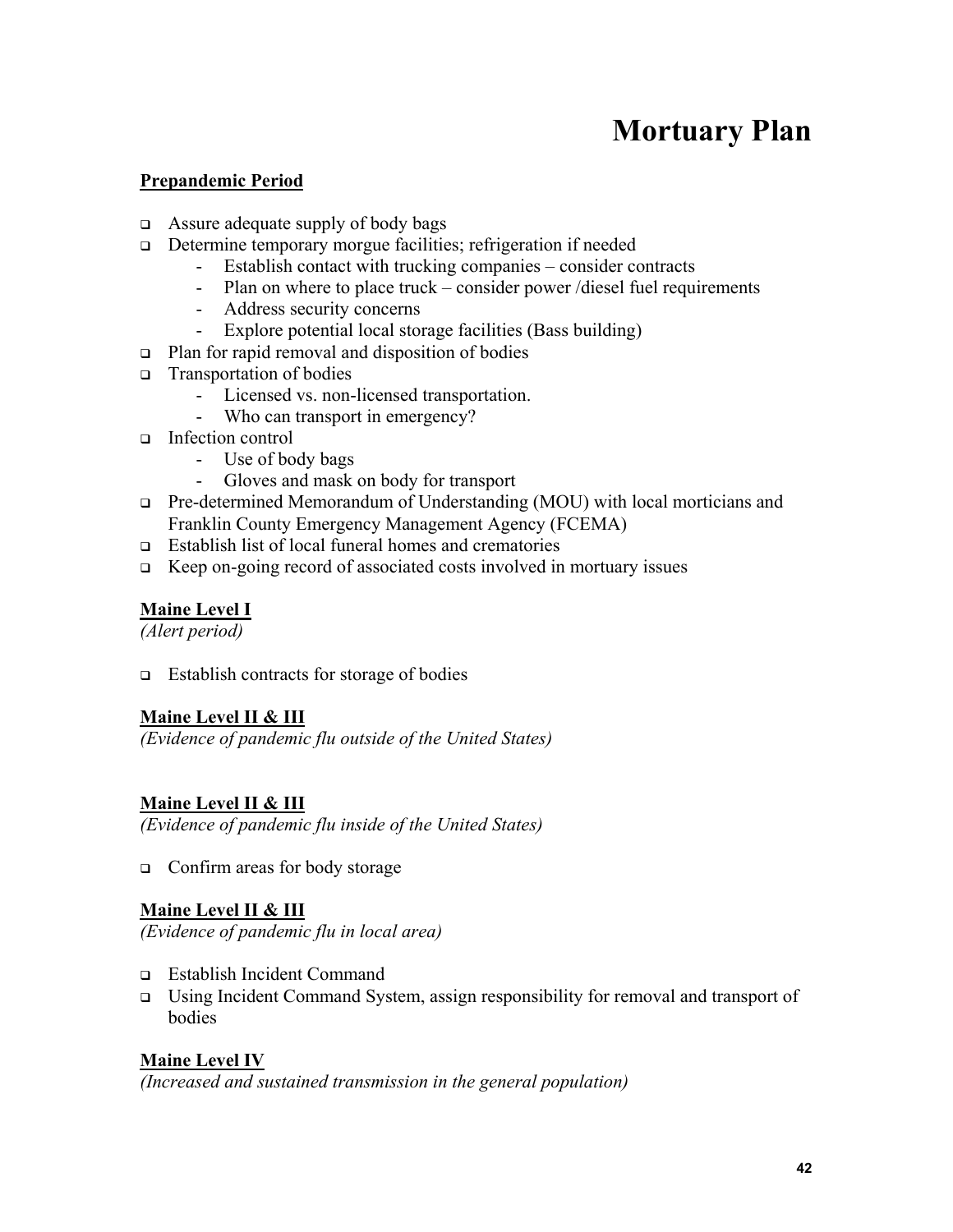- Cooperated with local funeral homes in the ultimate disposition of all bodies
- $\Box$  Cancel contracts as appropriate, keeping in mind the potential for a second-wave of Pandemic Influenza
- Explore reimbursement from local, state and federal sources for cost associated with emergency mortuary services.
- $\Box$  Review plan and adjust per recommendations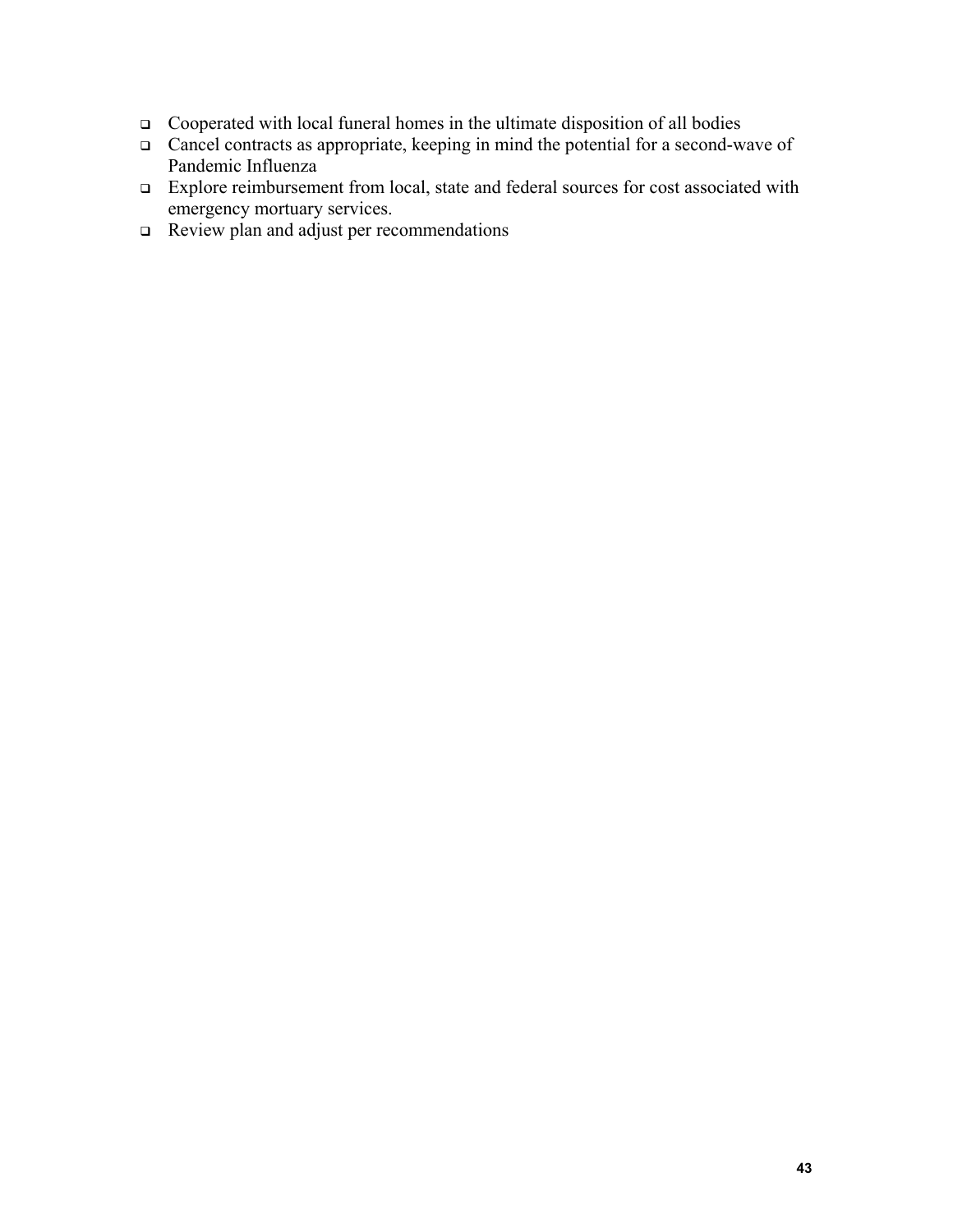# **Appendices**

| <b>Appendix F</b> Prioritization of those receiving pandemic influenza vaccination |
|------------------------------------------------------------------------------------|
|                                                                                    |
|                                                                                    |
|                                                                                    |
|                                                                                    |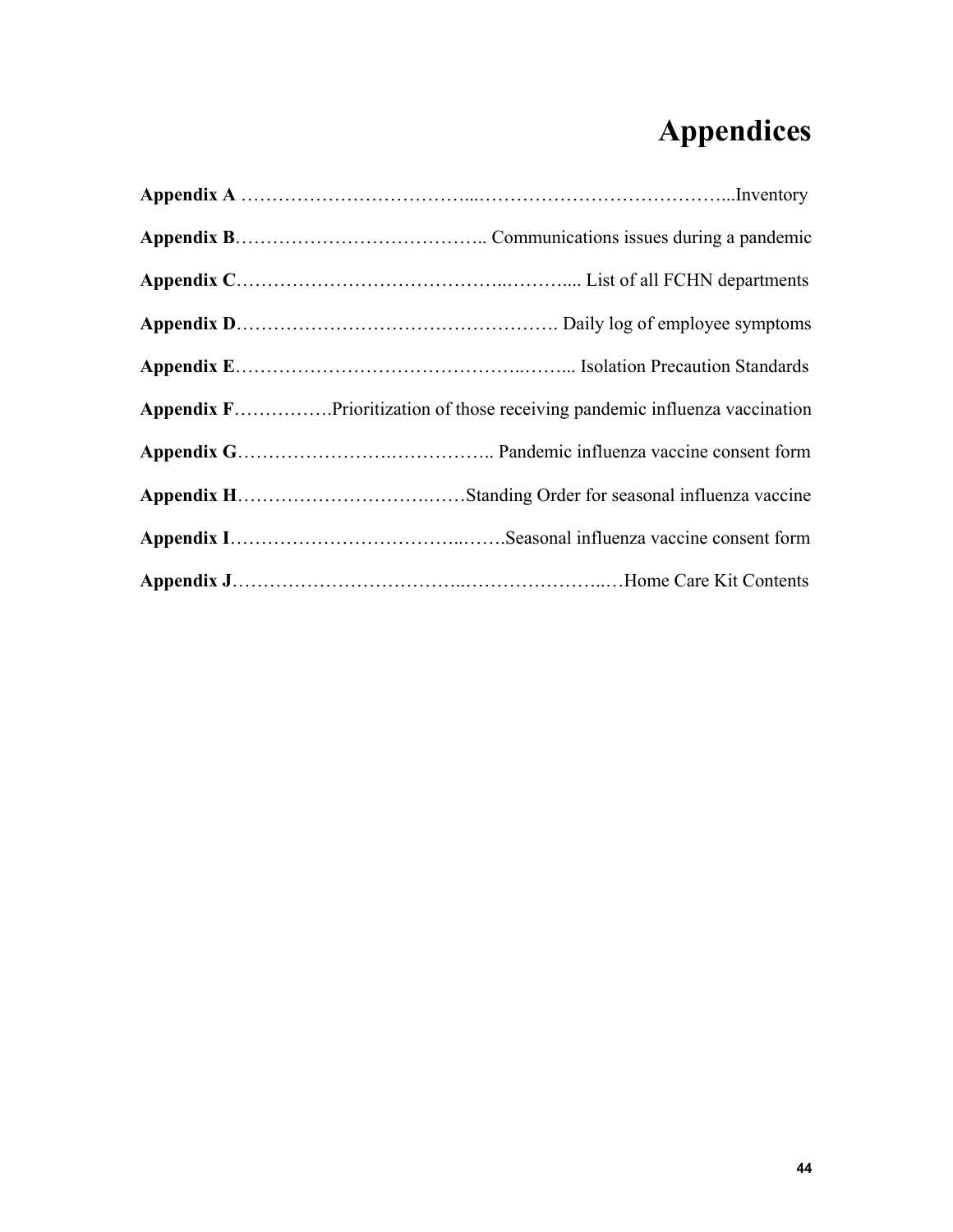### **Appendix A: Inventory**

**Insert when available.**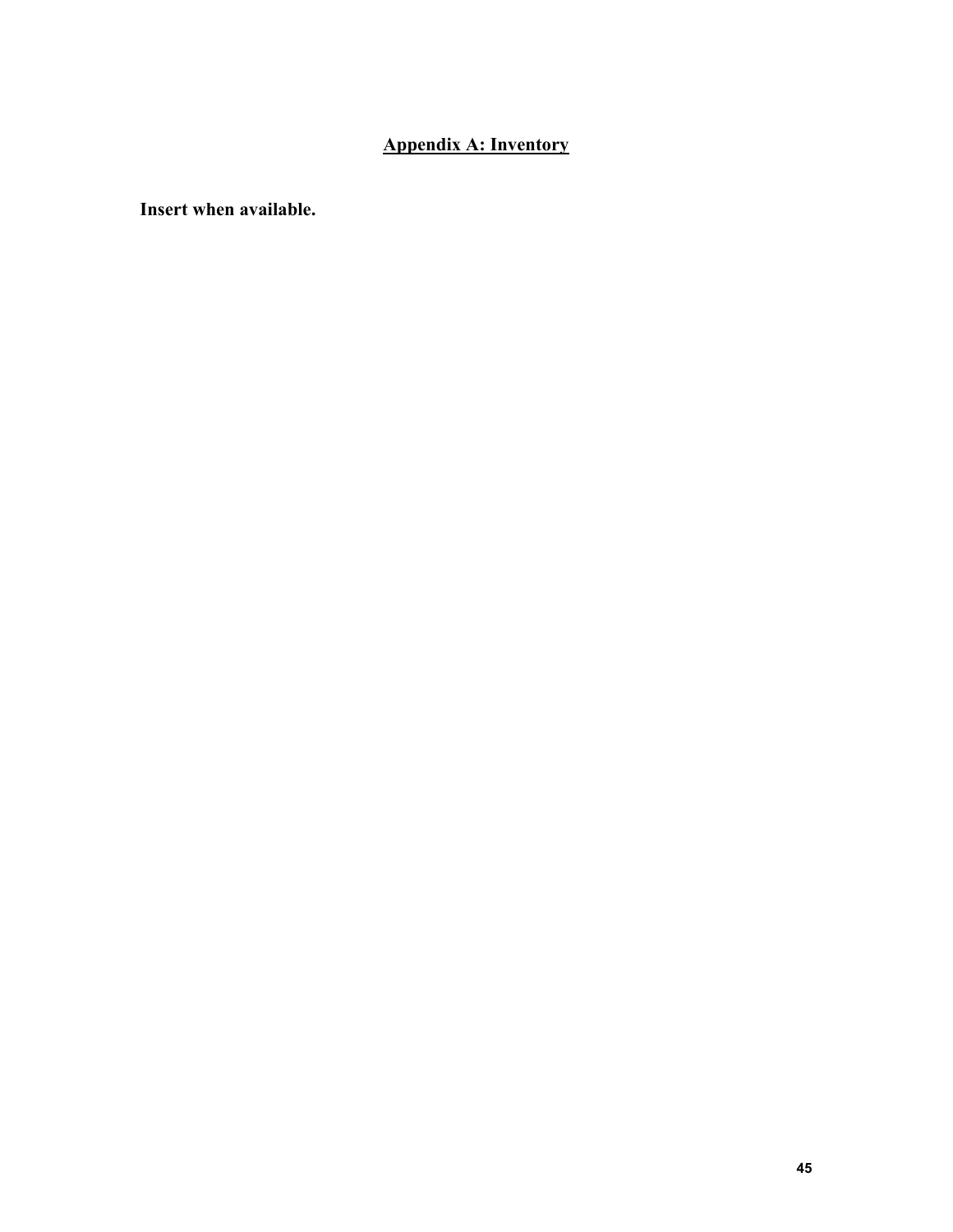### **Appendix B: Communication issues to during a pandemic**

*Adapted from Centers for Disease Control and Prevention* 

#### **Goals of FCHN communication with regard to pandemic influenza**:

- $\Box$  Orient public behavior to benefit the community (avoid panic).
- Reduce contagion.
- □ Control use of scarce hospital resources (human, supplies, and financial).
- □ Answer questions and concerns.

#### **Key issues in communicating**

- Give people things to do.
- □ Don't say, "Don't worry,"—give facts and let people decide for themselves.
- Uncertainty causes panic. Contradictory messages create uncertainty; information is empowering.
- Don't make promises we can't keep, be truthful.
- $\Box$  No jargon.
- Avoid humor.
- □ Refute allegations—don't repeat them.
- $\Box$  Discuss what you know, not what you think.
- □ Be regretful, not defensive.
- a Acknowledge fears.

#### **What the public wants to know**

- □ What happened?
- What have you found that may affect me?
- What can I do to protect myself and my family?
- □ Who/What caused this?
- $\Box$  Can you fix it?
- $\Box$  Who is in charge?
- $\Box$  Has this been contained?
- $\Box$  Are victims being helped?
- □ What can I expect, right now and later?
- What should we do?
- □ Did you have any forewarning?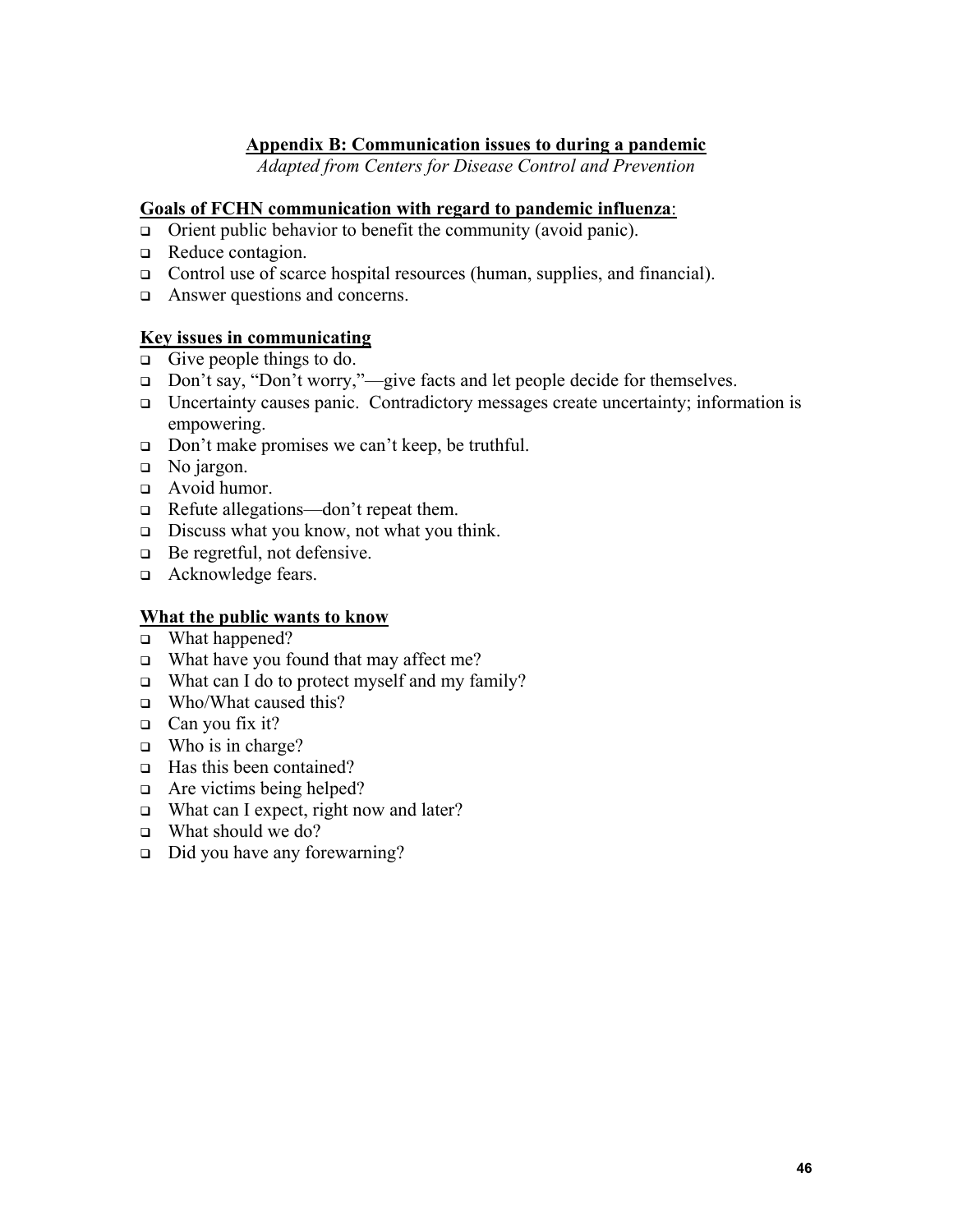### **Appendix C: List of all FCHN Departments**

| <b>DEPT NAME</b>           | <b>TELEPHONE NUMBERS</b> |
|----------------------------|--------------------------|
| <b>MED SURG</b>            | 2362, 2537               |
| <b>SWINGBED</b>            | 2569                     |
| ICU                        | 2569, 2510               |
| MATERNAL CHILD HEALTH      | 2546                     |
| <b>CARDIOPULMONARY</b>     | 2733, 2727               |
| <b>ECHO</b>                | 2727                     |
| <b>OUTPATIENT CLINIC</b>   | 2811, 2539               |
| <b>WEEKEND CLINIC</b>      | 2547                     |
| <b>SURGICAL SERVICES</b>   | 2835, 2290               |
| <b>RECOVERY ROOM</b>       | 2292, 2290               |
| <b>EMERGENCY ROOM</b>      | 2547, 2250               |
| <b>ONCOLOGY</b>            | 2811, 2590               |
| LAB                        | 2272, 2270               |
| <b>REFERENCE LAB</b>       | 2270                     |
| PATHOLOGY                  | 2271, 2270               |
| <b>RADIOLOGY</b>           | 2370, 2377               |
| <b>ULTRASOUND</b>          | 2377                     |
| NUCLEAR MEDICINE           | 2376                     |
| CAT SCAT                   | 2223                     |
| RAD IOLOGY- FRANKLIN       | 2377                     |
| <b>ORTHO</b>               |                          |
| RAD IOLOGY-RANGELEY        | 2377                     |
| <b>REHAB CENTER</b>        |                          |
| <b>MAMMOGRAPHY</b>         | 2377                     |
| <b>PACS</b>                | 2377                     |
| <b>PHARMACY</b>            | 2426, 2532               |
| <b>ANESTHESIOLOGISTS</b>   | 2293, 2690               |
| PHYSICAL THERAPY           | 2256                     |
| PHYSICAL THERAPY-          | 2256                     |
| <b>INPATIENT</b>           |                          |
| OCCUPATIONAL THERAPY       | 2257                     |
| <b>SPEECH THERAPY</b>      | 2366                     |
| <b>ATHLETIC TRAINING</b>   | 2256                     |
| PT - RANGELEY REHAB        | 864-2900                 |
| <b>CENTER</b>              |                          |
| OCCUPATIONAL HEALTH        | 2368                     |
| <b>AMBULANCES SERVICES</b> | 2770                     |
| <b>WMCHH</b>               | 2720                     |
| PHYSICAL THERAPY-SPRUCE    | 2256                     |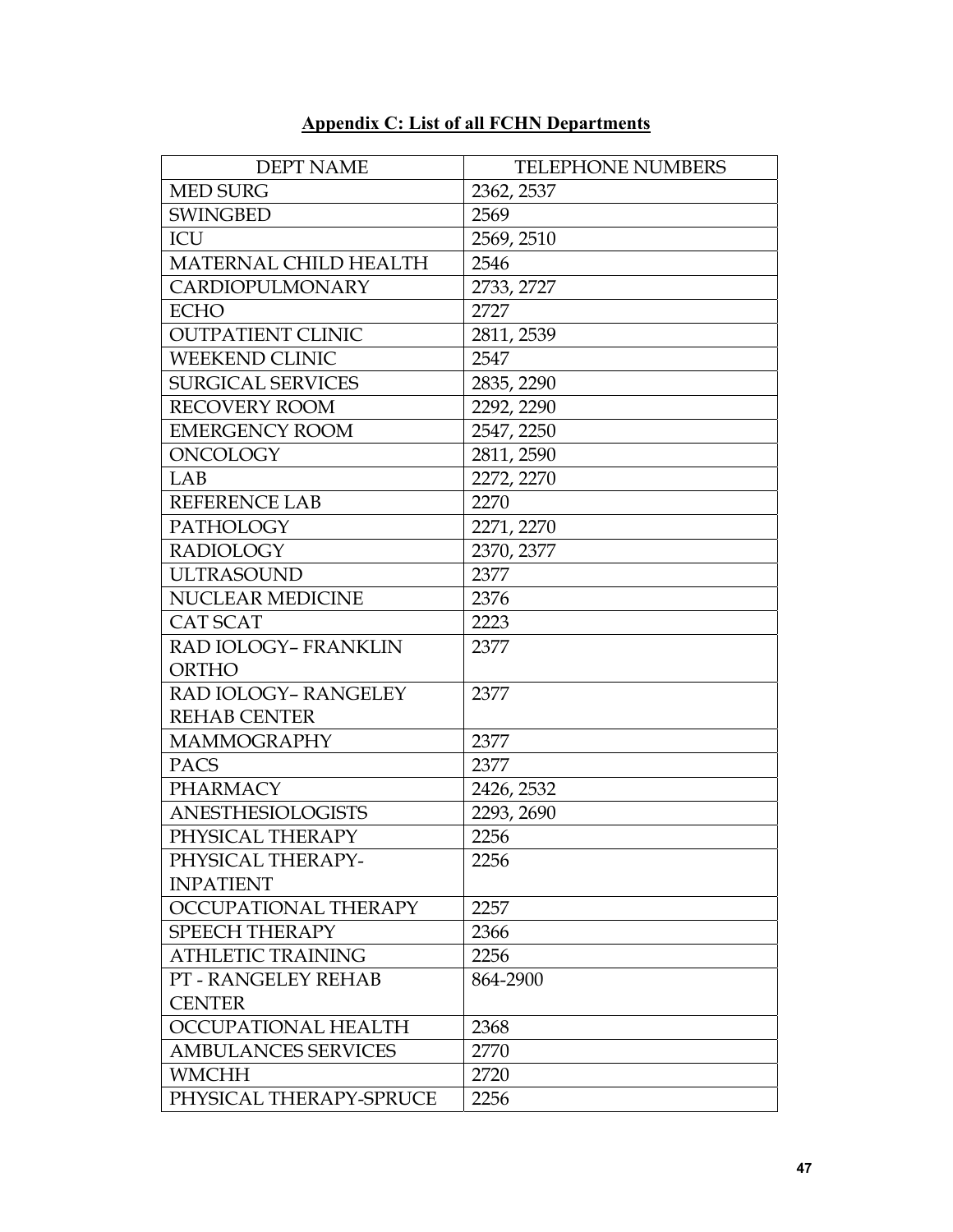| <b>MT</b>                     |            |
|-------------------------------|------------|
| <b>SPRUCE MT OFFICE</b>       | 2406       |
| RADIOLOGY-SPRUCE MT           | 2377       |
| NURSING ADMINISTRATION        | 2831, 2339 |
| <b>AHEC GRANT</b>             | 2575       |
| <b>EDUCATION</b>              | 2381       |
| <b>CLINICAL COORDINATORS</b>  | 2766, 2811 |
| <b>DAY SURGERY</b>            | 2225, 2835 |
| <b>INFECTION CONTROL</b>      | 2508       |
| <b>FOOD &amp; NUTRITION</b>   | 2503, 2268 |
| <b>ENVIRONMENTAL SERVICES</b> | 2634, 2530 |
| <b>LAUNDRY</b>                | 2634, 2531 |
| <b>MATERIALS MANAGEMENT</b>   | 2246       |
| <b>STERILE PROCESSING</b>     | 2238, 2835 |
| <b>SECURITY</b>               | 2355       |
| PLANT OPERATIONS              | 2200       |
| <b>MAINTENANCE</b>            | 2200       |
| PATIENT REGISTRATION          | 2440       |
| <b>SWITCHBOARD</b>            | 2440       |
| <b>OUALITY &amp; CARE</b>     | 2828, 2518 |
| <b>MANAGEMENT</b>             |            |
| <b>CHAPLAINCY</b>             | 2456, 2509 |
| MEDICAL LIBRARY               | 2554, 2575 |
| <b>MEDICAL RECORDS</b>        | 2341       |
| <b>GENERAL ACCOUNTING</b>     | 2404       |
| PATIENT ACCOUNTS              | 2284       |
| <b>INFORMATION SERVICES</b>   | 2415       |
| <b>HUMAN RESOURCES</b>        | 2574       |
| <b>VOLUNTEERS</b>             | 2552       |
| <b>ADMINISTRATION</b>         | 2265       |
| <b>HOSPITALISTS</b>           | 2455       |
| <b>FRANKLIN ORTHOPEDIC</b>    | 4567       |
| <b>SERVICES</b>               |            |
| PINE TREE INTERNAL            | 2619       |
| <b>MEDICINE</b>               |            |
| PINE TREE PEDIATRICS          | 2698       |
| PINE TREE FAMILY PRACTICE     | 778-3326   |
| PINE TREE WOMENS CARE         | 6405       |
| PINE TREE ADMINISTRATION      | 2628, 2470 |
| <b>FCHN ADMINSTRATION</b>     | 2265       |
| <b>FCHN</b>                   | 2471       |
| COMMUNICATIONS&DEVEL          |            |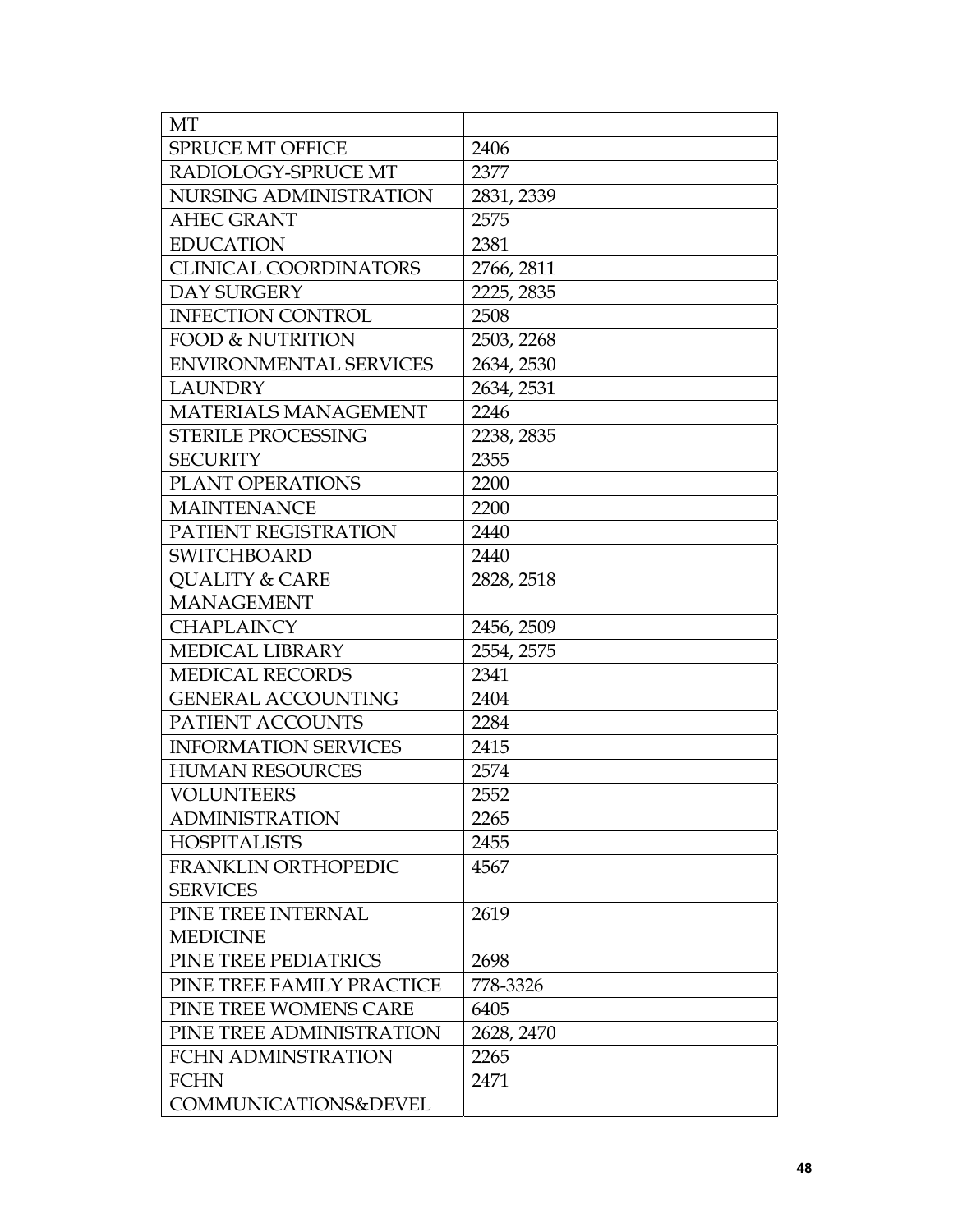| <b>FCHN PROGRAM DEVEL &amp;</b> | 2830               |
|---------------------------------|--------------------|
| <b>RESEARCH</b>                 |                    |
| FCHN MARKETING &                | 645-3136 ext. 5100 |
| <b>PLANNING</b>                 |                    |
| <b>FCHN DAYCARE</b>             | 2870               |
| FCHN FRANKLIN HEALTH            | 2772               |
| <b>ACCESS</b>                   |                    |
| <b>H-CAP E PRESCRIBING</b>      | 3155               |
| PTMA CARRABASSETT CLINIC        | 2628               |
| <b>HCC ELDERS COMM PROJECT</b>  | 645-3136 ext. 5100 |
| <b>HCC AVON HEALTH</b>          | 645-3136 ext. 5100 |
| <b>EDUCATORS</b>                |                    |
| <b>HCC PROVIDERS</b>            | 645-3136 ext. 5100 |
| <b>CONTRIBUTIONS</b>            |                    |
| <b>HCC FUND FOR HEALTHY</b>     | 645-3136 ext. 5100 |
| <b>MAINE</b>                    |                    |
| HCC YOUTH TO YOUTH              | 645-3136 ext. 5100 |
| <b>HCC RURAL HEALTH</b>         | 645-3136 ext. 5100 |
| <b>OUTREACH</b>                 |                    |
| <b>HCAP GRANT</b>               | 645-3136 ext. 5100 |
| <b>EBS BEHAVIORAL SERVICES</b>  | 2444, 2459         |
| <b>EBS EMERGENCY MENTAL</b>     | 750-0171           |
| <b>HEALTH</b>                   |                    |
| <b>EBS WMRS AFTERSCHOOL</b>     | 2843, 2844         |
| <b>PROGRAM</b>                  |                    |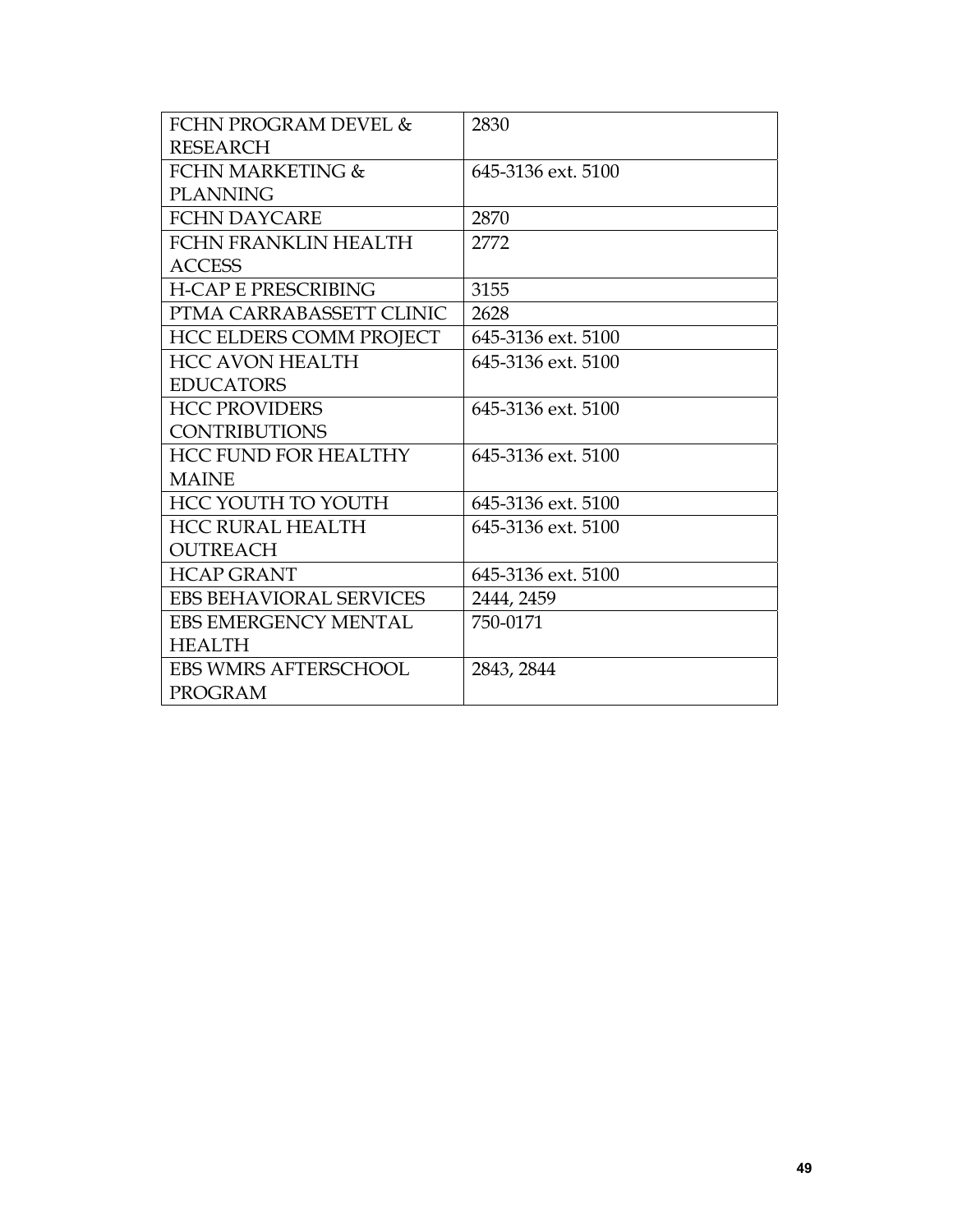## **Appendix D: Daily Log of Employee Symptoms** Date \_\_\_\_\_\_\_\_\_\_\_\_\_\_\_\_

| Indicate with an " $x$ " |       |       |                |                |                       |            |                                          |
|--------------------------|-------|-------|----------------|----------------|-----------------------|------------|------------------------------------------|
| <b>Employee Name</b>     | Temp. | Cough | Sore<br>Throat | <b>Dyspnea</b> | <b>Travel History</b> | Dept./Ext. | <b>To Work, Home,<br/>Further Action</b> |
|                          |       |       |                |                |                       |            |                                          |
|                          |       |       |                |                |                       |            |                                          |
|                          |       |       |                |                |                       |            |                                          |
|                          |       |       |                |                |                       |            |                                          |
|                          |       |       |                |                |                       |            |                                          |
|                          |       |       |                |                |                       |            |                                          |
|                          |       |       |                |                |                       |            |                                          |
|                          |       |       |                |                |                       |            |                                          |
|                          |       |       |                |                |                       |            |                                          |
|                          |       |       |                |                |                       |            |                                          |
|                          |       |       |                |                |                       |            |                                          |
|                          |       |       |                |                |                       |            |                                          |
|                          |       |       |                |                |                       |            |                                          |
|                          |       |       |                |                |                       |            |                                          |
|                          |       |       |                |                |                       |            |                                          |
|                          |       |       |                |                |                       |            |                                          |
|                          |       |       |                |                |                       |            |                                          |
|                          |       |       |                |                |                       |            |                                          |
|                          |       |       |                |                |                       |            |                                          |
|                          |       |       |                |                |                       |            |                                          |
|                          |       |       |                |                |                       |            |                                          |
|                          |       |       |                |                |                       |            |                                          |
|                          |       |       |                |                |                       |            |                                          |
|                          |       |       |                |                |                       |            |                                          |
|                          |       |       |                |                |                       |            |                                          |
|                          |       |       |                |                |                       |            |                                          |
|                          |       |       |                |                |                       |            |                                          |
|                          |       |       |                |                |                       |            |                                          |
|                          |       |       |                |                |                       |            |                                          |
|                          |       |       |                |                |                       |            |                                          |
|                          |       |       |                |                |                       |            |                                          |
|                          |       |       |                |                |                       |            |                                          |
|                          |       |       |                |                |                       |            |                                          |
|                          |       |       |                |                |                       |            |                                          |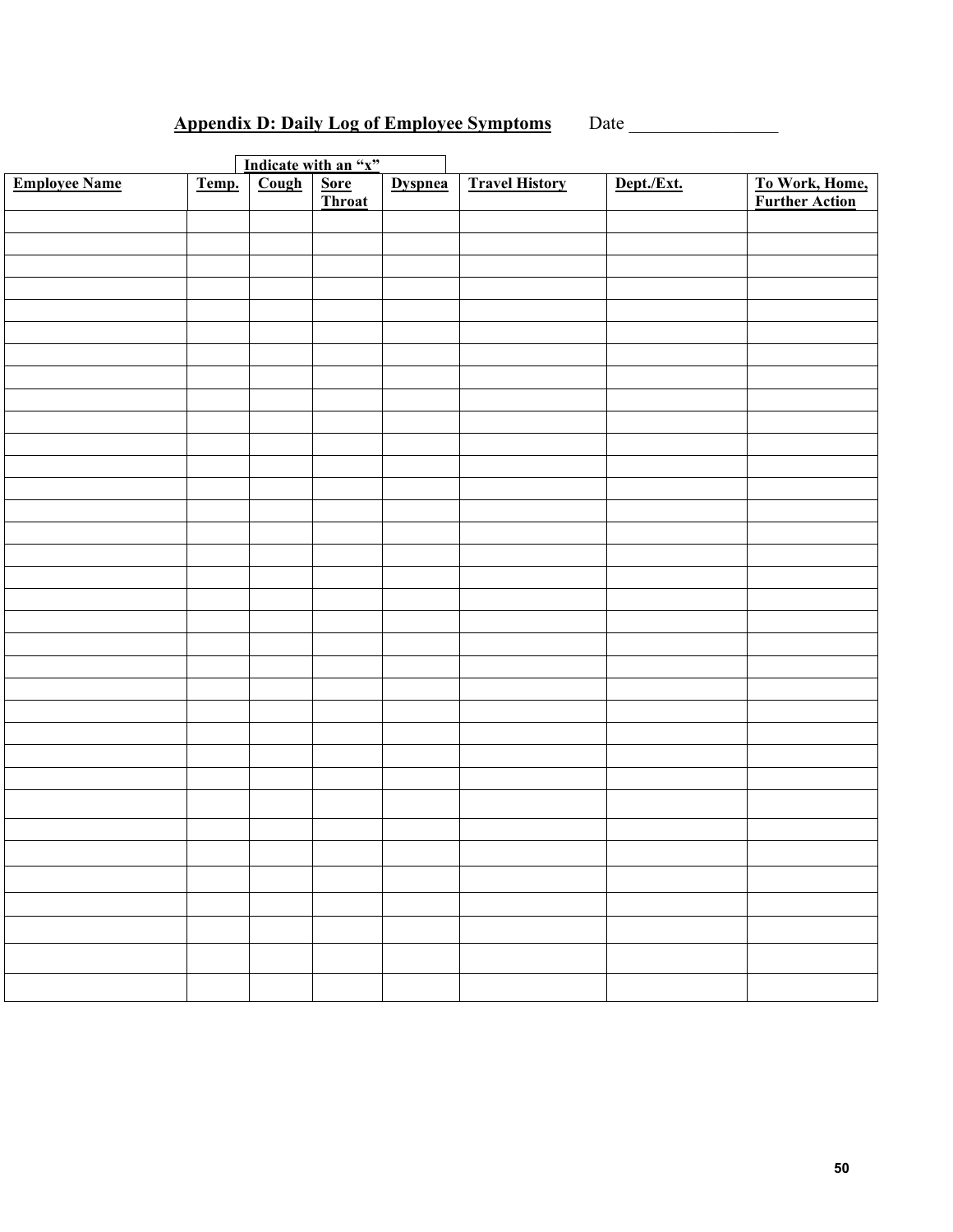### **Appendix E: Isolation Precaution Standards**

#### SUMMARY OF INFECTION CONTROL RECOMMENDATIONS FOR CARE OF PATIENTS WITH PANDEMIC INFLUENZA *Adapted from CDC. See* **http://www.hhs.gov/pandemicflu/plan/pdf/S05.pdf**

| <b>COMPONENT</b>                                    | <b>RECOMMENDATIONS</b>                                                                             |
|-----------------------------------------------------|----------------------------------------------------------------------------------------------------|
| <b>STANDARD PRECAUTIONS</b><br>See                  |                                                                                                    |
| www.cdc.gov/ncidod/hip/ISOLAT/std prec excerpt.htm. |                                                                                                    |
| <b>Hand Hygiene</b>                                 | Perform hand hygiene after touching blood,<br>body fluids, secretions, excretions, and             |
|                                                     | contaminated items; after removing gloves;                                                         |
|                                                     | and between patient contacts. Hand hygiene                                                         |
|                                                     | includes both handwashing with either plain or                                                     |
|                                                     | antimicrobial soap and water or use of alcohol-                                                    |
|                                                     | based products (gels, rinses, foams) that                                                          |
|                                                     | contain an emollient and do not require the use                                                    |
|                                                     | of water. If hands are visibly soiled or                                                           |
|                                                     | contaminated with respiratory secretions, they                                                     |
|                                                     | should be washed with soap (either non-                                                            |
|                                                     | antimicrobial or antimicrobial) and water. In                                                      |
|                                                     | the absence of visible soiling of hands,                                                           |
|                                                     | approved alcohol-based products for hand                                                           |
|                                                     | disinfection are preferred over antimicrobial or<br>plain soap and water because of their superior |
|                                                     | microbicidal activity, reduced drying of the                                                       |
|                                                     | skin, and convenience.                                                                             |
|                                                     |                                                                                                    |
| Personal protective equipment (PPE)                 | • For touching blood, body fluids, secretions,                                                     |
| • Gloves                                            | excretions, and contaminated items; for                                                            |
|                                                     | touching mucous membranes and nonintact                                                            |
|                                                     | skin                                                                                               |
| $\bullet$ Gown                                      | • During procedures and patient-care activities                                                    |
|                                                     | when contact of clothing/exposed skin with                                                         |
|                                                     | blood/body fluids, secretions, and excretions is                                                   |
|                                                     | anticipated                                                                                        |
| • Face/eye protection (e.g., surgical or            | • During procedures and patient care activities                                                    |
| procedure mask and goggles or a face                | likely to generate splash or spray of blood,                                                       |
| shield)                                             | body fluids, secretions, excretions.                                                               |
| Safe work practices                                 | Avoid touching eyes, nose, mouth, or exposed                                                       |
|                                                     | skin with contaminated hands (gloved or                                                            |
|                                                     | ungloved); avoid touching surfaces with                                                            |
|                                                     | contaminated gloves and other PPE that are not                                                     |
|                                                     | directly related to patient care (e.g., door                                                       |
|                                                     | knobs, keys, light switches).                                                                      |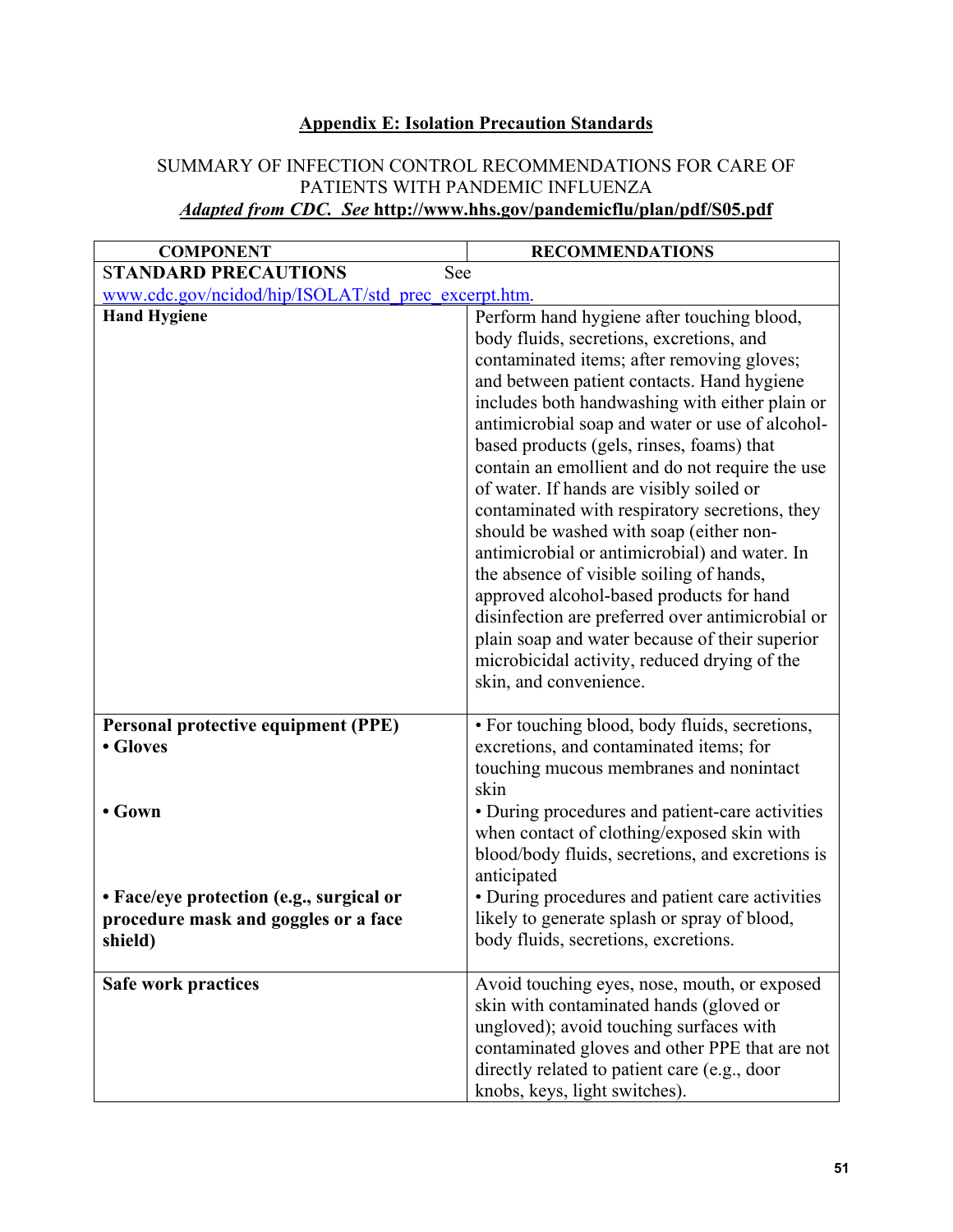| Patient resuscitation                                                                                                                                                                                                              | Avoid unnecessary mouth-to-mouth contact;<br>use mouthpiece, resuscitation bag, or other<br>ventilation devices to prevent contact with<br>mouth and oral secretions.                                                                                                                                                      |
|------------------------------------------------------------------------------------------------------------------------------------------------------------------------------------------------------------------------------------|----------------------------------------------------------------------------------------------------------------------------------------------------------------------------------------------------------------------------------------------------------------------------------------------------------------------------|
| Soiled patient care equipment                                                                                                                                                                                                      | Handle in a manner that prevents transfer of<br>microorganisms to oneself, others, and<br>environmental surfaces; wear gloves if visibly<br>contaminated; perform hand hygiene after<br>handling equipment.                                                                                                                |
| Soiled linen and laundry                                                                                                                                                                                                           | Handle in a manner that prevents transfer of<br>microorganisms to oneself, others, and to<br>environmental surfaces; wear gloves (gown if<br>necessary) when handling and transporting<br>soiled linen and laundry; and perform hand<br>hygiene.                                                                           |
| <b>Needles and other sharps</b>                                                                                                                                                                                                    | Use devices with safety features when<br>available; do not recap, bend, break<br>or hand-manipulate used needles; if recapping<br>is necessary, use a one-handed scoop<br>technique; place used sharps in a puncture-<br>resistant container.                                                                              |
| <b>Environmental cleaning and disinfection</b>                                                                                                                                                                                     | Use EPA-registered hospital detergent-<br>disinfectant; follow standard facility<br>procedures for cleaning and disinfection of<br>environmental surfaces; emphasize<br>cleaning/disinfection of frequently touched<br>surfaces (e.g., bed rails, phones, lavatory<br>surfaces).                                           |
| <b>Disposal of solid waste</b>                                                                                                                                                                                                     | Contain and dispose of solid waste (medical<br>and non-medical) in accordance with facility<br>procedures and/or local or state regulations;<br>wear gloves when handling waste; wear gloves<br>when handling waste containers; perform hand<br>hygiene.                                                                   |
| Respiratory hygiene/cough etiquette<br>Source control measures for persons with<br>symptoms of a respiratory infection;<br>implement at first point of encounter (e.g.,<br>triage/reception areas) within a healthcare<br>setting. | Cover the mouth/nose when<br>sneezing/coughing; use tissues and dispose in<br>no-touch receptacles; perform hand hygiene<br>after contact with respiratory<br>secretions; wear a mask (procedure or surgical)<br>if tolerated; sit or stand as<br>far away as possible (more than 3 feet) from<br>persons who are not ill. |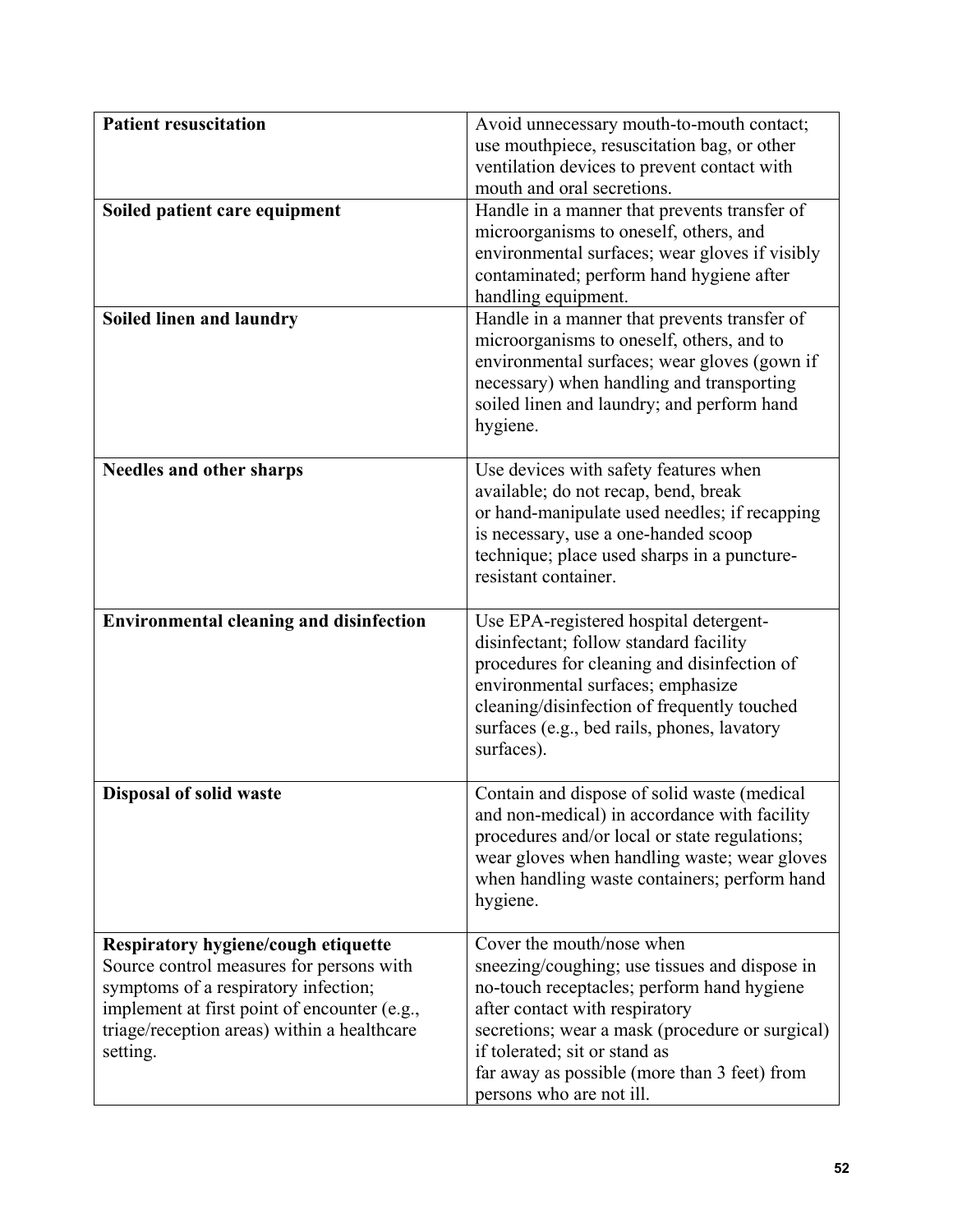| <b>DROPLET PRECAUTIONS</b><br>See                  |                                                                                                                                                                                                                                                                                                                                                                                                                              |
|----------------------------------------------------|------------------------------------------------------------------------------------------------------------------------------------------------------------------------------------------------------------------------------------------------------------------------------------------------------------------------------------------------------------------------------------------------------------------------------|
| www.cdc.gov/ncidod/hip/ISOLAT/std_prec_excerpt.htm |                                                                                                                                                                                                                                                                                                                                                                                                                              |
| <b>Patient placement</b>                           | Place patients with influenza in a private<br>room or cohort with other patients with<br>influenza.* Keep door closed or slightly ajar;<br>maintain room assignments of patients in<br>nursing homes and other residential settings;<br>and apply droplet precautions to all persons<br>in the room.<br>*During the early stages of a pandemic,<br>infection with influenza should be laboratory-<br>confirmed, if possible. |
| Personal protective equipment                      | Wear a surgical or procedure mask for entry<br>into patient room; wear other PPE as<br>recommended for standard precautions.                                                                                                                                                                                                                                                                                                 |
| <b>Patient transport</b>                           | Limit patient movement outside of room to<br>medically necessary purposes; have patient<br>wear a procedure or surgical mask when<br>outside the room.                                                                                                                                                                                                                                                                       |
| <b>Other</b>                                       | Follow standard precautions and facility<br>procedures for handling linen and laundry<br>and dishes and eating utensils, and for<br>cleaning/disinfection of environmental<br>surfaces and patient care equipment, disposal<br>of solid waste, and postmortem care.                                                                                                                                                          |
| <b>AEROSOL-GENERATING PROCEDURES</b>               | During procedures that may generate small<br>particles of respiratory secretions (e.g.,<br>endotracheal intubation, bronchoscopy,<br>nebulizer treatment, suctioning), healthcare<br>personnel should wear gloves, gown, face/eye<br>protection, and a fit-tested N95 respirator or<br>other appropriate particulate respirator.                                                                                             |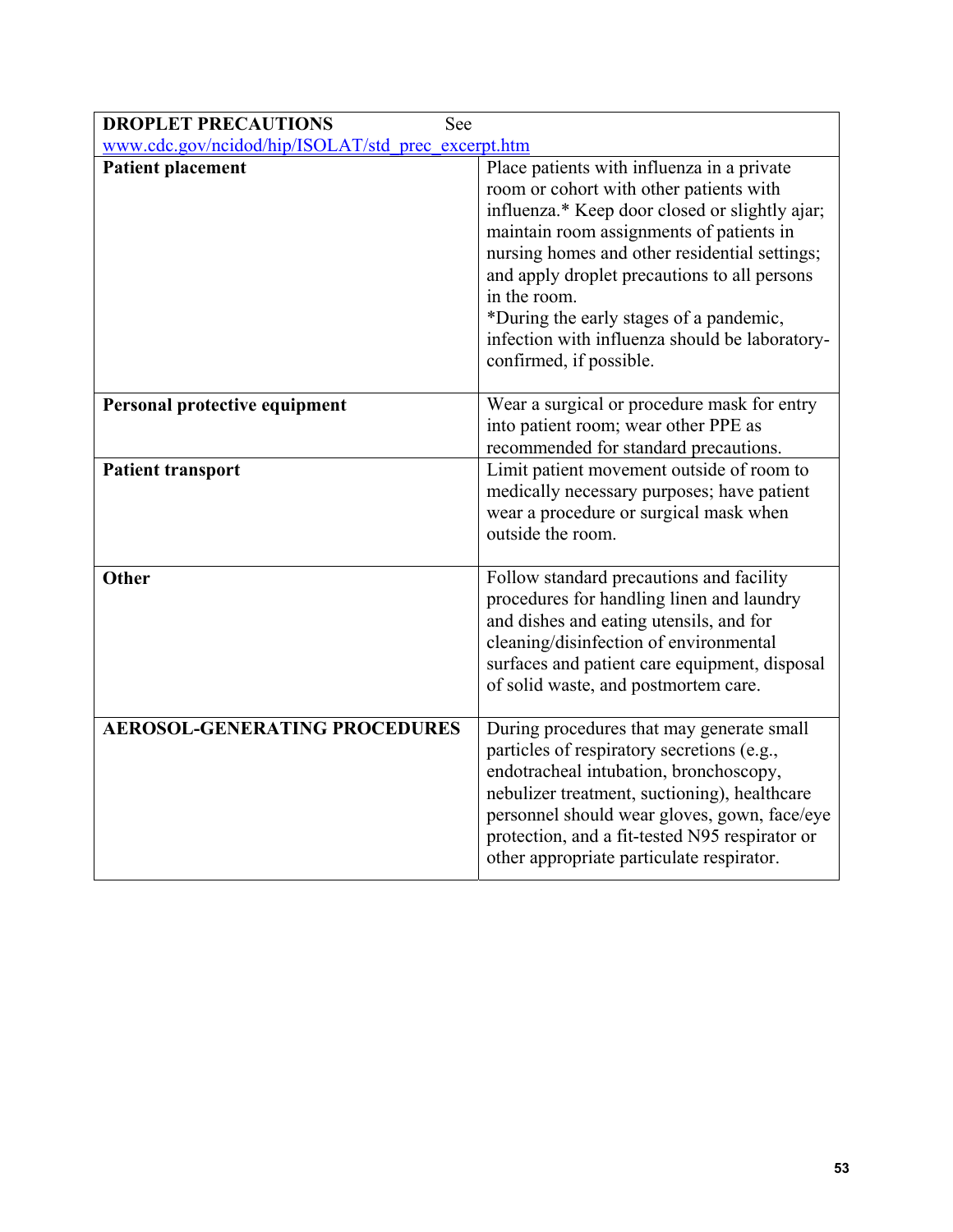### **RESPIRATORY HYGIENE/COUGH ETIQUETTE**

- To contain respiratory secretions, all persons with signs and symptoms of a respiratory infection, regardless of presumed cause, should be instructed to:
	- Cover the nose/mouth when coughing or sneezing.
	- Use tissues to contain respiratory secretions.
	- Dispose of tissues in the nearest waste receptacle after use.
	- Perform hand hygiene after contact with respiratory secretions and contaminated objects/materials.
- Healthcare facilities should ensure the availability of materials for adhering to respiratory hygiene/cough etiquette in waiting areas for patients and visitors:
	- Provide tissues and no-touch receptacles for used tissue disposal.
	- Provide conveniently located dispensers of alcohol-based hand rub.
	- Provide soap and disposable towels for hand washing where sinks are available.
- $\Box$  During periods of increased respiratory infection in the community, persons who are coughing should be offered either a procedure mask (i.e., with ear loops) or a surgical mask (i.e., with ties) to contain respiratory secretions.
- Coughing persons should be encouraged to sit as far away as possible (at least 3 feet) from others in common waiting areas.
- □ Some facilities may wish to institute this recommendation year-round.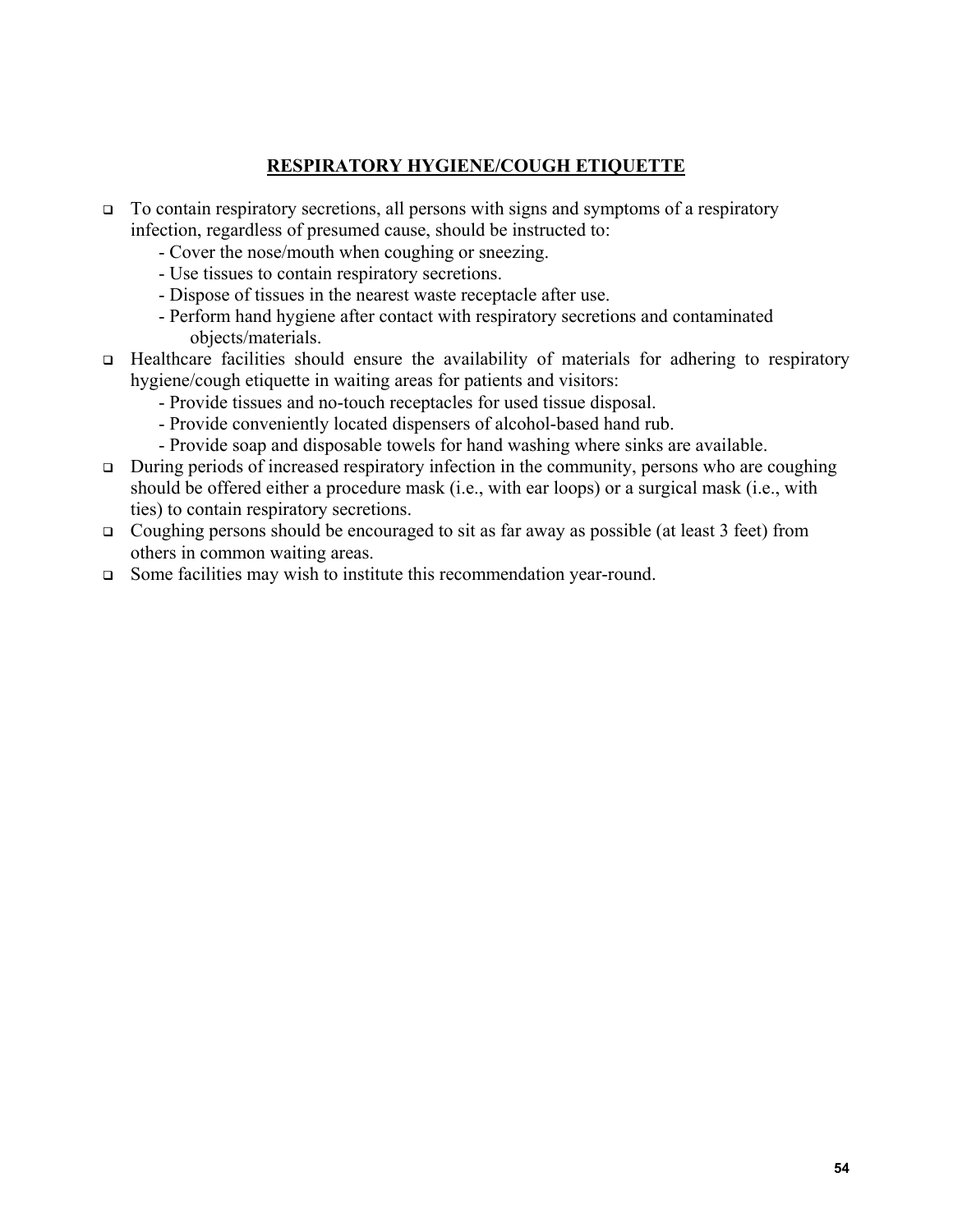| Appendix F: Prioritization of those receiving Pandemic Influenza Vaccination |  |  |
|------------------------------------------------------------------------------|--|--|
|                                                                              |  |  |

| <b>Tier</b>  | Sub-tier      | Population                                                                                                                                                                                                                                                                                                                                                                                                                      |
|--------------|---------------|---------------------------------------------------------------------------------------------------------------------------------------------------------------------------------------------------------------------------------------------------------------------------------------------------------------------------------------------------------------------------------------------------------------------------------|
| $\mathbf{1}$ | $\mathbf{A}$  | ■ Vaccine and antiviral manufacturers and others essential to<br>manufacturing and critical support<br>Rationale: Need to assure maximum production of vaccine and<br>antiviral drugs                                                                                                                                                                                                                                           |
|              |               | • Medical workers and public health workers <sup>*</sup> who are involved in direct<br>patient contact, other support services essential for direct patient care, and<br>vaccinators<br>Rationale: Healthcare workers are required for quality medical care (studies<br>show outcome is associated with staff-to-patient ratios). There is little surge<br>capacity among healthcare sector personnel to meet increased demand. |
|              | $\bf{B}$      | <b>Persons</b> > 65 years with 1 or more influenza high-risk conditions, not<br>including essential hypertension                                                                                                                                                                                                                                                                                                                |
|              |               | Persons 6 months to 64 years with 2 or more influenza high-risk<br>conditions, not including essential hypertension                                                                                                                                                                                                                                                                                                             |
|              |               | <b>Persons 6 months or older with history of hospitalization for pneumonia</b><br>or influenza or other influenza high-risk condition in the past year<br>Rationale: These groups are at high risk of hospitalization and<br>death. Excludes elderly in nursing homes and those who are<br>immunocompromised and would not likely be protected by<br>vaccination                                                                |
|              | $\mathcal{C}$ | $\blacksquare$ Pregnant women<br>Rationale: In past pandemics and for annual influenza,<br>pregnant women have been at high risk; vaccination will also<br>protect the infant who cannot receive vaccine.                                                                                                                                                                                                                       |
|              |               | Household contacts of severely immunocompromised persons who<br>would not be vaccinated due to likely poor response to vaccine                                                                                                                                                                                                                                                                                                  |
|              |               | $\blacksquare$ Household contacts of children $\leq 6$ month olds<br>Rationale: Vaccination of household contacts of immunocompromised and young<br>infants will decrease risk of exposure and infection among those who cannot be<br>directly protected by vaccination.                                                                                                                                                        |
|              | D             | • Public health emergency response workers critical to pandemic response<br>Rationale: Critical to implement pandemic response such as                                                                                                                                                                                                                                                                                          |

 *providing vaccinations and managing/monitoring response* 

 *activities* 

**55**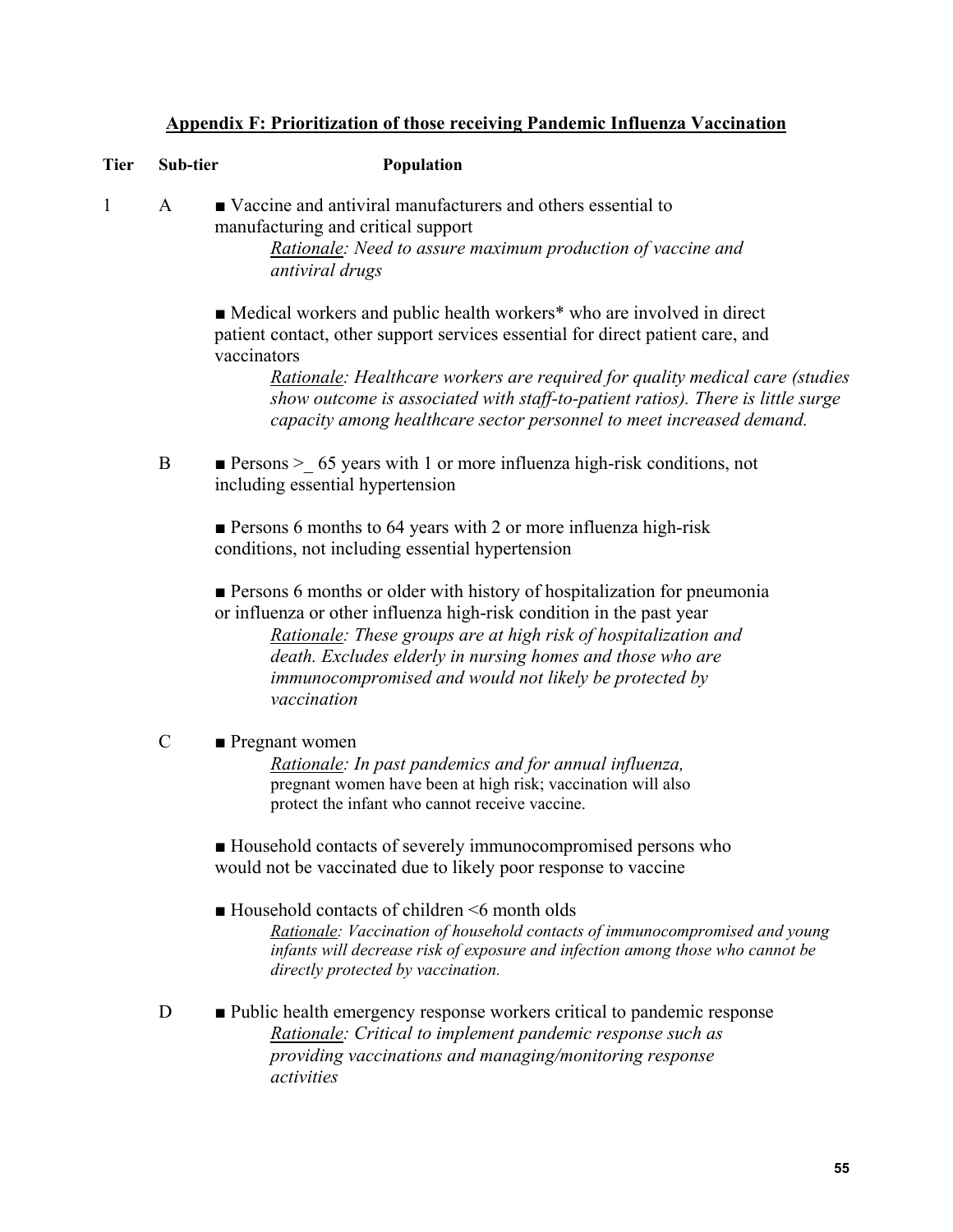- Key government leaders *Rationale: Preserving decision-making capacity also critical for managing and implementing a response*
- 2 A **Exercise** Healthy 65 years and older
	- 6 months to 64 years with 1 high-risk condition
	- $\blacksquare$  6-23 months old, healthy *Rationale: Groups that are also at increased risk but not as high risk as population in Tier 1B*
	- B Other public health emergency responders

■ Public safety workers including police, fire, 911 dispatchers, and correctional facility staff

 ■ Utility workers essential for maintenance of power, water, and sewage system functioning

■ Transportation workers transporting fuel, water, food, and medical supplies as well as public ground public transportation

■ Telecommunications/IT for essential network operations and maintenance

> *Rationale: Includes critical infrastructure groups that have impact on maintaining health (e.g., public safety or transportation of medical supplies and food); implementing a pandemic response; and on maintaining societal functions*

- 3 **•••** Other key government health decision-makers
	- Funeral directors/embalmers *Rationale: Other important societal groups for a pandemic response but of lower priority*
- 4 Healthy persons 2-64 years not included in above categories *Rationale: All persons not included in other groups based on objective to vaccinate all those who want protection*

\* This is inclusive of federal healthcare providers to Indian nations and tribes.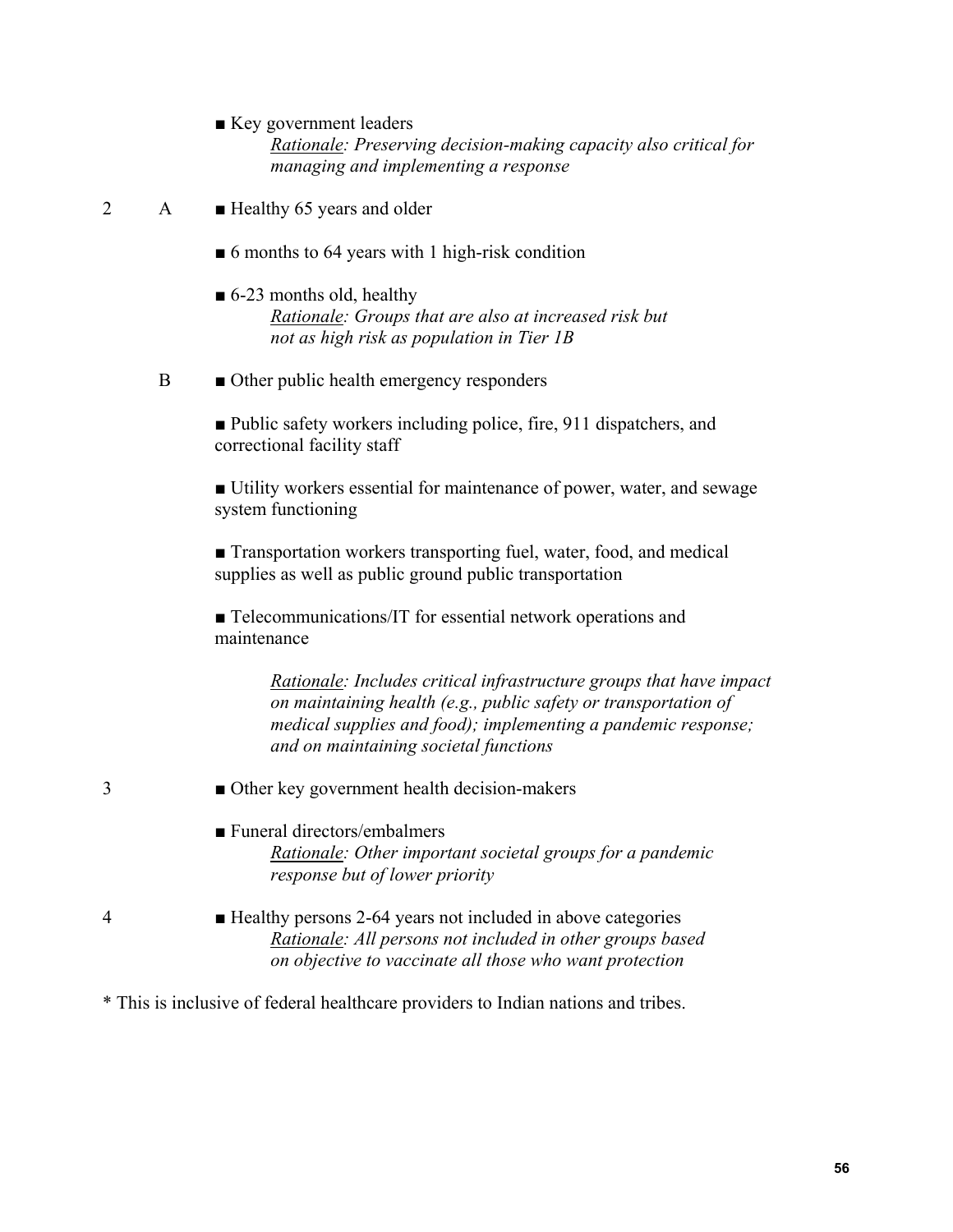### **Appendix G: Pandemic Influenza Vaccine Consent Form**

(insert pandemic influenza consent form as available)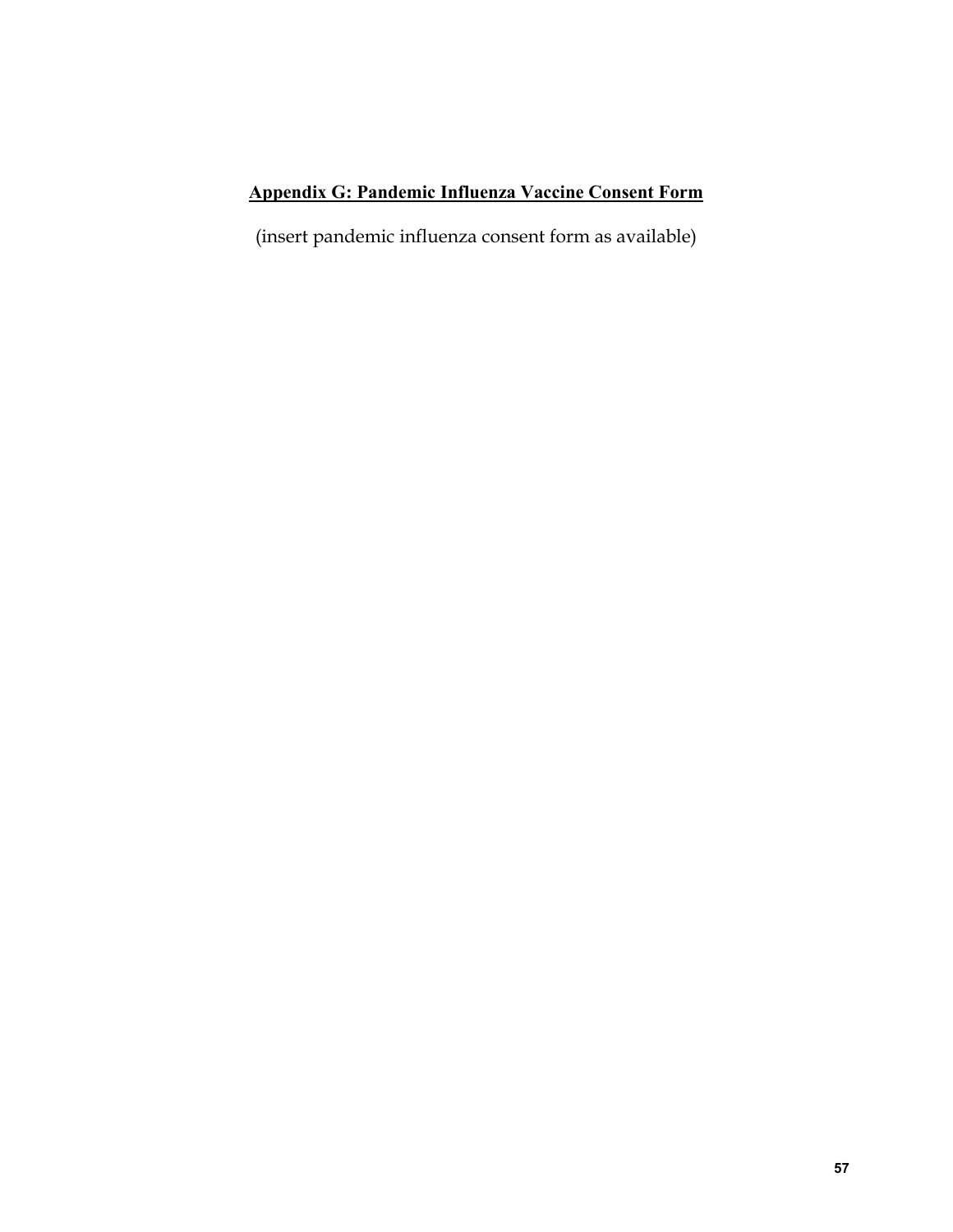### **Appendix H: Standing Order for Seasonal Influenza Vaccine**

### STANDING ORDER FOR SEASONAL INFLUENZA VACCINE

Policy:

Patients with no contraindications will be allowed to have the annual Influenza vaccine.

Warnings/Contraindications:

- 1. History of allergies to egg products or previous Influenza immunizations.
- 2. Pregnant patients in their first trimester should consult their doctor first.
- 3. History of Guillian Barre Syndrome.

Procedure:

- 1. Patients will be asked about contraindications and those with confirmed contraindications will be referred to their family provider for advice on receiving the Influenza vaccine.
- 2. Those without contraindications will be given a CDC Vaccine Information Sheet dated for 2002-2003 and asked to sign the consent form.
- 3. The immunization will be given 0.5ml IM in one of the deltoid regions.
- 4. Patients will be observed for 15 minutes before leaving.
- 5. EpiPen 0.3mg auto-injector IM, prn anaphylaxis with immediate provider evaluation.
- 6. Acetaminophen is recommended for soreness at the sight of administration or for a low-grade fever after receiving the vaccine.

As Medical Director (or designee) of Franklin Memorial Hospital, I hereby authorize the FMH Employee Health Nurse/ designee, to administer the above vaccine according to the above policy and procedure.

Created: 11/02 Reviewed: 11/03,02/05 \_\_\_\_\_\_\_\_\_\_\_\_\_\_\_\_\_\_\_\_\_\_\_\_\_\_\_\_\_\_\_

Medical Director/Designee Signature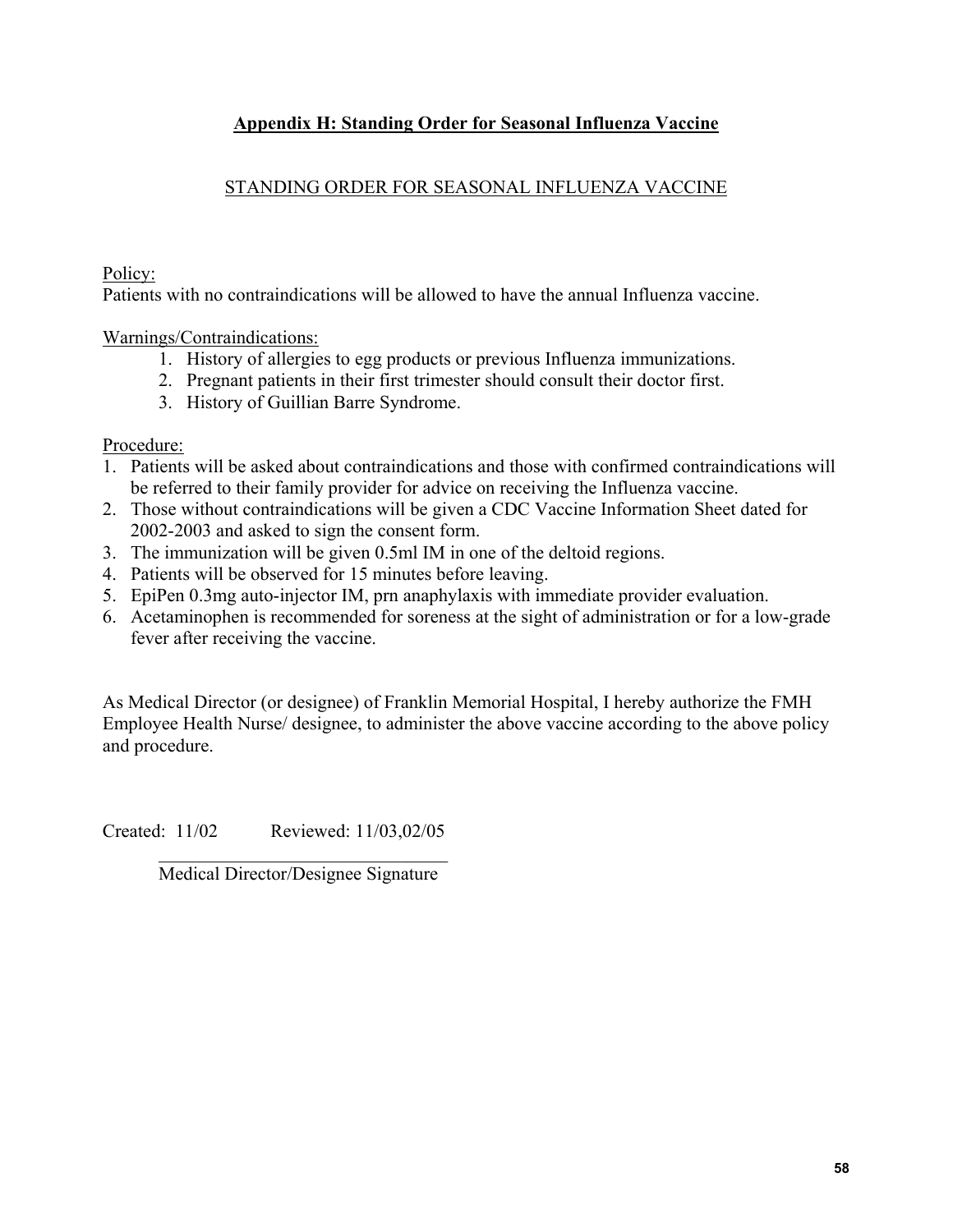### **Appendix I: Seasonal Influenza Vaccine Consent Form**

### **Franklin Community Health Network Occupational Health /Employee Health 779-2367 -- 779-2508**  *111 Franklin Health Commons Farmington ME 04938*

| <b>Seasonal Influenza Vaccine</b> |    |                                                                                                                                                                                                                                                                                                                                                   |            |                       |  |  |
|-----------------------------------|----|---------------------------------------------------------------------------------------------------------------------------------------------------------------------------------------------------------------------------------------------------------------------------------------------------------------------------------------------------|------------|-----------------------|--|--|
| Name:<br>Social Sec. No.:         |    | Employer:<br>D.O.B                                                                                                                                                                                                                                                                                                                                |            |                       |  |  |
| <b>History</b>                    | 1. | Have you ever received influenza vaccination<br>in the past?                                                                                                                                                                                                                                                                                      | <b>Yes</b> | N <sub>0</sub>        |  |  |
|                                   |    | If yes,<br>Did you have any problems?<br>when:                                                                                                                                                                                                                                                                                                    | Yes        | No                    |  |  |
|                                   | 2. | Do you have an allergy to egg products?                                                                                                                                                                                                                                                                                                           | <b>Yes</b> | N <sub>0</sub>        |  |  |
|                                   | 3. | Is there a possibility of pregnancy?                                                                                                                                                                                                                                                                                                              | <b>Yes</b> | N <sub>0</sub>        |  |  |
|                                   | 4. | Are you suffering from any cold or flu<br>symptoms currently?<br>If yes,<br>what:                                                                                                                                                                                                                                                                 | Yes        | N <sub>o</sub>        |  |  |
|                                   | 5. | Have you ever had Guillian Barre Syndrome?                                                                                                                                                                                                                                                                                                        | <b>Yes</b> | N <sub>0</sub>        |  |  |
| <b>Consent for</b><br>Vaccination |    | I have been provided with the 07/18/05 Influenza VIS that<br>pertains to benefits and risks of receiving influenza vaccination.<br>As with all medical treatment, there is no guarantee that I will not<br>experience an adverse side effect from the vaccine, or a mild case<br>of flu-like symptoms. I request that the vaccine be given to me. |            |                       |  |  |
| Signature:                        |    |                                                                                                                                                                                                                                                                                                                                                   | Date       |                       |  |  |
| Date                              |    | Manufacture<br>Lot No.<br>Inject. Site<br>Exp.<br>Dose<br>$0.5$ ml.<br>Date                                                                                                                                                                                                                                                                       |            | Provider<br>Signature |  |  |

J.